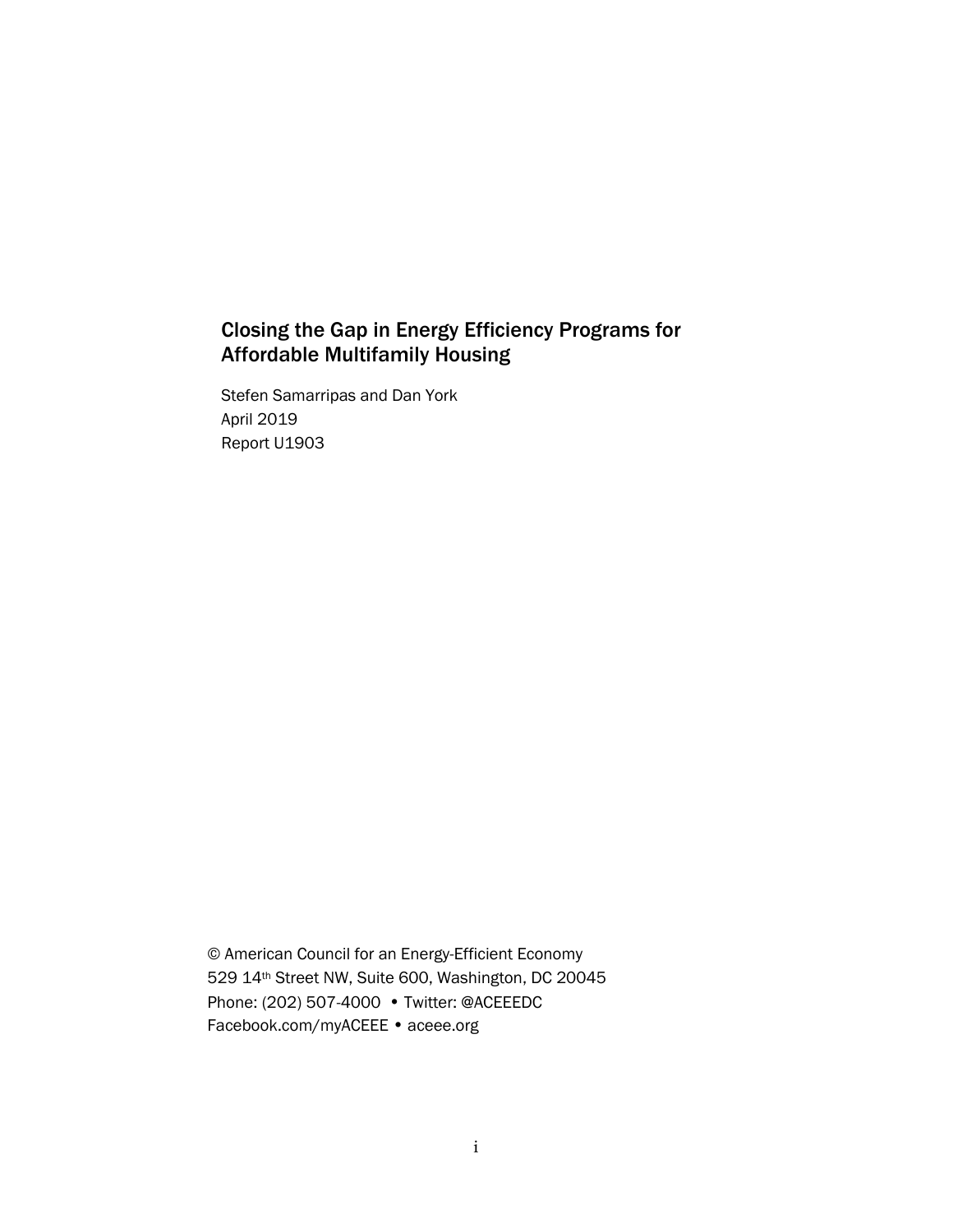# **Contents**

| Affordable Multifamily Housing: An Underserved Market for Energy Efficiency 1  |
|--------------------------------------------------------------------------------|
|                                                                                |
| Challenges and Opportunities for Affordable Multifamily Energy Efficiency2     |
| Existing Research on Multifamily Energy Efficiency Programs Serving Low-Income |
|                                                                                |
|                                                                                |
|                                                                                |
|                                                                                |
|                                                                                |
| Lessons Learned on Effective Program Design and Implementation 23              |
|                                                                                |
|                                                                                |
|                                                                                |
|                                                                                |
| Appendix C. Program Administrator Follow-Up Interview Questions58              |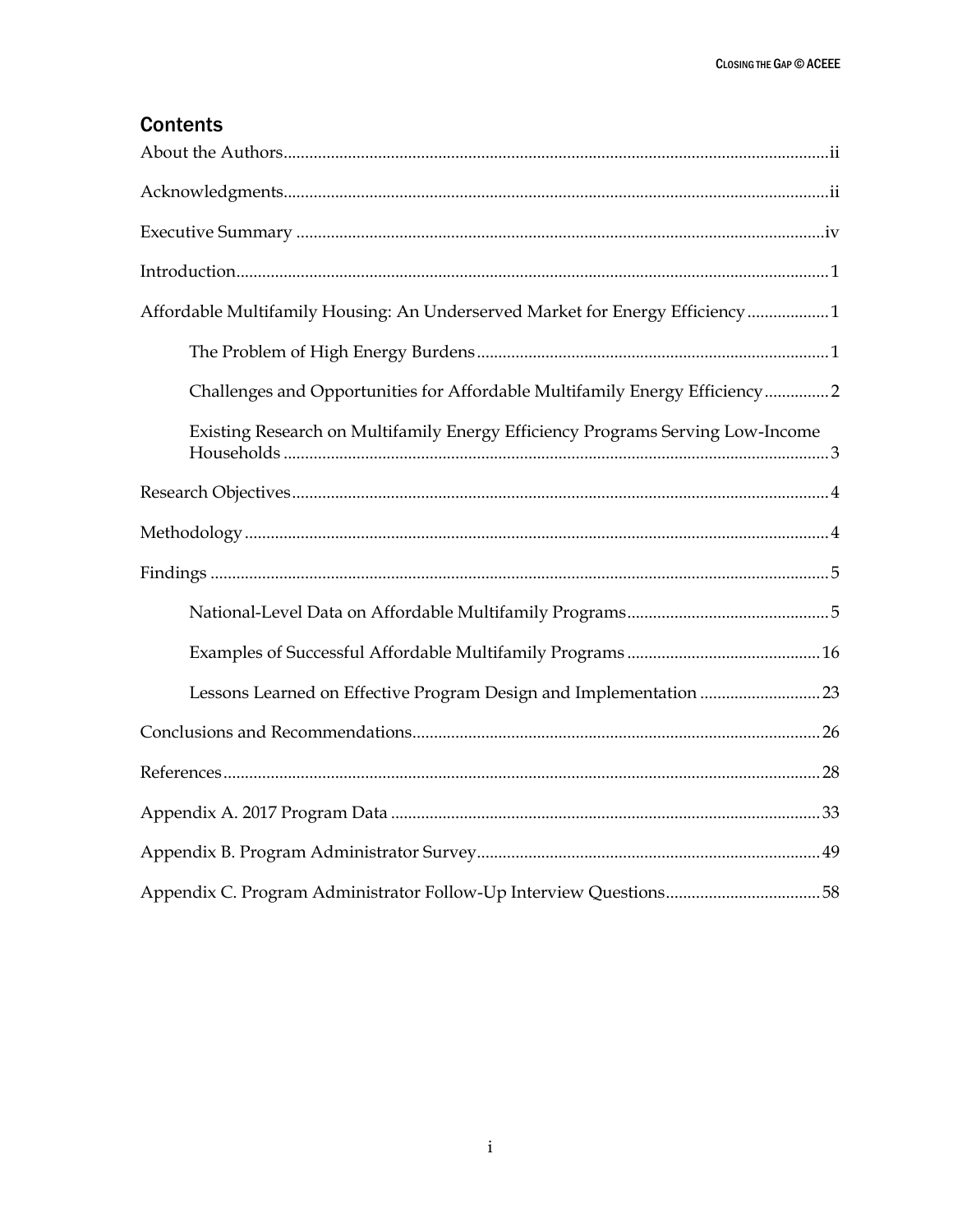# <span id="page-2-0"></span>About the Authors

**Stefen Samarripas** conducts research, analysis, and outreach on policies and programs that encourage energy efficiency at the community level. His current work focuses on scaling up efficiency investments in affordable multifamily buildings. Stefen holds a master of city and regional planning from Georgia Tech, where he focused on the environment, health, and community development. He also earned a bachelor's degree in anthropology from the University of Tennessee at Chattanooga.

**Dan York** is an ACEEE Fellow primarily engaged in utilities and local policy research and technical assistance. He has extensive experience in tracking and analyzing trends and emerging issues in utility sector energy efficiency programs. Dan has a bachelor's degree in mechanical engineering from the University of Minnesota. His master of science and PhD degrees, from the University of Wisconsin–Madison, are both in land resources with an emphasis on energy analysis and policy.

## <span id="page-2-1"></span>Acknowledgments

 $\overline{a}$ 

This report is a collaboration between two multifamily energy efficiency initiatives: Energy Efficiency for All (EEFA) and ACEEE's Multifamily Energy Savings Project. EEFA is an initiative dedicated to linking the energy and housing sectors in order to tap the benefits of energy efficiency for millions of low-income families.<sup>1</sup> It is a partnership of the Energy Foundation, Elevate Energy, National Housing Trust, and Natural Resources Defense Council. EEFA works with electric and gas utilities and their regulators on innovative energy efficiency program designs. The organization also advises housing finance agencies on best practices in building owner engagement and finance products. To realize the opportunity of improved energy efficiency in affordable housing, EEFA's key objectives are to:

- Build an effective national network among energy efficiency and affordable housing professionals to help expand investments in efficiency upgrades.
- Support the work of state and local stakeholders in up to 12 states over the next two years to expand energy efficiency programs for the affordable multifamily sector.
- Expand and improve utility energy efficiency programs so they provide the necessary tools, financial incentives, administrative ease, and marketing to drive large-scale efficiency investments in affordable multifamily buildings.
- Support building owners and operators of affordable multifamily buildings looking for opportunities for energy efficiency upgrades or help in navigating the retrofit process.

In 2012 ACEEE launched the Multifamily Energy Savings Project, building on an earlier collaboration with the National Housing Trust and National Consumer Law Center to

<sup>1</sup> For more information on EEFA, see [energyefficiencyforall.org/.](https://energyefficiencyforall.org/)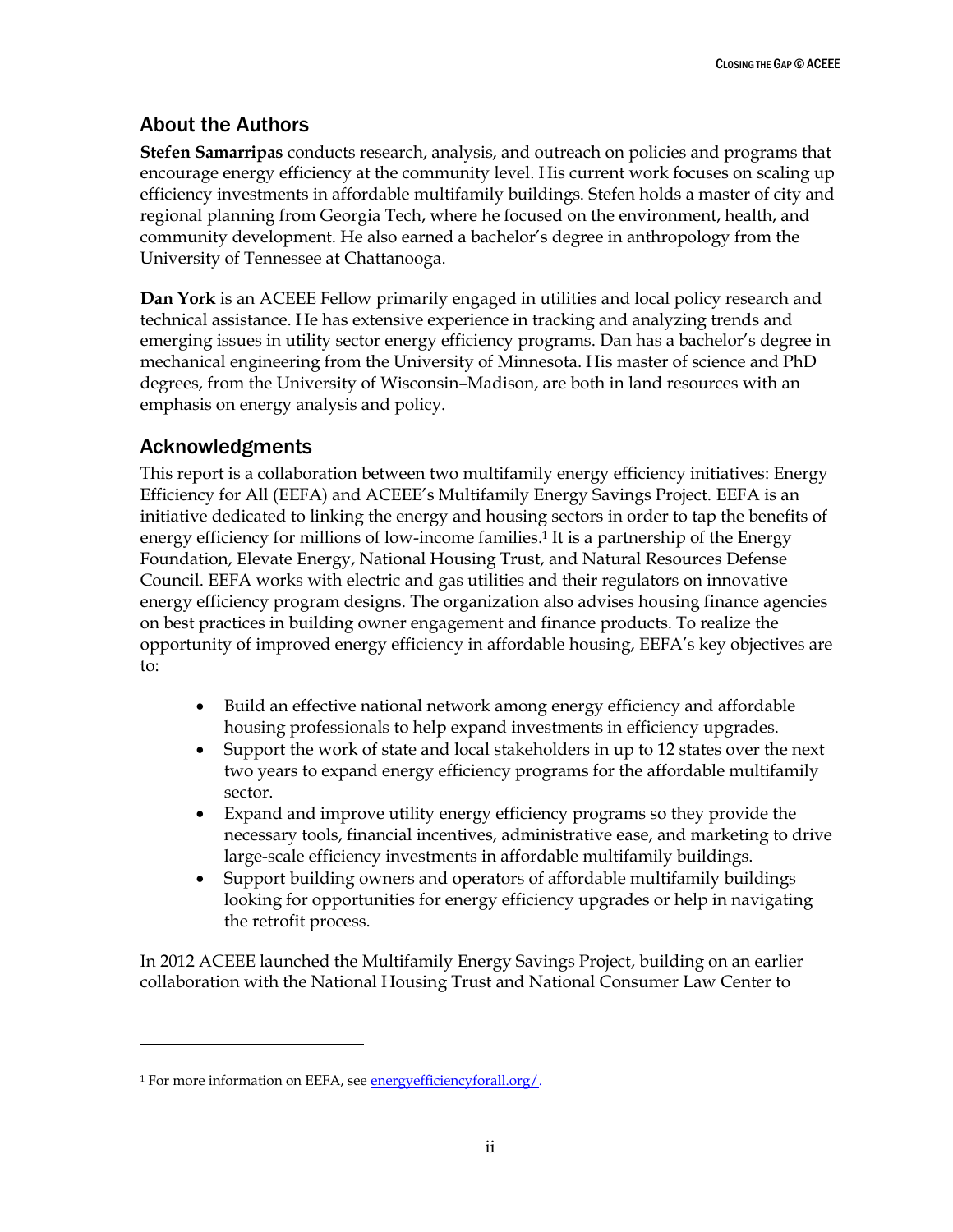advance multifamily energy efficiency programs in selected states.<sup>2</sup> The project has three functions:

- Conducting research to track and analyze the status and performance of multifamily energy efficiency programs.
- Facilitating a working group of multifamily program managers from utilities and third-party administrators.
- Offering no-cost technical assistance to working group members, such as targeted research or technical guidance in developing or modifying programs.

To date we have published eight research reports on multifamily programs, and the working group has grown to more than 50 members.

This report was made possible through the generous support of Energy Efficiency for All. The authors gratefully acknowledge external reviewers, internal reviewers, colleagues, and sponsors who supported this report. External expert reviewers included Stephen Morgan, Clean Energy Solutions; Abby Corso, Elevate Energy; Michael Harris, Energy Outreach Colorado; Giuliana Kunkel, Benjamin Burdick, and Karen Blyton, DC Sustainable Energy Utility; Emma Ingebretsen, CenterPoint Energy; Yvonne Pfeifer, Xcel Energy; John Richards and Matthew Ray, National Grid; Julia Kalloz, Preston Thomas, and Scott Falvey, Maryland Department of Housing and Community Development; Jennifer Duvall, Southern Company; Todd Nedwick and Dana Bartolomei, National Housing Trust; Lindsay Robbins and Deron Lovaas, Natural Resources Defense Council; and Sarah Lerhaupt, California Public Utilities Commission. Internal reviewers included Lauren Ross, Ariel Drehobl, Martin Kushler, Neal Elliott, Maggie Molina, and Steven Nadel. The authors also gratefully acknowledge the assistance of Sarah Hill, Association for Energy Affordability, and Irma DePratti, San Diego Gas and Electric. External review and support do not imply affiliation or endorsement.

We thank Fred Grossberg for developmental editing, Elise Marton for managing the editing process and copy editing, Sean O'Brien and Roxanna Usher for copy editing, Eric Schwass for publication design, and Casey Skeens, Maxine Chikumbo, and Wendy Koch for their help in launching this report.

 $\overline{a}$ 

<sup>&</sup>lt;sup>2</sup> For more information on the Multifamily Energy Savings Project, se[e aceee.org/multifamily-project.](https://aceee.org/multifamily-project)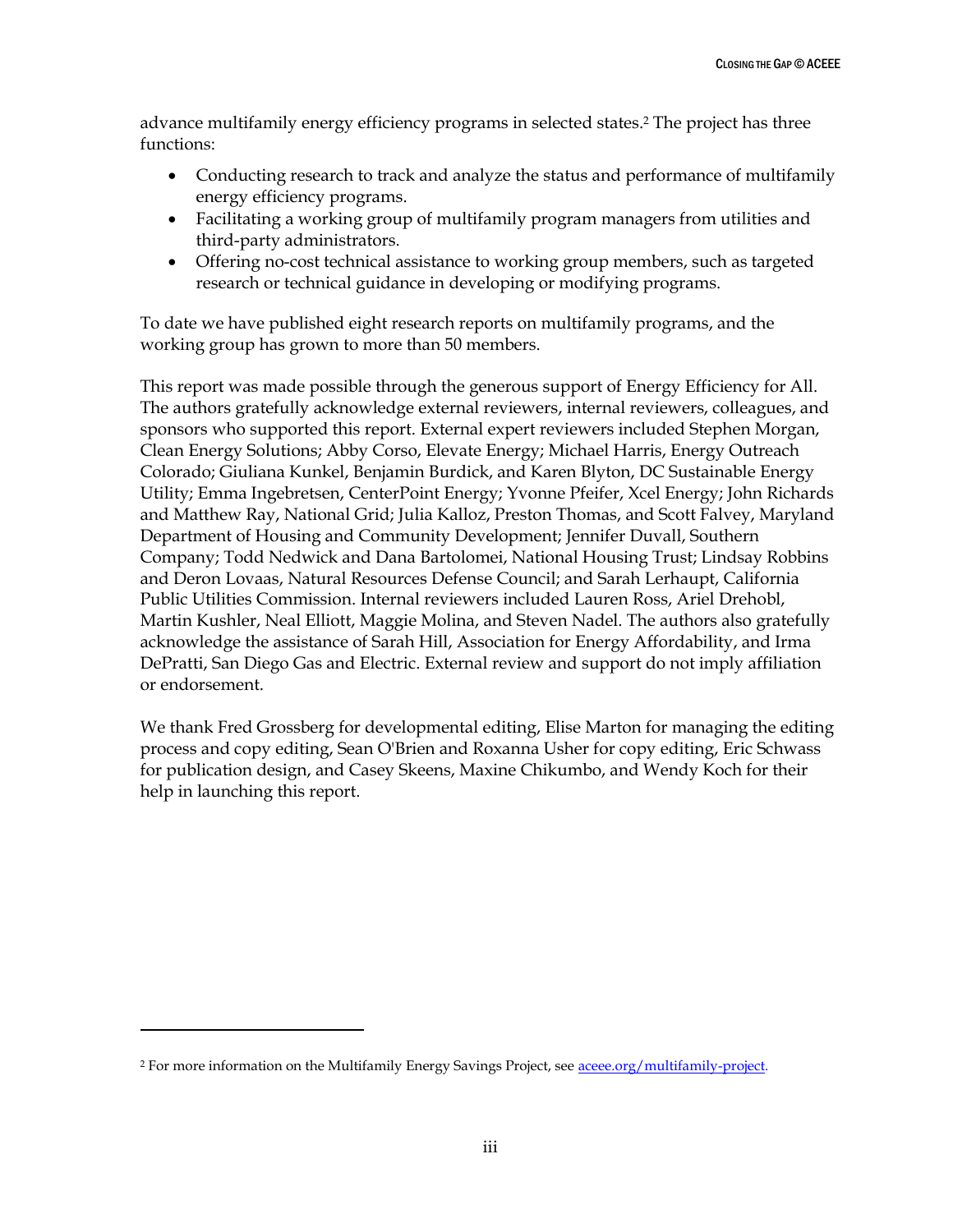## <span id="page-4-0"></span>Executive Summary

## *KEY TAKEAWAYS*

- Affordable multifamily energy efficiency programs can achieve significant and cost-effective energy savings in both hot and cold climates.
- Effective program designs for affordable multifamily housing feature practices like financing and incentives, technical assistance, collaboration among partners and stakeholders, and effective outreach.
- The most important component of an effective affordable multifamily program is providing property owners and managers with technical assistance throughout the retrofit process.

## *BACKGROUND*

Multifamily buildings, those with apartments or condominiums, have been historically underserved by energy efficiency programs, and this is especially true for multifamily properties that are home to low-income households. In part because they live in less efficient housing, these individuals and families experience higher energy cost burdens than other households. While energy efficiency programs have a long history of serving lowincome single-family homes, few comparable multifamily programs existed until recently.

## *CHALLENGES AND OPPORTUNITIES*

Multifamily energy efficiency programs serving affordable housing face many of the same challenges that other multifamily programs do, but these challenges are often magnified. Several programs are working to overcome these challenges and achieve both substantial energy savings and many nonenergy benefits for low-income customers.

## *RESEARCH OBJECTIVES AND METHODOLOGY*

Our research highlights trends in the performance of affordable multifamily energy efficiency programs serving some of the largest multifamily markets in the United States. We examine programs in terms of their 2017 energy savings, spending, participation, and cost effectiveness. We also identify the effective policies and practices that support them.

## *NATIONAL TRENDS IN AFFORDABLE MULTIFAMILY PROGRAMS*

The 32 affordable multifamily energy efficiency programs we analyze in this report spent at least \$102 million in 2017. These programs saved an average of 740 kWh electricity and 3.15 MMBtu natural gas per household in 2017—the equivalent of saving more than a month and a half of energy use in an average apartment and at least \$103 per multifamily unit annually.

Energy savings and customer participation totals vary by program type. Some programs offer no-cost direct-install energy efficiency measures, while others provide incentives for a more extensive list of equipment upgrades or building system improvements. Both approaches can be effective in meeting different market needs. Programs offering directinstall measures tend to reach more multifamily homes but achieve lower savings per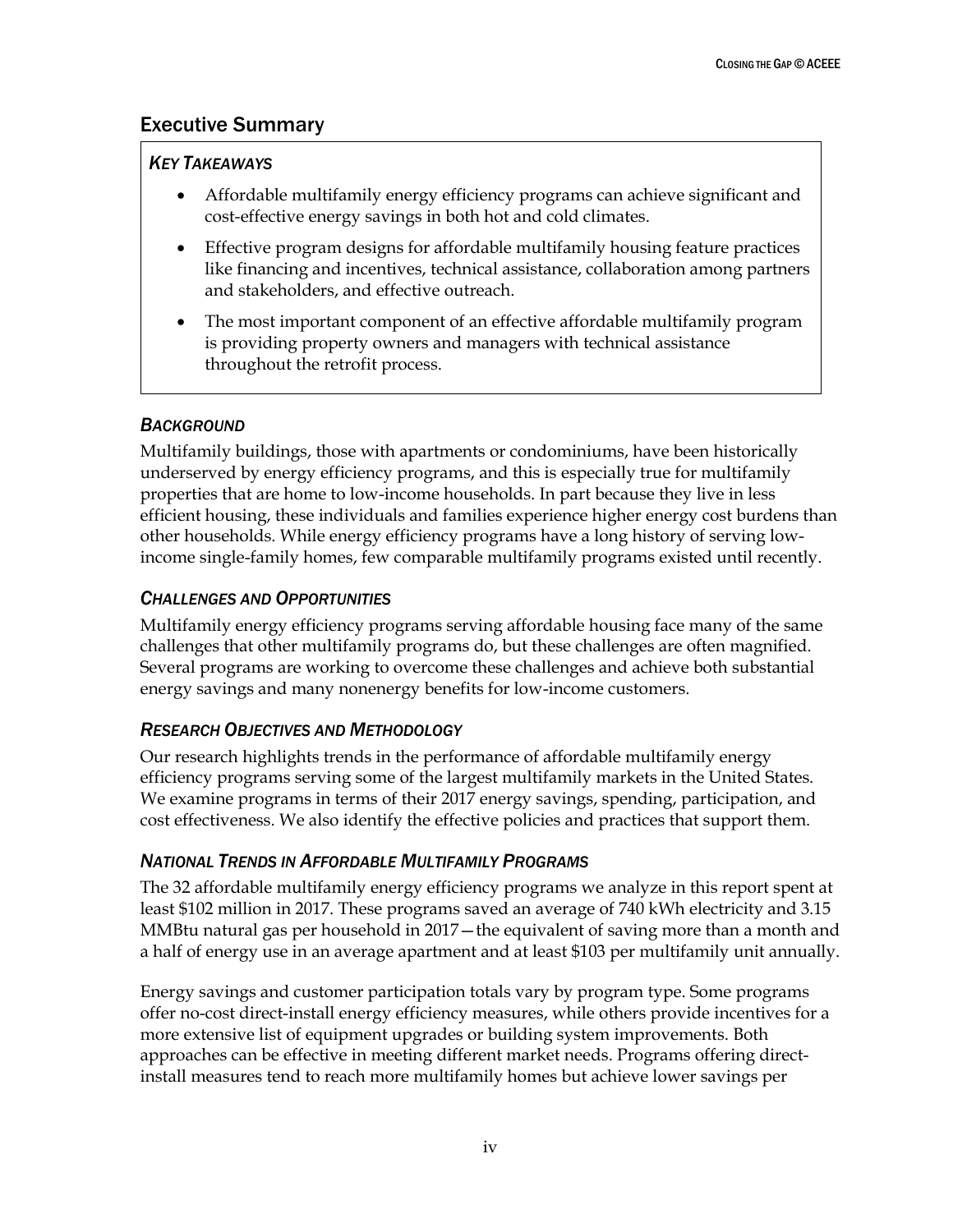dwelling unit; conversely, programs that offer an expanded list of incentivized measures reach fewer participants but attain higher savings per participant.

Data available for 14 affordable multifamily programs in our set show that most of them are cost effective. When evaluating programs, administrators in most of the states where these programs are located consider the nonenergy benefits of efficiency for low-income households, which can be large. They also may analyze energy efficiency benefits that are specific to low-income customers or assign greater value to low-income customer participation impacts.

## *COMMON FEATURES OF EFFECTIVE AFFORDABLE MULTIFAMILY PROGRAMS*

Our research shows that there are cost-effective programs serving affordable multifamily housing in both hot and cold climates. Our interviews with program staff reveal several common features of effective affordable multifamily programs. These include:

- Technical assistance provided to analyze opportunities and recommend improvements
- Collaboration and strong relationships among key partners and stakeholders
- Effective outreach, communication, and education
- Access to financing and availability of incentives for energy efficiency measures and projects

Additional effective program features include:

- One-stop shop program design
- Whole-building approach to achieve deep savings
- Technical assistance for project finances
- Alignment of program incentives with other available incentives

An overarching finding from our research is that the most important feature of affordable multifamily programs is providing technical assistance throughout the retrofit process. This includes analyzing and recommending equipment and system improvements, supporting the contracting and implementation of measures, and helping owners obtain and assemble the financial packages needed to pay for projects. The need for assistance is generally higher in the affordable multifamily market as property owners commonly have fewer resources and less time available to devote to energy efficiency retrofits.

## *RECOMMENDATIONS*

New and developing affordable multifamily programs can achieve significant and costeffective energy savings for many low-income households by emulating strategies of existing effective programs. Affordable multifamily programs should support energy efficiency retrofit projects from planning to completion, enlisting the help of community partners. Programs also should provide incentives that improve the efficiency of building systems and envelopes to maximize energy savings. Program administrators should continue to expand programs and services for affordable multifamily programs to close gaps in addressing the needs of this underserved market.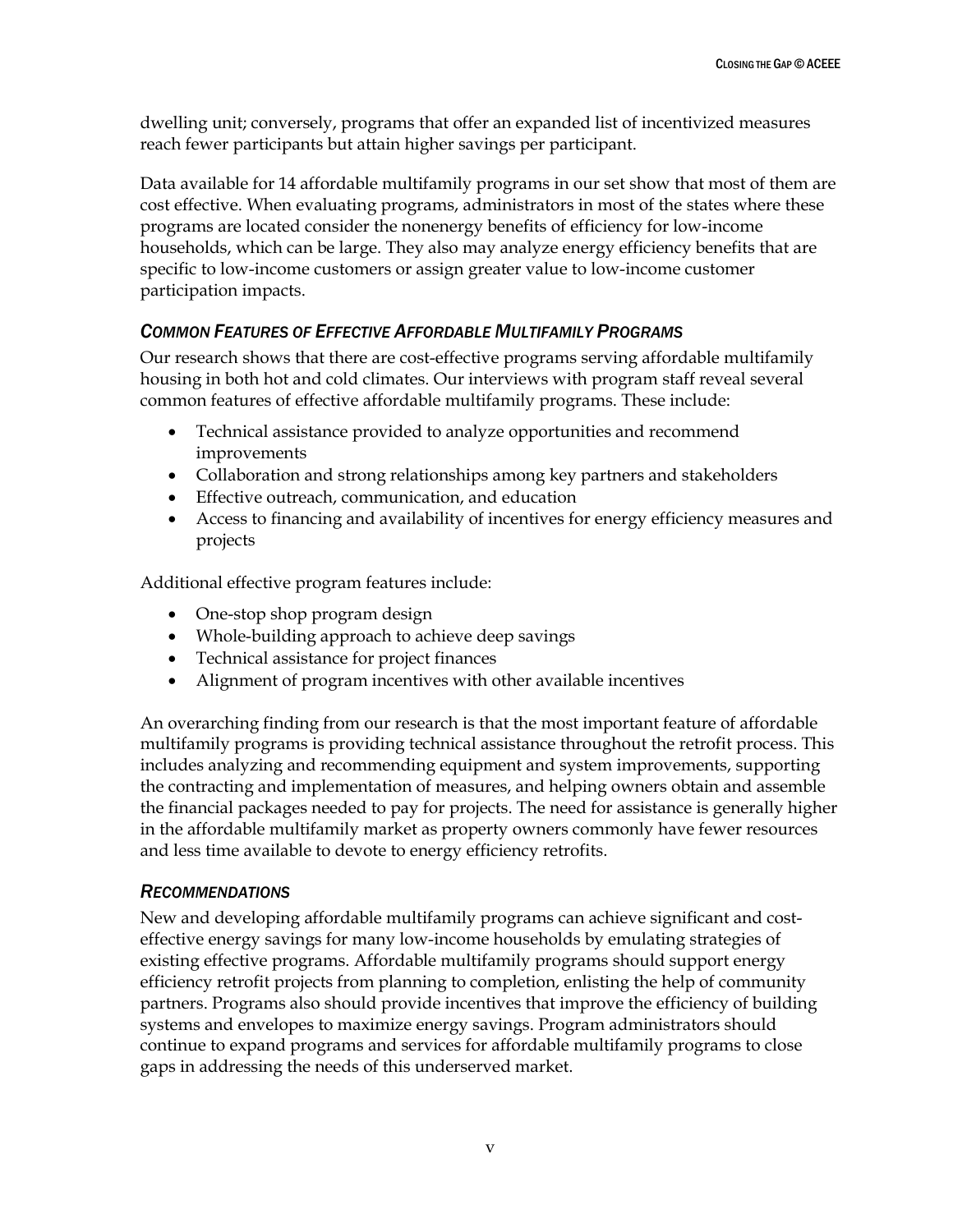## <span id="page-6-0"></span>Introduction

Energy efficiency programs offered to utility customers are common throughout the United States. In 2017 total annual spending on these programs was \$7.9 billion (Berg et al. 2018). A guiding principle followed by program administrators is equity in the availability of programs, services, and incentives across the full range of customer types.

The multifamily market, composed of apartment and condominium buildings, is one customer segment that has historically been underserved by utility and related energy efficiency programs. There are many reasons for this, but market barriers, such as split incentives, are often the cause (Johnson 2013). Split incentives arise from the fact that multifamily building residents are often responsible for paying their own energy bills and can benefit from energy efficiency improvements that reduce these costs, but building owners and managers must often approve and cover the cost of these installations, with little means of recouping their investment. Types of ownership and utility metering also can be barriers.<sup>3</sup> However many utilities and related organizations are addressing these barriers and offering robust and effective programs to multifamily households and building owners (Samarripas, York, and Ross 2017).

The multifamily market is composed of many types of buildings, ownership structures, and residents.<sup>4</sup> Low-income residents make up an important segment of this market and live in many types of multifamily buildings that collectively are often termed "affordable housing."<sup>5</sup>

In this report we examine the performance of affordable multifamily programs, which are those programs targeted to low-income multifamily homes. This report builds on earlier ACEEE research analyzing multifamily programs serving the largest multifamily markets in the United States (Samarripas, York, and Ross 2017). Our research scope encompasses a representative set of energy efficiency programs for affordable multifamily housing in these urban areas.

# <span id="page-6-1"></span>Affordable Multifamily Housing: An Underserved Market for Energy **Efficiency**

## <span id="page-6-2"></span>*THE PROBLEM OF HIGH ENERGY BURDENS*

 $\ddot{\phantom{a}}$ 

The problems faced by low-income households in affording utility costs are not new. Some of the earliest energy efficiency programs offered by utilities, local governments, state agencies, and the federal government targeted low-income utility customers living in singlefamily homes. These programs provided services to weatherize building envelopes and

<sup>&</sup>lt;sup>3</sup> For more on multifamily market barriers to energy efficiency, see the materials published as part of ACEEE's [Multifamily Energy Savings Project.](https://aceee.org/multifamily-project)

<sup>4</sup> Multifamily buildings vary by characteristics including height, age, number of units, and construction type.

<sup>5</sup> *Affordable housing* is a blanket term that characterizes a variety of housing types and ownerships, all with the common objective of being low-cost to residents. Affordable housing includes subsidized housing—properties with below-market rents, or market-rate properties with residents who receive vouchers for rent payments. It also includes "naturally occurring affordable" housing—properties that are low-cost without any subsidies.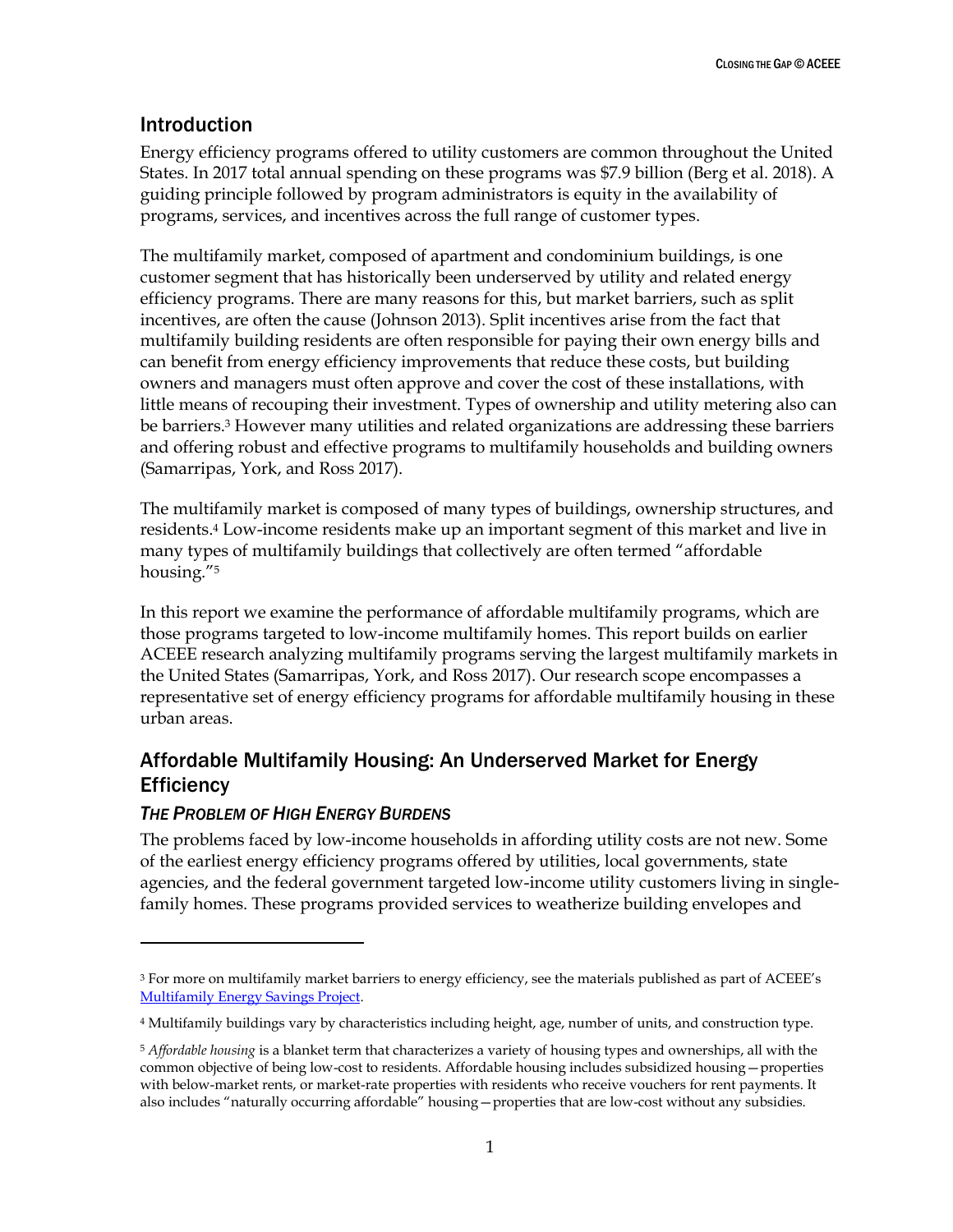provide energy-efficient upgrades of mechanical systems, lighting, and appliances. Such programs have been successful in reducing energy costs for participating households and yielding additional health, safety, and comfort benefits as well (Tonn et al. 2014). However comparable programs targeting low-income households residing in multifamily housing have not been as common until more recently.

For middle-income and high-income households, the share of their earnings going to cover energy costs—their energy burden—is typically a relatively small percentage of their total income. Many low-income households living in multifamily buildings, especially renters, face high energy cost burdens. In a national analysis, Drehobl and Ross (2016) found that the median household energy burden for low-income households living in multifamily buildings is 5%, compared with a median of 3.5% across large US cities. Further, the study concluded that these households tend to live in less energy-efficient housing and pay a higher utility cost per square foot than the average household. Higher energy burdens also correlate with negative health impacts and increased stress, and they may force low-income households to make trade-offs between paying energy bills and meeting other essential needs. For these residents, the benefits of reduced energy costs resulting from improved efficiency can be large. For these reasons, addressing the energy burdens faced by lowincome households is critical to achieving substantial energy savings and equitable outcomes in the multifamily market.

#### <span id="page-7-0"></span>*CHALLENGES AND OPPORTUNITIES FOR AFFORDABLE MULTIFAMILY ENERGY EFFICIENCY*

Programs that serve affordable multifamily housing markets face all the same barriers as those programs serving other multifamily customers. Despite such barriers, there are numerous examples of successful programs that target affordable housing. The structure of programs serving the affordable multifamily housing market varies. In some cases, these are separate programs tailored to this market; in others, a single multifamily program may have different eligibility criteria for nonsubsidized and subsidized housing. Program success ultimately results from effective program designs and supportive policies, which we illustrate later in this report with selected program examples.

Multifamily property owners face many challenges. Key barriers are limited time and resources to pursue energy efficiency. Owners of affordable housing may lack dedicated operations and maintenance staff, or such staff may be stretched very thin. Property owners simply may lack the time and capacity to initiate, evaluate, select, and pursue new projects that would improve a building's energy efficiency. They also typically have competing, higher priorities such as fundamental maintenance and repairs. If building operators do not receive sufficient training when energy-efficient upgrades are made, they may not operate and maintain new building equipment, systems, and controls as intended to achieve energy savings. Affordable-property owners also are more likely than other property owners to lack sufficient up-front capital to invest in building upgrades.

Program administrators face their own set of challenges in serving affordable housing owners. Gaining program participation can be more expensive, requiring greater administrative and marketing costs for outreach to potential participants. Determining eligibility for low-income programs can be burdensome for program administrators in some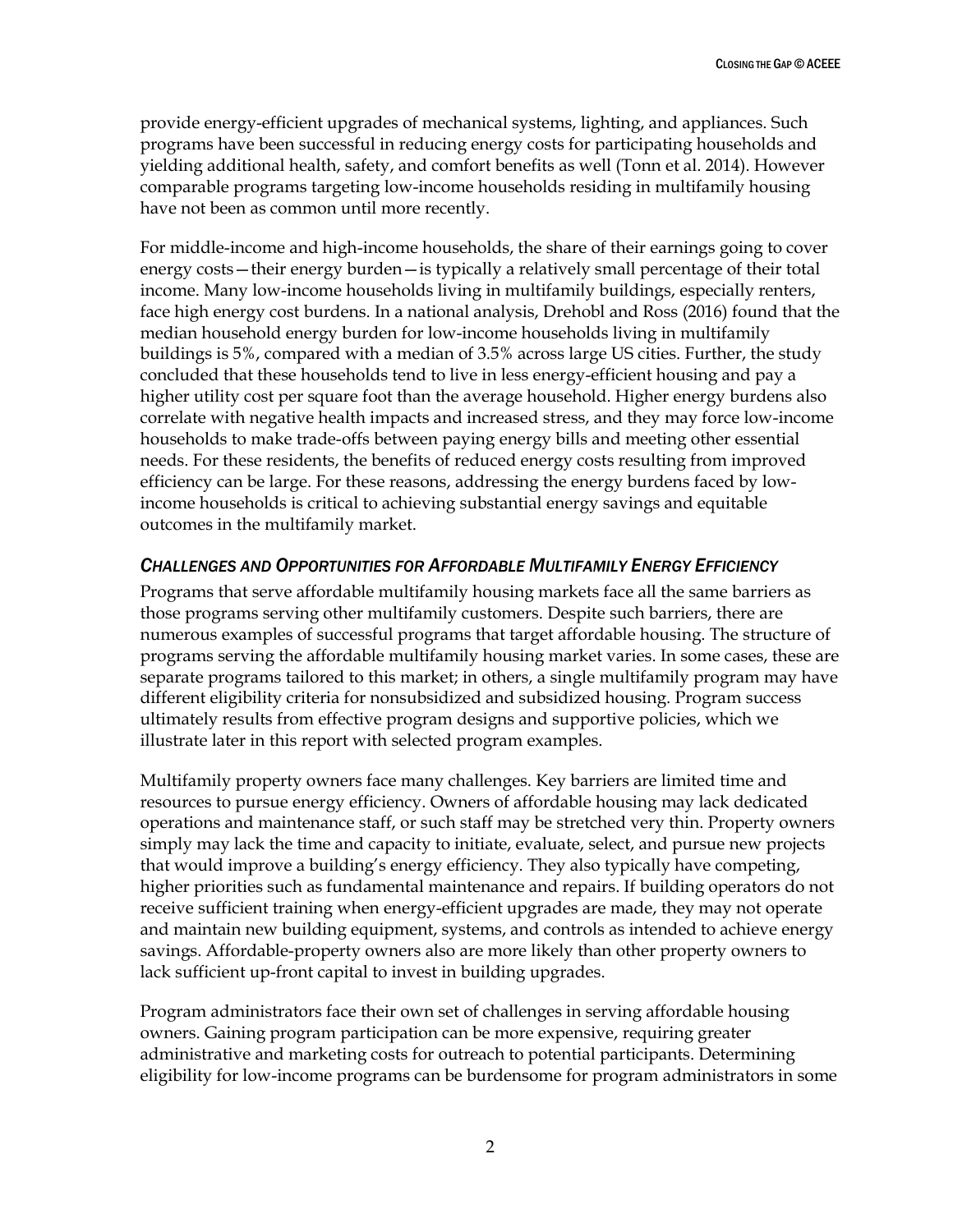cases. And the incentive amounts needed for customers to implement measures may need to be higher.

Program administrators also may encounter properties that are not well maintained and require repairs to ensure the health and safety of residents. These take precedence over energy efficiency improvements and must be resolved before such improvements can be implemented. Further, their costs must be covered apart from energy efficiency program budgets. Some programs, such as California's Energy Savings Assistance Program, do allow for some minor home repairs.

These barriers and others can be overcome. Ultimately what is most important is to identify what is needed to improve performance and to determine how programs can work with building owners to meet challenges and implement improvements.

Leading programs recognize such barriers and are designed to address them. Affordable multifamily programs may be subject to less stringent cost-effectiveness criteria in recognition of the higher program costs, or these criteria may give added weight to the broader social benefits that energy efficiency can provide to low-income households. To address building needs apart from recommended energy efficiency measures, programs may leverage other funding sources or receive funding specifically to deal with such problems. Programs can also provide periodic resident education as well as training for building operators and managers to ensure that efficient equipment and appliances are being operated and maintained properly.

Countering the barriers faced in serving affordable housing markets are the many nonenergy benefits that can result from energy efficiency improvements. Such benefits include healthier indoor environments, improved indoor comfort, reduced utility bill arrearages, reduced resident turnover, increased property values, and preservation of affordable properties (Cluett and Amann 2015; Samarripas, Ross, and Bailey 2017; Samarripas and York 2018).

## <span id="page-8-0"></span>*EXISTING RESEARCH ON MULTIFAMILY ENERGY EFFICIENCY PROGRAMS SERVING LOW-INCOME HOUSEHOLDS*

ACEEE has undertaken some of the first national-scale research on the prevalence and performance of multifamily energy efficiency programs (Johnson and Mackres 2013; Samarripas, York, and Ross 2017). This has not been without its challenges. Program data are typically aggregated by broad categories such as commercial or residential energy efficiency, not by a subcategory such as multifamily buildings. This makes it difficult to collect and analyze multifamily program information.

Johnson and Mackres (2013) relied on publicly available data on housing and utility programs. Their research revealed that the multifamily market had been largely underserved by energy efficiency programs due to a number of barriers and difficulties specific to this market faced by program administrators. The study examined multifamily programs without distinguishing those programs targeting low-income households in particular.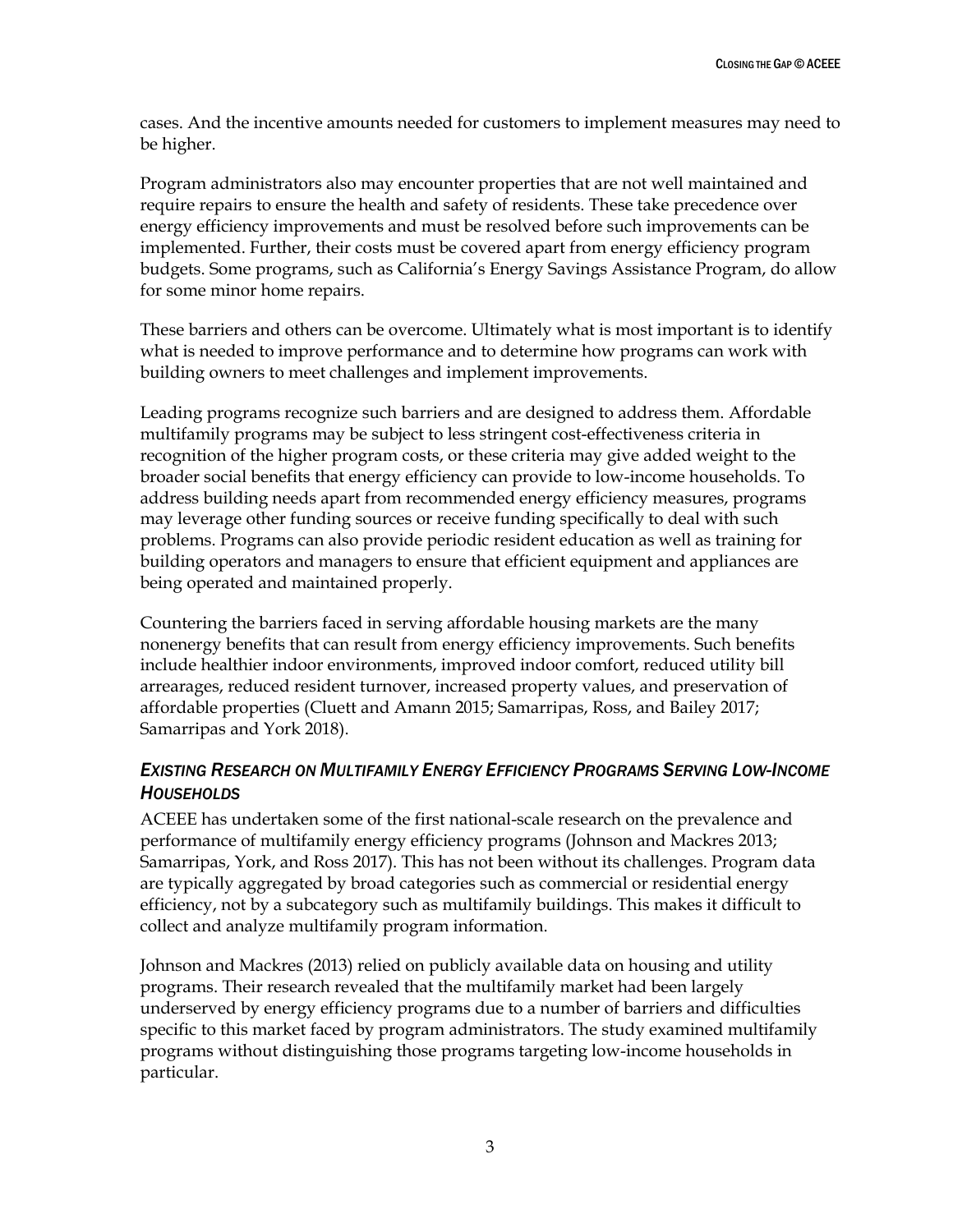In 2017 ACEEE completed a second national-level review of multifamily energy efficiency programs (Samarripas, York, and Ross 2017). In this update, ACEEE collected information on income-eligible programs along with data similar to what was used in the 2013 study. Out of the 51 metro areas included in the 2017 research, ACEEE found that only 15 of them specifically offered some type of multifamily energy efficiency program serving incomeeligible (low-income) households and property owners. This revealed a large gap in programs and services for this group of customers.

# <span id="page-9-0"></span>Research Objectives

The goal of this report is to highlight energy efficiency programs that are effectively serving affordable multifamily housing residents and building owners. The programs included here are among those serving the largest multifamily markets identified in the earlier ACEEE report by Samarripas, York, and Ross (2017). We examine trends in these programs' annual energy savings, spending, participation totals, and cost-effectiveness evaluations. We also closely examine several of the programs that are performing well in terms of one or several of these indicators. For each highlighted program, we examine the strategies and practices that support their performance.

Our research on these programs has been guided by several key questions:

- What types of services and energy efficiency improvements are provided?
- What impacts are the programs having?
- Are the programs cost effective?
- What lessons can we learn from the most successful programs?

# <span id="page-9-1"></span>Methodology

This research focuses exclusively on energy efficiency programs that are funded by utility customer surcharges or greenhouse gas (GHG) emissions auction proceeds and that provide energy-efficient equipment upgrades and other building improvements to the low-income residents and owners of affordable multifamily buildings. We discuss private sector energy efficiency investments in these buildings only to the extent that they are relevant to the work of these energy efficiency programs.

We employed a two-step process to collect program information. This involved both surveying and interviewing program administrators. We first contacted 35 program administrators and requested that they complete an online survey, whose questions can be found in Appendix B.In doing so, we made our best effort to include programs serving the largest multifamily markets identified in Samarripas, York, and Ross (2017). To supplement information obtained from survey responses, we used data obtained from public program reports filed with local and state utility regulators, such as evaluations and annual reports, whenever possible. We also used data from these sources to compensate for information missing from surveys. However data obtained from these sources did not always take the same form as those from our survey. We were therefore limited in our ability to compare all programs with one another. Ultimately, we were able to analyze information from 26 of the 35 program administrators initially contacted for this report. Together these 26 administrators manage a total of 32 affordable multifamily programs.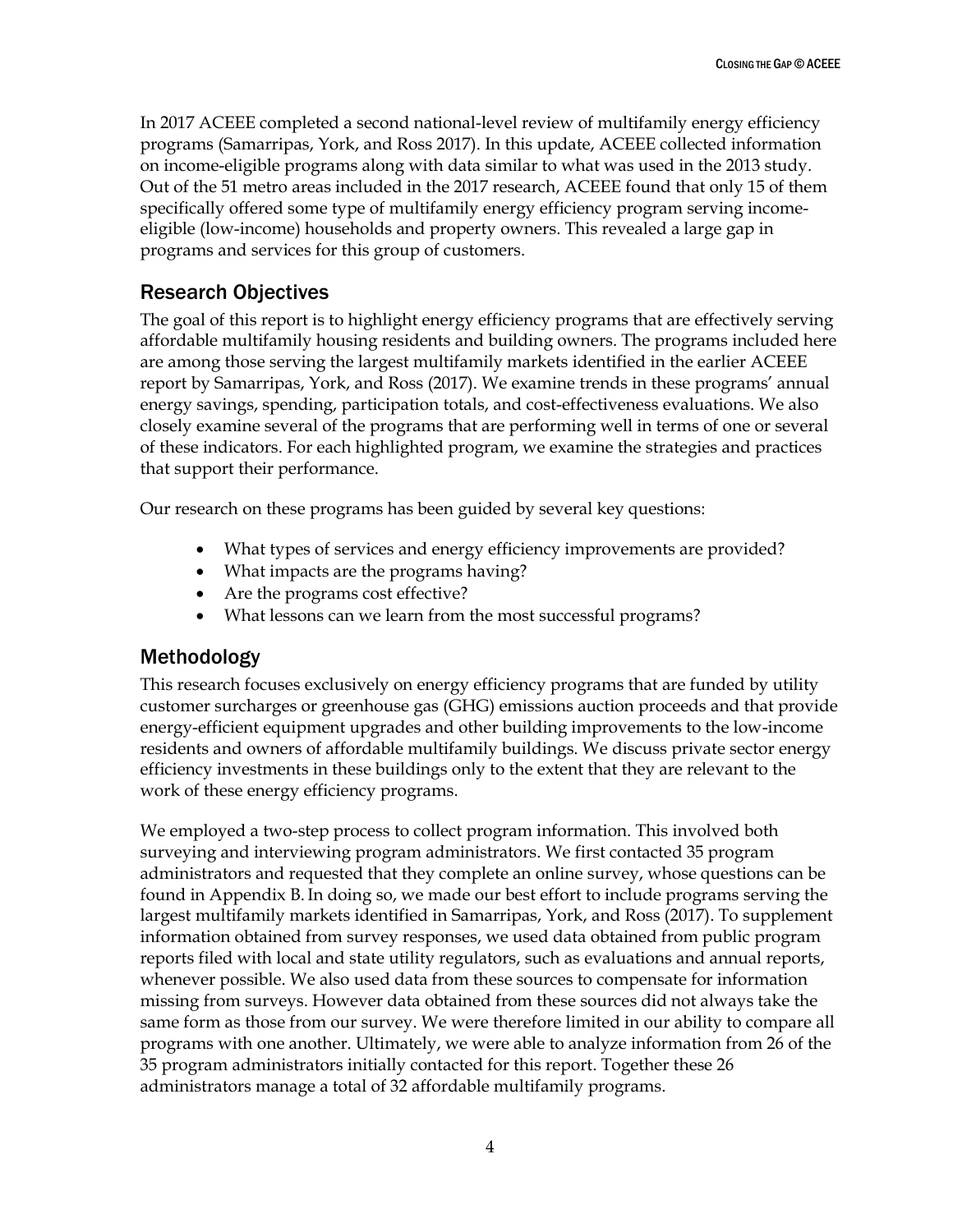We used quantitative data from the surveys and public reporting to compare programs in terms of their energy savings, spending, participation, and cost effectiveness. We also used qualitative data collected from our survey and several follow-up interviews with program managers to identify the program practices that are leading to higher levels of cost-effective energy savings and more customers served. Questions used in our follow-up interviews are included in Appendix C. While the body of this report includes several tables highlighting programs' performance and practices, Appendix A includes all collected data in detailed and comprehensive tabular form.

#### <span id="page-10-0"></span>Findings

 $\overline{a}$ 

#### <span id="page-10-1"></span>*NATIONAL-LEVEL DATA ON AFFORDABLE MULTIFAMILY PROGRAMS*

The 32 programs highlighted in this report spent at least \$102 million to deliver energy efficiency upgrades and improvements in 2017.<sup>6</sup> In 2017, affordable multifamily programs achieved an average of 740 kWh of electricity savings and 3.15 MMBtu of natural gas savings in income-eligible multifamily homes.<sup>7</sup> This is equivalent to saving roughly a month and a half of electricity and natural gas use in the average US apartment. The programs also produced an annual cost savings of at least \$103 per unit (EIA 2018, 2019a, 2019b).<sup>8</sup> Ultimately, customer savings such as these can vary substantially by program type. We explore differences in these and other program indicators below.

#### Energy Savings, Spending, and Participation

We divided programs into groups to better compare energy savings and participation data. We categorized programs both by the fuel type they target (electricity or natural gas) and by program type, either "direct install" (offering installation of a limited number of no-cost energy efficiency measures) or "comprehensive" (providing incentives for a more extensive

<sup>6</sup> Our estimate of 2017 program spending is based on available spending or budget reporting. Using all available data, we estimate that programs spent a total of \$102,122,951 in 2017. While most programs reported at least partial spending or budget data, three programs (Kansas City Power and Light, Philadelphia Gas Works, and PPL Electric Utilities) did not report any. Detailed spending data are presented for each program in Appendix A. Because California's Department of Community Services and Development reported spending totals for a period of two and half years, we adjusted these by a factor of 40% to approximate one year of spending.

<sup>7</sup> We calculated average savings per household by dividing the sum of all energy savings across programs that reported participation totals by the sum of all the dwelling units they served.

<sup>&</sup>lt;sup>8</sup> We used data from EIA's 2015 Residential Energy Consumption Survey (RECS) to obtain average monthly electricity and natural gas use for a household living in a building with at least five dwelling units. In 2015, occupied apartments used an average of 503.11 kWh electricity and 1.9 MMBtu natural gas each month. We then used EIA's electricity data browser and natural gas price data viewer to calculate average 2017 electricity and natural gas rates. We used commercial electricity and natural gas prices to conservatively estimate cost savings because multifamily program data in our report include both commercial and residential energy savings, and commercial rates are lower than residential rates. Commercial energy savings may result from installing efficiency measures in master-metered buildings or common area spaces. We used average 2017 commercial prices (10.66¢ per kWh and \$7.60 per MMBtu) to estimate a minimum program cost savings per dwelling unit. Using this approach, we estimated per unit cost savings of \$78.88 in electricity bills and \$23.94 in natural gas expenses.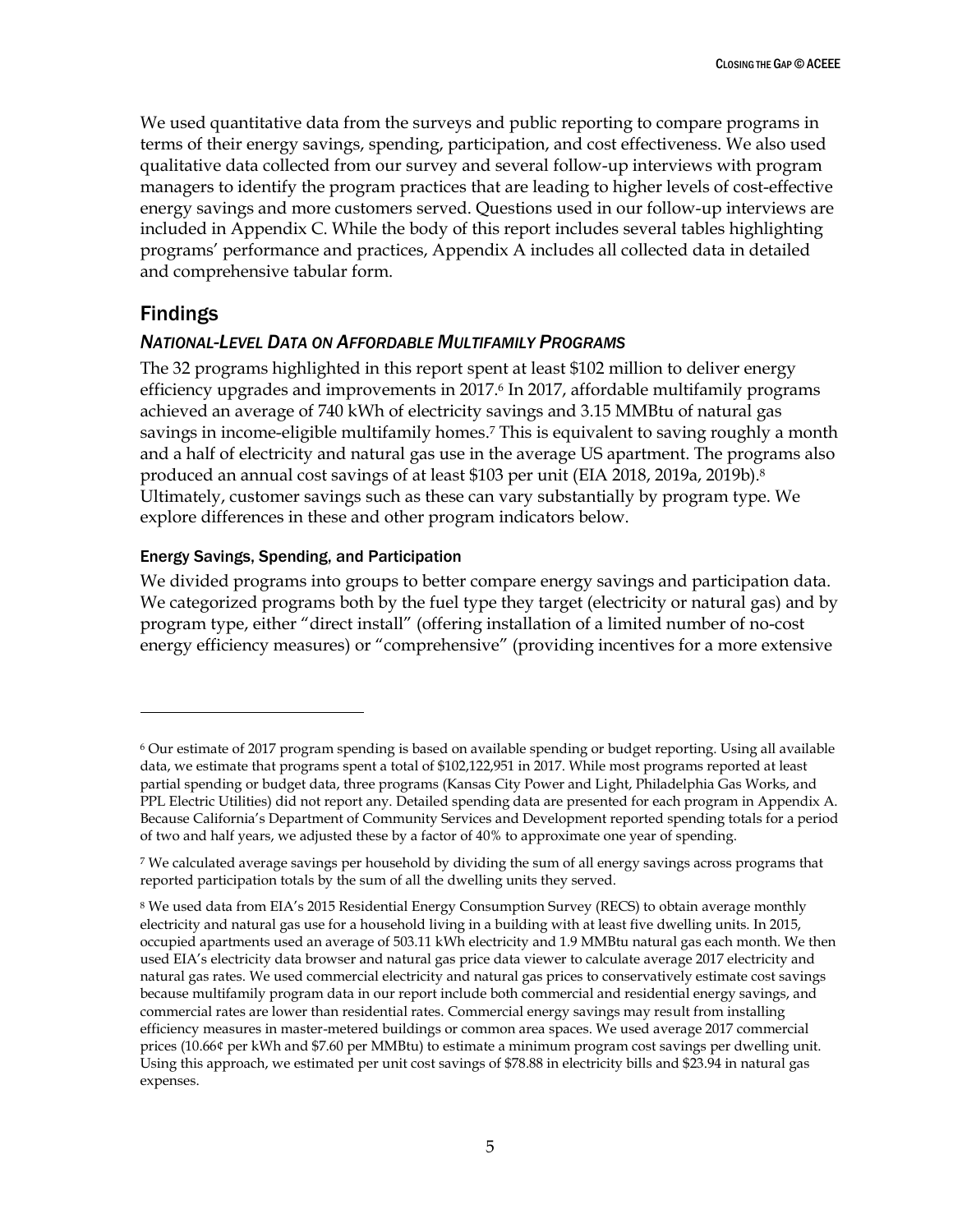list of equipment upgrades and building improvements).<sup>9</sup> While these program types differ in their approach, both can meet important energy efficiency needs of affordable multifamily properties. Tables 1, 2, 3, and 4 present relevant savings, participation, and spending data for each of these groups.<sup>10</sup>

| Administrator                              | <b>State</b> | Program                                                  | Total annual<br>savings<br>(KWh) | Total annual<br>spending | Total annual<br>dwelling<br>units served | <b>Savings</b><br>per unit<br>(KWh) |
|--------------------------------------------|--------------|----------------------------------------------------------|----------------------------------|--------------------------|------------------------------------------|-------------------------------------|
| Pacific Gas and<br>Electric <sup>1</sup>   | CA           | <b>Energy Savings</b><br>Assistance                      | 5,959,000                        | \$9,635,802              | 13,859                                   | 430                                 |
| San Diego Gas<br>and Electric <sup>2</sup> | CA           | <b>Energy Savings</b><br>Assistance                      | 1,146,000                        | \$3,462,732              | 9,236                                    | 124                                 |
| Southern<br>California<br>Edison $3$       | CA           | <b>Energy Savings</b><br>Assistance                      | 5,856,531                        | \$9,552,666              | 20,645                                   | 284                                 |
| DCSEU <sup>4</sup>                         | DC           | Income Qualified<br><b>Efficiency Fund</b>               | 2,244,380                        | \$402,224                | 5,382                                    | 417                                 |
| <b>Xcel Energy</b>                         | ΜN           | Multi-Family<br><b>Energy Savings</b>                    | 972,901                          | \$1,391,040              | N/A                                      | N/A                                 |
| PECO Energy                                | <b>PA</b>    | Low-Income<br><b>Energy Efficiency</b>                   | 1,901,000                        | \$2,300,000              | 2,227                                    | 854                                 |
| Dominion<br>Energy <sup>5</sup>            | VA           | Income and Age-<br><b>Qualifying Home</b><br>Improvement | 1,786,400                        | N/A                      | 5,552                                    | 322                                 |

Table 1. Direct install electricity program annual performance for 2017

 $\overline{a}$ 

<sup>1</sup> Values reflect only residential measures. While commercial measures for common spaces were approved in 2016, these were not available to customers until 2018. Spending and participation totals include some data on customers receiving natural gas measures. Source: PG&E 2018. <sup>2</sup> Values reflect only residential measures. While commercial measures for common spaces were approved in 2016, these were not available to customers until 2018. Spending and participation totals include some data on customers receiving natural gas measures. Source: SDGE 2018.<sup>3</sup> Values reflect only residential measures. While commercial measures for common spaces were approved in 2016, these were not available to customers until 2018. We have reported the company's MWh savings as kWh savings without conversion. We found it likely that the original reporting was made in error. Source: SCE 2018. 4 DCSEU is the District of Columbia Sustainable Energy Utility. Participation totals include some customers receiving natural gas measures. <sup>5</sup> While the program's participation total includes both multifamily and single-family customers, available information indicates that most units were multifamily.

<sup>9</sup> For purposes of this report, we consider programs that provide prescriptive, custom, or performance-based incentives as comprehensive. Maryland's Department of Housing and Community Development (DHCD) provides participants with grant or loan funding, and we have categorized this as a custom program.

<sup>&</sup>lt;sup>10</sup> Because energy savings are a critical indicator of program performance, we include in tables 1, 2, 3, and 4 only those programs that reported 2017 multifamily customer energy savings. We provide available data for programs that did not report energy savings in Appendix A.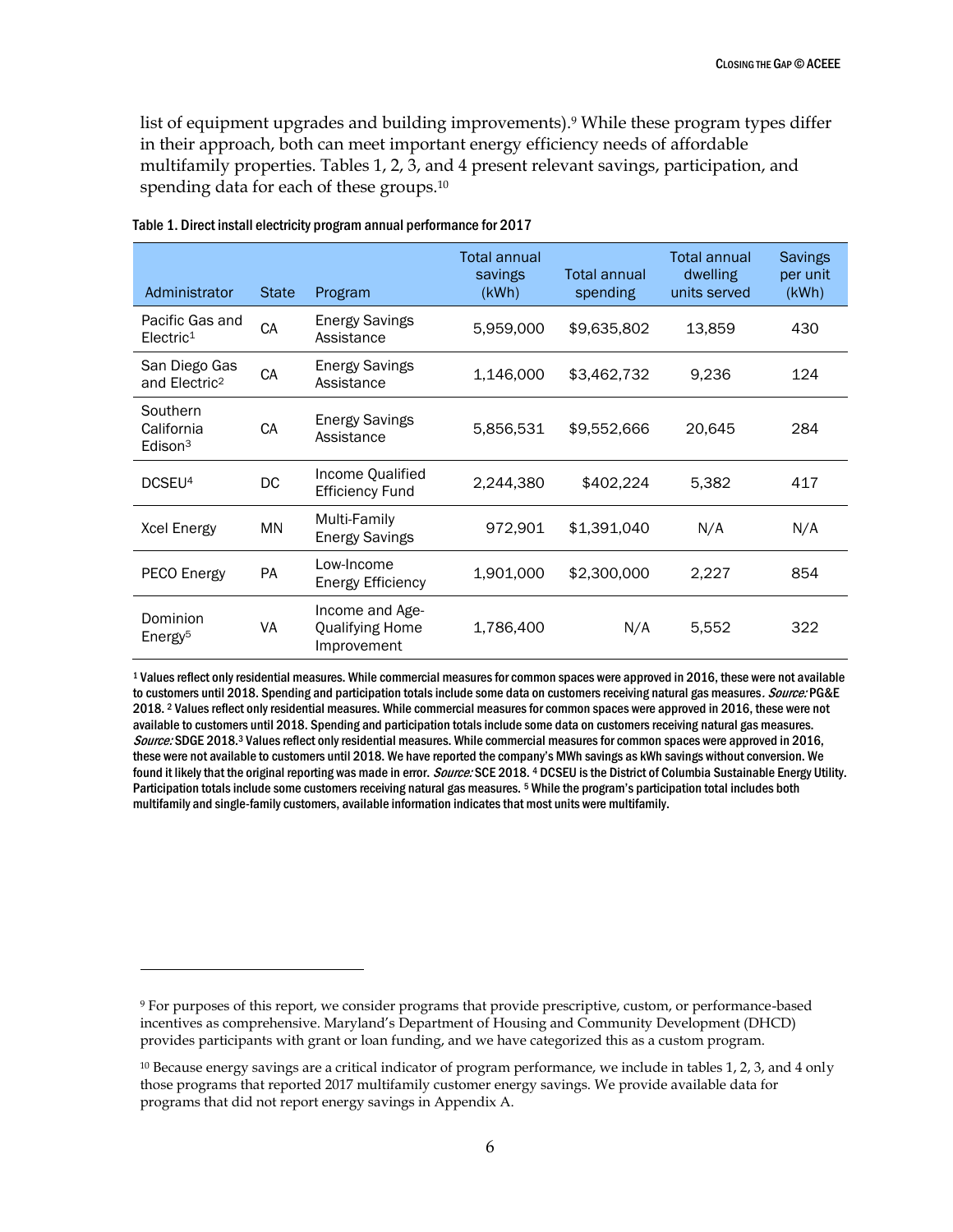| Administrator                                  | <b>State</b>   | Program                                                            | <b>Total annual</b><br><b>Total annual</b><br>savings (kWh)<br>spending |              | <b>Total annual</b><br>dwelling units<br>served | <b>Savings</b><br>per unit<br>(kWh) |
|------------------------------------------------|----------------|--------------------------------------------------------------------|-------------------------------------------------------------------------|--------------|-------------------------------------------------|-------------------------------------|
| California<br>CSD <sup>1</sup>                 | CA             | Low-Income Weatherization<br>Program for Multifamily<br>Properties | 11,242,406                                                              | \$24,000,000 | 4,895                                           | 2,297                               |
| Xcel Energy <sup>2</sup>                       | CO             | Affordable Housing Rebate                                          | 1,983,546                                                               | \$1,062,473  | 3,748                                           | 529                                 |
| Eversource                                     | <b>CT</b>      | Multifamily Initiative-<br>Income Eligible                         | 6,644,718                                                               | N/A          | 8,560                                           | 776                                 |
| DCSEU <sup>3</sup>                             | DC             | Low-Income Multifamily<br>Custom                                   | 2,045,652                                                               | \$1,244,778  | 1,770                                           | 1,156                               |
| Georgia<br>Power <sup>4</sup>                  | GA             | Home Energy Improvement                                            | 2,187,780                                                               | N/A          | 1,135                                           | 1,928                               |
| <b>National Grid</b>                           | MA             | Low-Income Multi-Family                                            | 12,556,000                                                              | \$2,858,600  | 6,141                                           | 2,045                               |
| MD DHCD <sup>5</sup>                           | MD             | Multifamily Energy Efficiency<br>and Housing Affordability         | 1,507,000                                                               | \$5,708,329  | 919                                             | 1,640                               |
| Consumers<br>Energy <sup>6</sup>               | MI             | <b>Residential Multifamily</b><br>Income Qualified                 | 2,147,145                                                               | \$857,844    | N/A                                             | N/A                                 |
| <b>Xcel Energy</b>                             | <b>MN</b>      | <b>Multi-Family Building</b><br>Efficiency                         | 2,179,169                                                               | \$515,419    | N/A                                             | N/A                                 |
| Ameren <sup>7</sup>                            | <b>MO</b>      | CommunitySavers                                                    | 7,334,784                                                               | \$2,124,240  | 4,486                                           | 1,635                               |
| Kansas City<br>Power and<br>Light <sup>8</sup> | <b>MO</b>      | Income-Eligible Multi-Family                                       | 4,183,846                                                               | N/A          | N/A                                             | N/A                                 |
| NYSERDA <sup>9</sup>                           | <b>NY</b>      | Multifamily Performance<br>Program Version 8                       | 8,119,286                                                               | \$4,818,272  | 3,517                                           | 2,309                               |
| Duquesne<br>Light <sup>10</sup>                | PA             | Multifamily Housing Retrofit                                       | 41,000                                                                  | \$310,000    | N/A                                             | N/A                                 |
| <b>National Grid</b>                           | R <sub>l</sub> | Income-Eligible Multifamily                                        | 3,970,000                                                               | \$2,858,600  | 5,162                                           | 769                                 |

Table 2. Comprehensive electricity program annual performance for 2017

<sup>1</sup> CSD is the California Department of Community Services and Development. Data shown here span January 1, 2016, to June 1, 2018. While 2017-specific totals would be lower than those presented here, we assume that per-unit savings are roughly accurate. We have adjusted savings, spending, and participation totals by a factor of 40% in calculating averages presented throughout this report. <sup>2</sup> The Affordable Housing Rebate Program coordinates delivery of energy efficiency measures to customers of multiple Colorado utilities, but available information indicates that most are Xcel Energy customers. Data presented here reflect performance for the entire program and not just Xcel Energy customers. 3 Separate participation data for those receiving electric and gas measures were not available. <sup>4</sup> Reporting does not distinguish income-eligible units from those that are not income-eligible. Data only reflect participants in the wholehome program option. Source: Burns et al. 2018.<sup>5</sup> MD DHCD is the Maryland Department of Housing and Community Development. <sup>6</sup> Source: Consumers Energy 2018. 7 Source: Ameren Missouri 2018. 8 Source: Kansas City Power & Light Company 2018.<sup>9</sup> Participation totals include customers receiving natural gas measures. <sup>10</sup> Duquesne Light Company 2017.

Data presented in tables 1 and 2 reinforce findings from previous research that programs targeting low-income customers often face a trade-off between serving more customers and achieving high energy savings (Gilleo, Nowak, and Drehobl 2017). Five out of the six directinstall programs that reported participation data served at least 5,000 income-eligible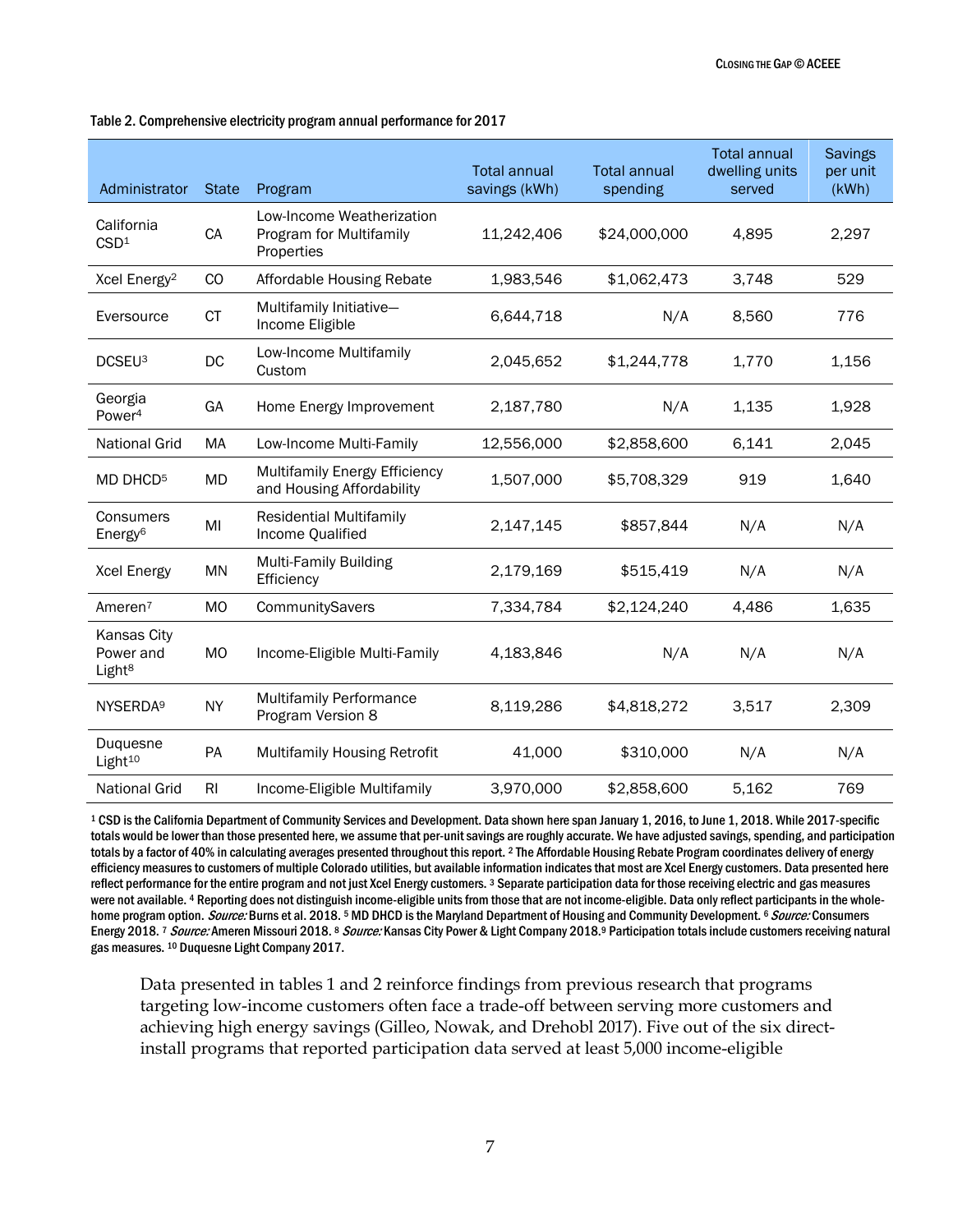multifamily units.<sup>11</sup> This was true for only 3 out of 10 comprehensive programs. However comprehensive programs achieved higher energy savings than those with only direct-install offers. Comprehensive programs saved an average of 1,360 kWh per multifamily unit and ranged from 529 kWh to 2,309 kWh saved per unit. Direct-install programs saved an average of 332 kWh per multifamily unit and ranged from 124 kWh to 854 kWh saved per unit.

We used survey data from Fannie Mae (2015) to compare these savings with the average whole-building electricity and natural gas use in multifamily buildings. The average electricity savings for direct-install programs (332 kWh) are 2% of the national average electricity consumption for multifamily units (14,176 kWh). The average savings for comprehensive programs (1,360 kWh) are 10% of this national average.

| Table 3. Direct-install natural gas program annual performance for 2017 |  |
|-------------------------------------------------------------------------|--|
|-------------------------------------------------------------------------|--|

 $\overline{a}$ 

| Administrator                                 | <b>State</b> | Program                             | Total annual<br>savings<br>(MMBtu) | Total annual<br>spending | Total annual<br>dwelling<br>units served | Savings per<br>unit (MMBtu) |
|-----------------------------------------------|--------------|-------------------------------------|------------------------------------|--------------------------|------------------------------------------|-----------------------------|
| Pacific Gas<br>and Electric <sup>1</sup>      | <b>CA</b>    | <b>Energy Savings Assistance</b>    | 16.596                             | \$8,480,764              | 12.168                                   | 1.36                        |
| San Diego<br>Gas and<br>Electric <sup>2</sup> | <b>CA</b>    | <b>Energy Savings Assistance</b>    | 3.489                              | \$3,415,072              | 9.173                                    | 0.38                        |
| Southern<br>California<br>Gas <sup>3</sup>    | <b>CA</b>    | <b>Energy Savings Assistance</b>    | 17.396                             | \$10,797,032             | 26.412                                   | 0.66                        |
| DCSEU <sup>4</sup>                            | DC.          | Income Qualified Efficiency<br>Fund | 4.003                              | \$402.224                | 5.382                                    | 0.74                        |

<sup>1</sup> PGE 2018. Values reflect only residential measures. While commercial measures for common spaces were approved in 2016, these were not available to customers until 2018. Spending and participation totals include some data on customers receiving electric measures. <sup>2</sup> SDGE 2018. Values reflect only residential measures. While commercial measures for common spaces were approved in 2016, these were not available to customers until 2018. Spending and participation totals include some data on customers receiving electric measures. 3 Values reflect only residential measures. While energy savings differ from annual reporting, these are consistent with the response to our survey. While commercial measures for common spaces were approved in 2016, these were not available to customers until 2018. Source: Southern California Gas Company 2018. 4 Participation totals include some customers receiving electric measures.

<sup>11</sup> We use 5,000 participants as a rough threshold for describing programs with elevated participation based on the distribution of our available data. Electricity efficiency programs had a median 2017 participation of 5,029 dwelling units, and natural gas programs had a median 2017 participation of 4,346 dwelling units. A generally better metric for looking at participation is the annual or cumulative participation rate, i.e., the number of participants divided by the number who are eligible or targeted. Unlike raw participation numbers, a participation rate helps adjust for the size of a service area in terms of the number of eligible customers. Unfortunately, very few programs compile or report the number of potential participants, so we could not analyze their participation rates. In keeping with Ross, Jarrett, and York (2016), we recommend that program administrators and their governing authorities make data available regarding a program's eligible population to better guide program planning and progress toward meeting the needs of a high proportion of the incomeeligible multifamily sector.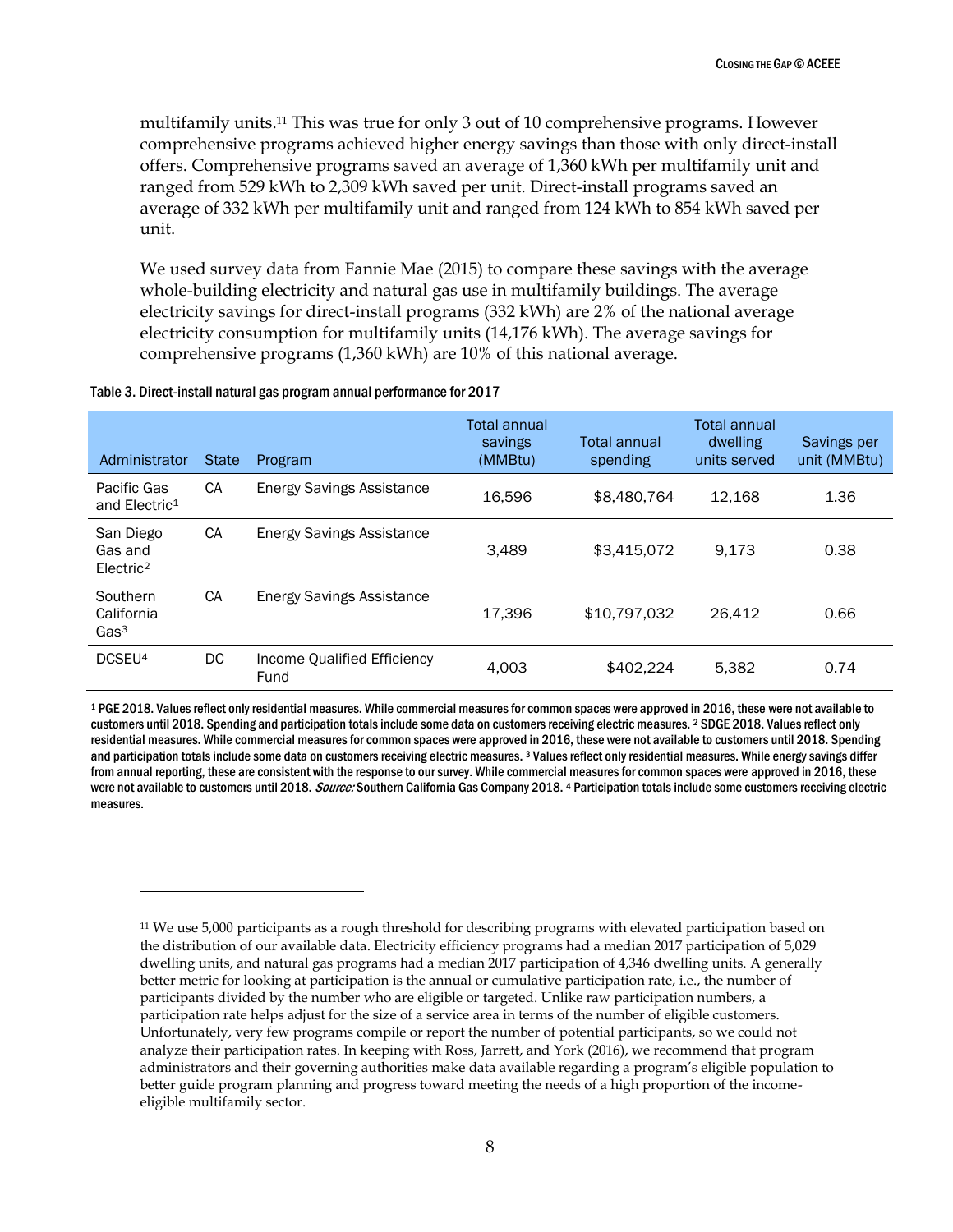| Administrator                             | <b>State</b> | Program                                                                     | <b>Total annual</b><br>savings<br>(MMBtu) | <b>Total annual</b><br>spending | <b>Total annual</b><br>dwelling<br>units served | Savings per<br>unit<br>(MMBtu) |
|-------------------------------------------|--------------|-----------------------------------------------------------------------------|-------------------------------------------|---------------------------------|-------------------------------------------------|--------------------------------|
| California CSD                            | CA           | Low-Income<br><b>Weatherization Program</b><br>for Multifamily Properties   | 29,076                                    | N/A                             | N/A                                             | N/A                            |
| Xcel Energy <sup>1</sup>                  | CO           | Affordable Housing<br>Rebate Program                                        | 14,063                                    | \$1,098,228                     | 3,748                                           | 3.75                           |
| Eversource                                | <b>CT</b>    | Multifamily Initiative-<br>Income Eligible                                  | 21,089                                    | N/A                             | 2,430                                           | 8.68                           |
| DCSEU <sup>2</sup>                        | DC           | Low-Income Multifamily<br>Custom                                            | 2,336                                     | \$1,485,666                     |                                                 | 1.32                           |
| <b>National Grid</b>                      | MA           | Low-Income Multi-Family                                                     | 89,338                                    | \$17,511,092                    | 5,325                                           | 16.78                          |
| MD DHCD                                   | MD           | <b>Multifamily Energy</b><br><b>Efficiency and Housing</b><br>Affordability | 3,041                                     | N/A                             | N/A                                             | N/A                            |
| Consumers<br>Energy <sup>3</sup>          | MI           | <b>Residential Multifamily</b><br>Income Qualified                          | 32,564                                    | \$1,460,013                     | N/A                                             | N/A                            |
| CenterPoint<br>Energy                     | <b>MN</b>    | Low Income Rental<br>Efficiency (LIRE)                                      | 1,115                                     | \$252,202                       | N/A                                             | N/A                            |
| <b>CenterPoint</b><br>Energy <sup>4</sup> | MN           | Low-Income Multi-Family<br>Housing Rebates (LIMF)                           | 9,407                                     | \$136,155                       | 4,851                                           | 1.94                           |
| CenterPoint<br>Energy                     | MN           | <b>Multi-Family Building</b><br>Efficiency (MFBE)                           | 1,351                                     | \$140,128                       | 640                                             | 2.11                           |
| Xcel Energy                               | ΜN           | <b>Multi-Family Building</b><br>Efficiency                                  | 7,421                                     | \$288,513                       | N/A                                             | N/A                            |
| NYSERDA <sup>5</sup>                      | <b>NY</b>    | <b>Multifamily Performance</b><br>Program Version 8                         | 53,264                                    | N/A                             | 3,517                                           | 15.14                          |
| <b>National Grid</b>                      | RI           | Income-Eligible<br>Multifamily                                              | 17,601                                    | \$1,916,100                     | 3,840                                           | 4.58                           |

Table 4. Comprehensive natural gas program annual performance for 2017

<sup>1</sup>The Affordable Housing Rebate Program coordinates delivery of energy efficiency measures to customers of multiple Colorado utilities, but available information indicates that most are Xcel Energy customers. Data presented here reflect performance for the entire program and not just Xcel Energy customers. 2 Separate participation data for those receiving electric and gas measures were not available. 3 Source: Consumers Energy 2018. <sup>4</sup> CenterPoint's LIMF program provides only efficiency measures that reduce commercially metered energy use. <sup>5</sup> Participation totals include data on customers receiving electric measures.

As tables 3 and 4 show, natural gas programs exhibit many of the same patterns as electric programs. All direct-install programs that reported participation data reached more than 5,000 units in 2017. Only one comprehensive program reached 5,000 units, but these programs are achieving more savings per multifamily unit than their direct-install counterparts. Comprehensive natural gas programs achieved 7.98 MMBtu of savings per multifamily unit and ranged from 1.32 MMBtu to 16.78 MMBtu saved per unit. Direct-install programs achieved 0.78 MMBtu of savings per unit and ranged from 0.38 to 1.36 MMBtu saved per unit.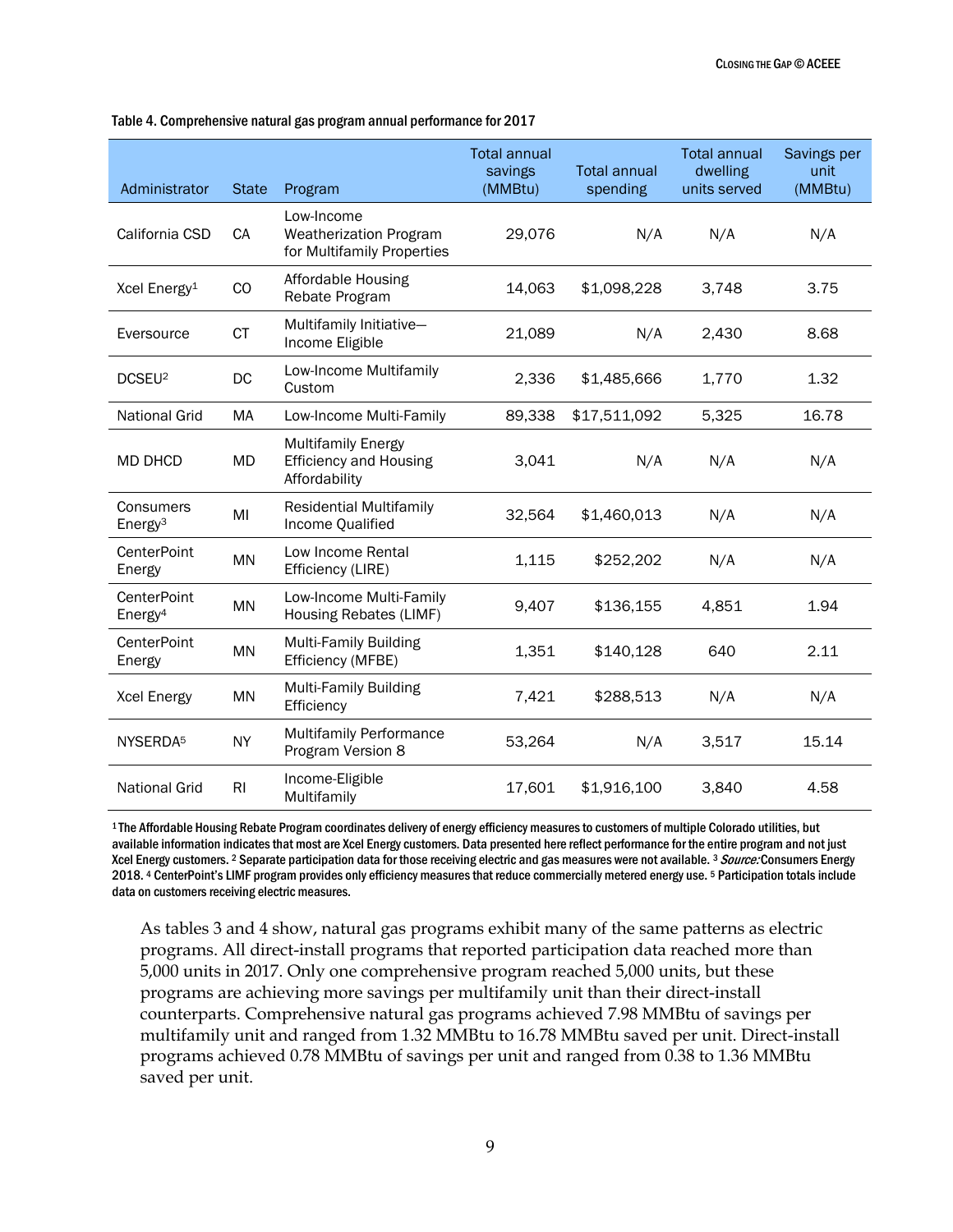To put these savings into perspective, we used the average regional natural gas use per multifamily unit from Fannie Mae (2015) to estimate percentage savings for selected regions. We had enough data to make such estimates for only one region for each type of natural gas program. For direct-install natural gas programs in the West, the average savings (0.8 MMBtu) are 7% of average natural gas use per unit (11.8 MMBtu). For comprehensive programs in the Northeast, the average program savings (12 MMBtu) are 39% of average natural gas use per unit (30.7 MMBtu). Despite their limitations, these data illustrate the magnitudes of savings possible from the two major types of programs. Greater savings are possible only with the installation of comprehensive sets of measures to address the major energy uses within buildings. The savings for comprehensive programs show a wide range since they are largely a function of the number of measures packaged together for a retrofit project.

#### Cost Effectiveness

 $\overline{a}$ 

Several states require that utility customer-funded affordable multifamily programs assess their cost effectiveness as part of an evaluation, measurement, and verification (EM&V) process. EM&V "provides accurate, transparent, and consistent metrics—based on good data—that assess the performance and implementation of energy efficiency projects, programs, and portfolios of programs" (ACEEE 2018). As part of this process, costeffectiveness screening weighs programs' benefits against their costs. States typically use at least one of the five cost-effectiveness tests laid out in the *California Standard Practice Manual: Economic Analysis of Demand-Side Programs and Projects* to evaluate programs (CPUC 2001). These include:

- Total Resource Cost (TRC) Test
- Societal Cost Test (SCT)
- Participant Cost Test (PCT)
- Utility/Program Administrator Cost Test (UCT)
- Ratepayer Impact Measure (RIM) Test

While states' overall approaches to conducting these tests are similar, exact methodologies vary by state, as do the benefits and costs that are included in calculating benefit–cost ratios (Kushler, Nowak, and Witte 2012).

We collected benefit–cost ratios for 14 programs and found that affordable multifamily programs are often cost effective under state-mandated tests. Benefit–cost ratios were available for only 14 programs because others included in our study had not yet been evaluated for cost effectiveness, were not specifically evaluated for their impact on multifamily homes, or did not operate in states that require programs to undergo costeffectiveness screening.<sup>12</sup>

Twelve of the 14 programs we collected data for had at least one benefit–cost ratio greater than 1. While the threshold of what constitutes a cost-effective program can vary by state,

<sup>&</sup>lt;sup>12</sup> Some states may still require that programs undergo cost-effectiveness screening even though they are exempt from meeting a minimum threshold. We have included these programs' values.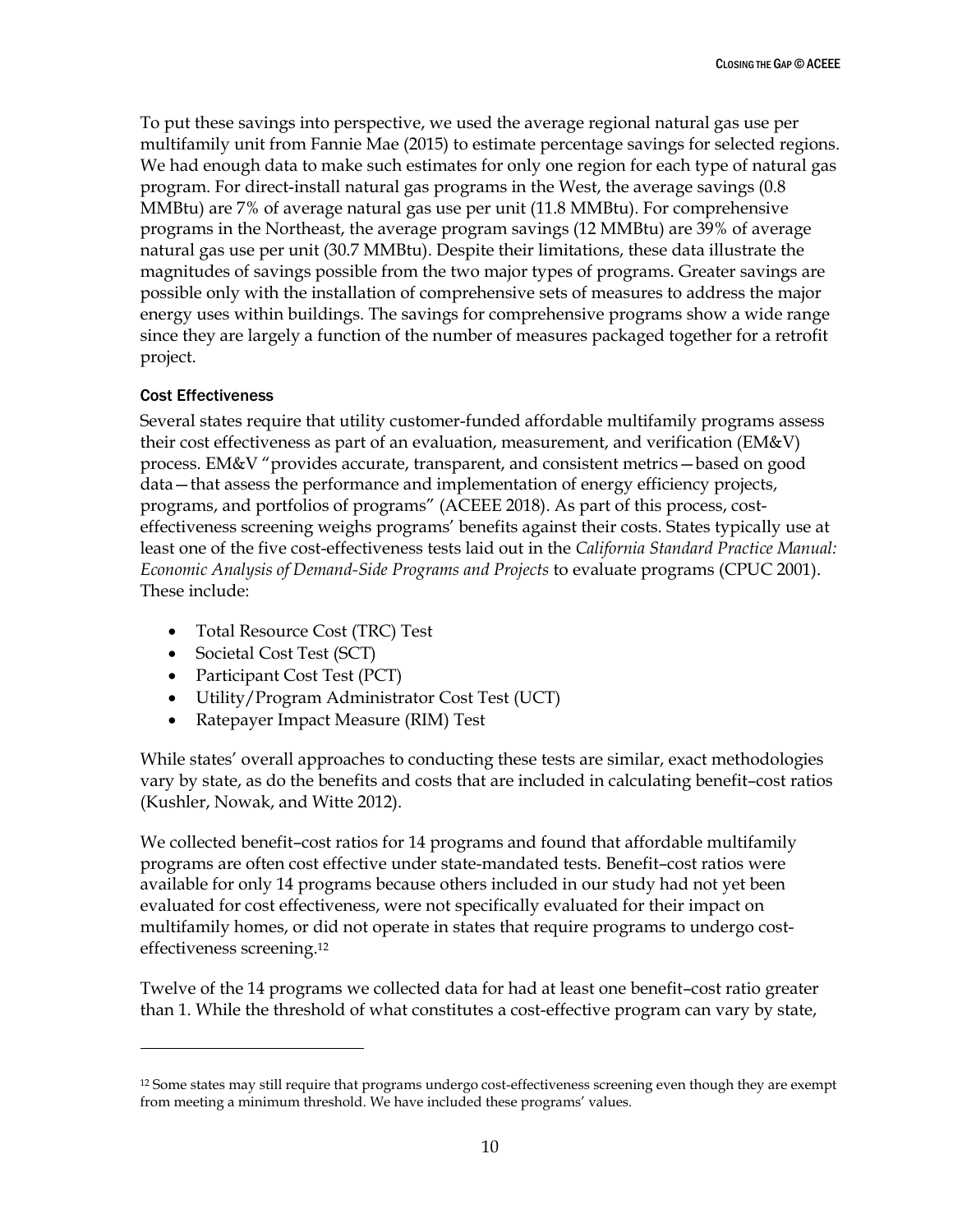programs with a benefit–cost ratio greater than 1 are achieving net benefits under their state's cost-effectiveness criteria. For the purposes of this report, we consider programs with a ratio greater than 1 to be cost effective. In table 5, we show all available program benefit– cost ratios that correspond to the five standard cost-effectiveness tests identified in the *California Standard Practice Manual*, and we have highlighted those that are greater than 1.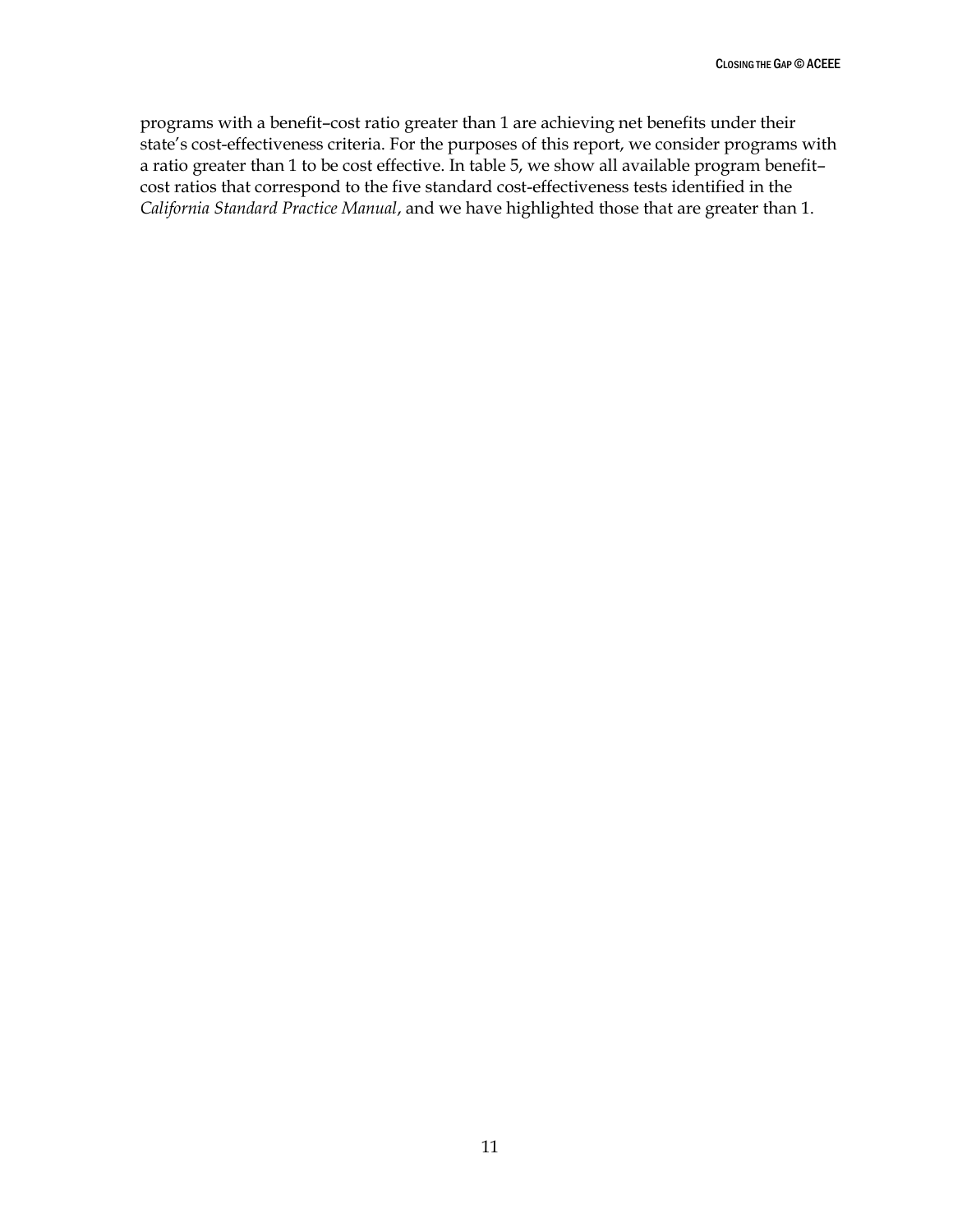#### Table 5. 2017 benefit–cost ratios for low-income multifamily programs

| Administrator                             | <b>State</b>   | Program                                            | <b>TRC</b><br>electric | <b>TRC</b><br>natural<br>gas | <b>SCT</b><br>electric | <b>SCT</b><br>natural<br>gas | <b>PCT</b><br>electric | <b>PCT</b><br>natural<br>gas | <b>UCT</b><br>electric | <b>UCT</b><br>natural<br>gas | <b>RIM</b><br>electric | <b>RIM</b><br>natural<br>gas |
|-------------------------------------------|----------------|----------------------------------------------------|------------------------|------------------------------|------------------------|------------------------------|------------------------|------------------------------|------------------------|------------------------------|------------------------|------------------------------|
| Xcel Energy <sup>1</sup>                  | CO             | Affordable Housing Rebate<br>Program               | 0.88                   | 0.74                         | N/A                    | N/A                          | 2.41                   | 1.79                         | 0.77                   | 0.43                         | 0.28                   | 0.24                         |
| Eversource                                | <b>CT</b>      | Multifamily Initiative-<br>Income Eligible         | N/A                    | N/A                          | N/A                    | N/A                          | N/A                    | N/A                          | 1.00                   | 1.17                         | N/A                    | N/A                          |
| DCSEU <sup>2</sup>                        | DC             | Low-Income Multifamily<br>Custom                   | N/A                    | N/A                          | 3.35                   | 3.35                         | N/A                    | N/A                          | N/A                    | N/A                          | N/A                    | N/A                          |
| <b>National Grid</b>                      | MA             | Low-Income Multi-Family                            | 1.35                   | 1.85                         | N/A                    | N/A                          | N/A                    | N/A                          | N/A                    | N/A                          | N/A                    | N/A                          |
| Consumers<br>Energy <sup>3</sup>          | MI             | <b>Residential Multifamily</b><br>Income Qualified | 1.48                   | 0.89                         | N/A                    | N/A                          | N/A                    | N/A                          | 1.48                   | 0.89                         | 0.32                   | 0.35                         |
| <b>CenterPoint Energy</b>                 | <b>MN</b>      | Low-Income Multi-Family<br><b>Housing Rebates</b>  | N/A                    | N/A                          | N/A                    | 2.29                         | N/A                    | 2.65                         | N/A                    | 6.15                         | N/A                    | 0.69                         |
| <b>CenterPoint</b><br>Energy <sup>4</sup> | <b>MN</b>      | <b>Multi-Family Building</b><br>Efficiency         | N/A                    | N/A                          | N/A                    | 0.79                         | N/A                    | 2.02                         | N/A                    | 0.91                         | N/A                    | 0.44                         |
| <b>CenterPoint Energy</b>                 | MN             | Low Income Rental<br>Efficiency                    | N/A                    | N/A                          | N/A                    | 0.44                         | N/A                    | 1.97                         | N/A                    | 0.40                         | N/A                    | 0.27                         |
| <b>Xcel Energy</b>                        | <b>MN</b>      | <b>Multi-Family Building</b><br>Efficiency         | 1.33                   | N/A                          | 1.61                   | 1.79                         | 8.63                   | 3.07                         | N/A                    | N/A                          | 0.31                   | 0.55                         |
| <b>Xcel Energy</b>                        | <b>MN</b>      | Multi-Family Energy Savings                        | 0.15                   | N/A                          | 0.18                   | N/A                          | 0.82                   | N/A                          | N/A                    | N/A                          | 0.16                   | N/A                          |
| Ameren <sup>5</sup>                       | <b>MO</b>      | CommunitySavers                                    | 3.66                   | N/A                          | 4.66                   | N/A                          | 41.30                  | N/A                          | 2.09                   | N/A                          | 0.48                   | N/A                          |
| KCPL <sup>6</sup>                         | MO             | Income-Eligible Multi-Family                       | 1.29                   | N/A                          | 1.41                   | N/A                          | N/A                    | N/A                          | 1.29                   | N/A                          | 0.40                   | N/A                          |
| Duquesne Light <sup>7</sup>               | PA             | Multifamily Housing Retrofit<br>Program            | 0.10                   | N/A                          | N/A                    | N/A                          | N/A                    | N/A                          | N/A                    | N/A                          | N/A                    | N/A                          |
| National Grid <sup>8</sup>                | R <sub>l</sub> | Income-Eligible Multifamily                        | 2.34                   | 3.62                         | N/A                    | N/A                          | N/A                    | N/A                          | N/A                    | N/A                          | N/A                    | N/A                          |

Many programs have N/A values because state requirements for cost-effectiveness testing vary across the country. Programs are not always required to perform each test. While benefit-cost ratios are available for the California investor-owned utilities' Energy Savings Assistance Programs, we have not included these here because they are not multifamily specific. 1 While other Affordable Housing Rebate Program data included in this repo are inclusive of participants from other utilities that take part in the coordinated program, these benefit-cost ratios reflect only the benefits and costs associated with Xcel Energy customers. Source: Xcel Energy 2018. <sup>2</sup> Electricity and natural gas benefits and costs were combined when evaluating DCSEU's Low-Income Multifamily Custom Program. Thus, the program does not report ratios by fuel type. Source: NMR Group et al. 2018. 3 Source: Consumers Energy 2018. 4 Benefit-cost ratios reflect program benefits and costs of serving both income-eligible and non-income-eligible customers. 5 ADM Associates calculated Ameren's PCT ratio by dividing total program incentives and customer bill savings (\$8,328,811) by total participant costs (\$201,644). Source: Ameren Missouri 2018. 6 Kansas City Power & Light Company 2018. 7 Duquesne Lighting Company 2017. 8 Rhode Island has replaced its TRC test with a state-specific test.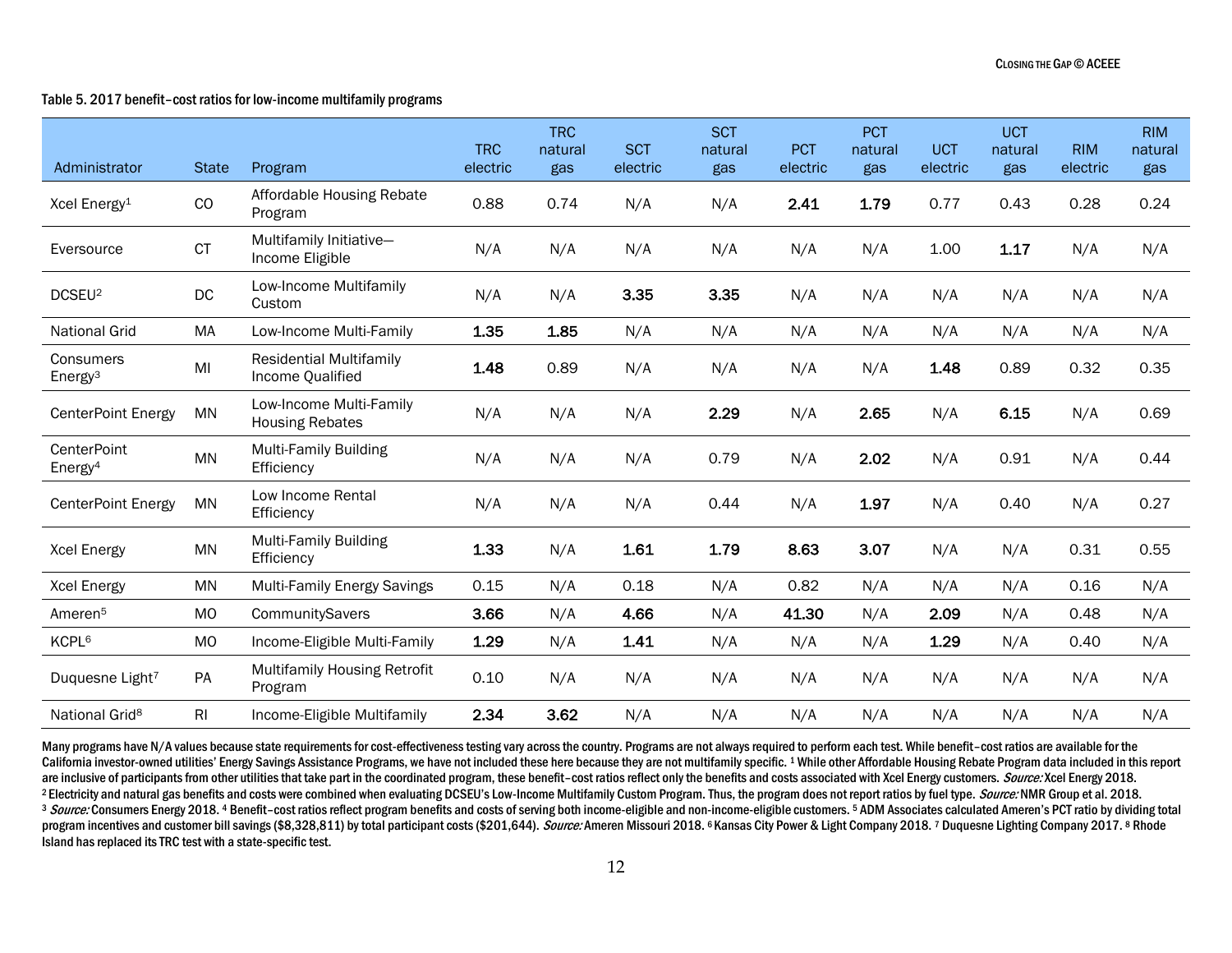Gilleo, Nowak, and Drehobl (2017) observed that low-income programs can find it challenging both to achieve high energy savings and to be cost effective strictly on the basis of energy savings per dollar spent. Programs must often cover the full cost of energy efficiency improvements because low-income customers have little or no discretionary money. Low-income homes may also need health, safety, and structural repairs that incur costs but do not lead directly to energy savings. Our research indicates that it is possible for low-income multifamily programs to achieve high energy savings and be cost effective under state tests. National Grid Massachusetts is administering a cost-effective electric and natural gas efficiency program that is achieving electricity and natural gas savings higher than the average for all programs in our survey.<sup>13</sup> Similarly, DCSEU's Low-Income Multifamily Custom, Ameren Missouri's CommunitySavers, and National Grid Rhode Island's Income-Eligible Multifamily programs are realizing cost-effective and higher-thanaverage electricity savings. Xcel Energy in Colorado and Eversource Connecticut are achieving cost-effective and higher-than-average natural gas savings through their affordable multifamily programs. These programs may test as cost effective because they operate in states that do not evaluate programs solely in terms of energy savings per dollar spent.

Cluett, Amann, and Ou (2016) found that low-income energy efficiency programs' "value to customers, the utility, and society at large can best be understood when both energy savings benefits and nonenergy benefits are considered." Some energy and nonenergy benefits of low-income energy efficiency programs can be greater in magnitude than those of other programs because the low-income customers they serve stand to gain more from participation than do those with higher incomes. Compared with more affluent households, those with low incomes often live in less energy-efficient housing, bear greater rent and energy cost burdens, have poorer health, are exposed to more air pollution from power plants, and experience a lower sense of well-being (Davis 2010; Ludwig et al. 2012; Penny and Kloer 2015; Woolf et al. 2015; Drehobl and Ross 2016; Massetti et al. 2017; Aurand et al. 2018; Mikati et al. 2018; NCHS 2018). Addressing these disparities provides benefits to not only low-income households, but utilities and society at large. Table 6 lists low-income efficiency program benefits that can be greater in magnitude than those of other programs.

 $\overline{a}$ 

<sup>13</sup> These programs have achieved energy savings greater than the average savings of our program sample: 752 kWh and 2.97 MMBtu per multifamily unit.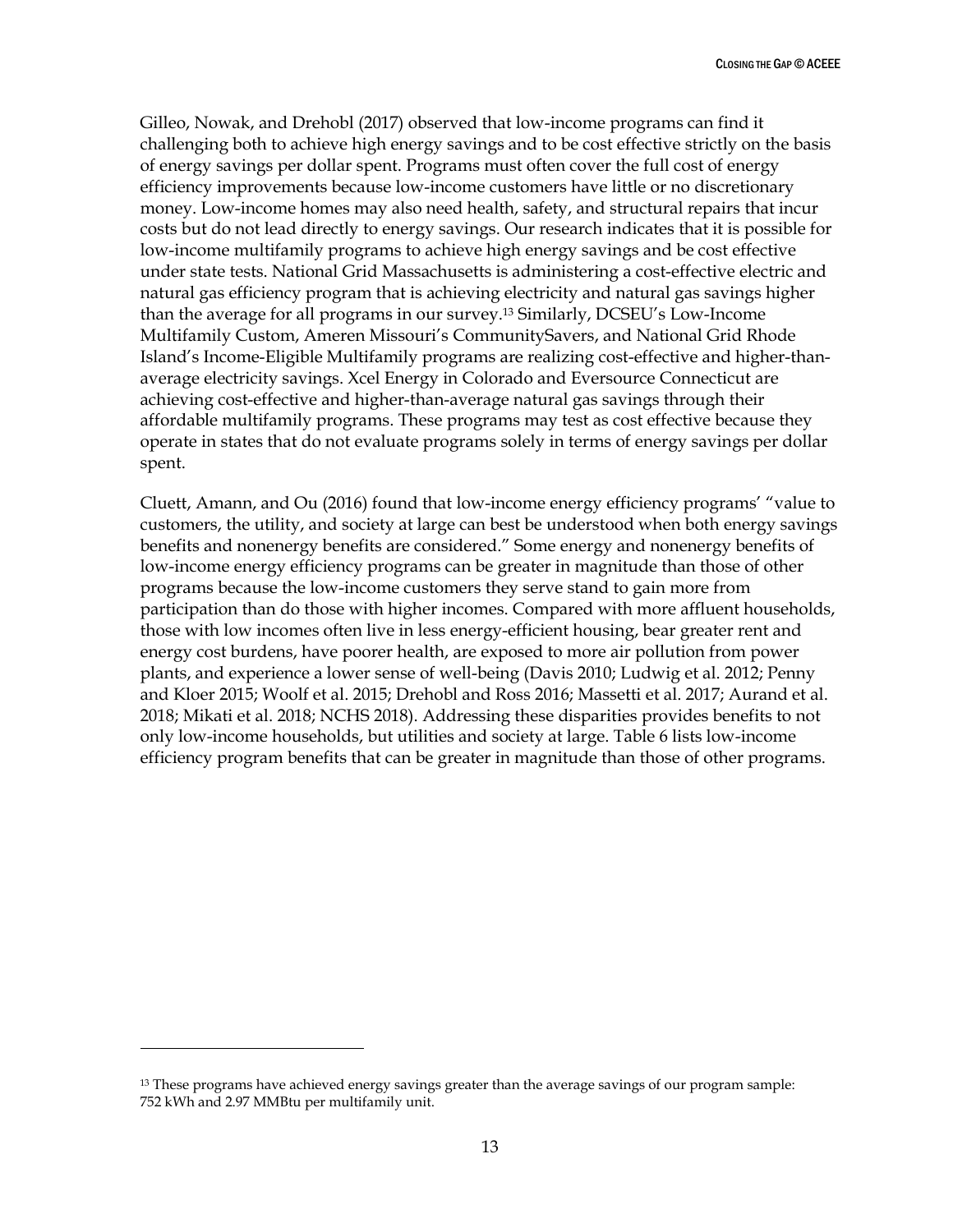| <b>Benefit</b><br>recipient | Energy efficiency outcome                         | <b>Resulting benefit</b>                                                                                                 |  |  |  |  |
|-----------------------------|---------------------------------------------------|--------------------------------------------------------------------------------------------------------------------------|--|--|--|--|
|                             |                                                   | Lower household energy burden and greater disposable income                                                              |  |  |  |  |
|                             | Lower monthly utility bills                       | Reduced stress and fewer trade-offs between energy and other necessities                                                 |  |  |  |  |
|                             |                                                   | Reduced exposure to risk from utility rate increases                                                                     |  |  |  |  |
| Low-income                  |                                                   | Lower risk of delinquency and disconnection due to nonpayment                                                            |  |  |  |  |
| program                     |                                                   | Improved health and safety and greater household comfort                                                                 |  |  |  |  |
| participants                | Improvements in the<br>efficiency of the housing  | Increased property value, more reliable equipment, and lower<br>maintenance costs                                        |  |  |  |  |
|                             | stock                                             | Preservation of affordable housing                                                                                       |  |  |  |  |
|                             |                                                   | Greater satisfaction with the building/unit and improved household and<br>neighborhood stability                         |  |  |  |  |
|                             | Demand-side management<br>(both gas and electric) | Contribution toward compliance with energy efficiency portfolio standards<br>and other environmental legislation         |  |  |  |  |
| <b>Utilities</b>            | Cost savings to utilities                         | Reduced arrearages and cost of shutoffs, which lowers utility operating<br>costs                                         |  |  |  |  |
|                             | and ratepayers                                    | Reduced maintenance costs due to less stress on the system                                                               |  |  |  |  |
|                             |                                                   | Improved customer service and satisfaction                                                                               |  |  |  |  |
|                             | Lower electricity and gas<br>demand               | Reduced environmental pollutants and improved public health                                                              |  |  |  |  |
|                             | Lower monthly utility bills                       | More money spent in the local economy due to greater household<br>disposable income, with higher local multiplier effect |  |  |  |  |
| Society                     | due to avoided utility costs                      | Poverty alleviation and improved standard of living                                                                      |  |  |  |  |
|                             |                                                   | Local job creation through weatherization programs and among energy<br>efficiency providers and trade allies             |  |  |  |  |
|                             | Improvements in efficiency                        | Improved quality of life                                                                                                 |  |  |  |  |
|                             |                                                   | Increased property values and preservation of housing stock                                                              |  |  |  |  |

#### Table 6. Energy efficiency program benefits for low-income households, utilities, and communities

Source: Adapted from Ross, Drehobl, and Stickles 2018

Data from ACEEE's *2018 State Energy Efficiency Scorecard* and the National Efficiency Screening Project's (NESP) Database of State Efficiency Screening Practices reveal that states are taking several approaches to recognize these potential benefits when evaluating cost effectiveness (Berg et al. 2018; NESP 2019). These include:

- Including participant, utility, and societal nonenergy benefits and costs
- Increasing the value of low-income program benefits relative to other programs
- Considering benefits that are specific to low-income customers

Of the eight states that had cost-effective affordable multifamily programs, five adopted more than one of these strategies. These approaches may contribute to increasing the cost effectiveness of each state's affordable multifamily programs. Table 7 shows the states in our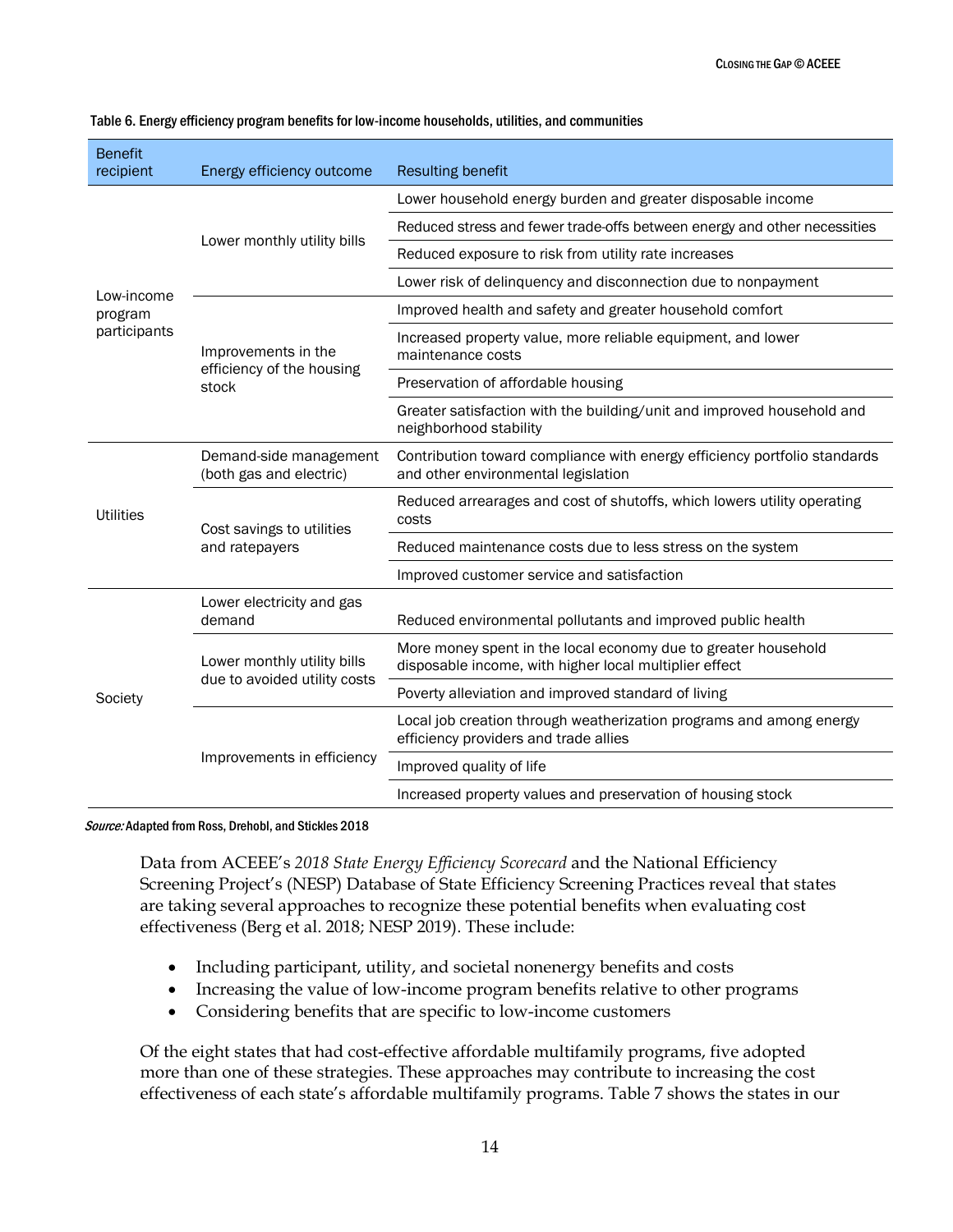report with cost-effective programs and the strategies they use to account for low-income benefits and costs.

| <b>State</b>         | Low<br>income-<br>specific<br>benefits | Added value<br>for low-<br>income<br>benefits | Participant<br>nonenergy<br>impacts <sup>1</sup> | Societal or<br>public<br>nonenergy<br>impacts <sup>2</sup> | Avoided utility<br>environmental<br>compliance, credit.<br>and collection costs |
|----------------------|----------------------------------------|-----------------------------------------------|--------------------------------------------------|------------------------------------------------------------|---------------------------------------------------------------------------------|
| Colorado             | No.                                    | Yes                                           | Yes                                              | Yes                                                        | Yes                                                                             |
| Connecticut          | No.                                    | N <sub>o</sub>                                | No.                                              | No                                                         | No.                                                                             |
| District of Columbia | No.                                    | N <sub>o</sub>                                | Yes                                              | Yes                                                        | Yes                                                                             |
| Massachusetts        | Yes                                    | N <sub>o</sub>                                | Yes                                              | Yes                                                        | Yes                                                                             |
| Michigan             | No.                                    | N <sub>o</sub>                                | No.                                              | No                                                         | No                                                                              |
| Minnesota            | <b>Yes</b>                             | N <sub>o</sub>                                | Yes                                              | Yes                                                        | No                                                                              |
| Missouri             | No.                                    | N <sub>o</sub>                                | No.                                              | No                                                         | No                                                                              |
| Rhode Island         | Yes                                    | N <sub>0</sub>                                | Yes                                              | Yes                                                        | Yes                                                                             |

Table 7. Benefits and costs included in states' 2017 cost-effectiveness screening

<sup>1</sup> Using NESP's National Standard Practice Manual categorizations, participant nonenergy impacts we include are changes in asset value, productivity, economic well-being, comfort, health and safety, satisfaction/pride, other fuel costs and benefits, and water resource cost benefits (Woolf et al. 2017). <sup>2</sup> Based on NESP's *National Standard Practice Manual* categories, societal or public nonenergy impacts we include are changes in the environment, public health, economic development and jobs, energy security, and low-income impacts on society that go beyond those realized by program participants (Woolf et al. 2017). Source: Ameren Missouri 2018; Navigant 2018; Berg et al. 2018; NESP 2019.

Low-income multifamily programs operating in states not using any of the above strategies may still achieve cost effectiveness by establishing partnerships with other organizations that increase participation and reduce costs (ACEEE 2017). For example, our survey revealed that Eversource Connecticut partners with the Connecticut Green Bank, the Connecticut Department of Housing, and the Connecticut Housing Finance Authority to increase participation and provide participants with project financing options. Eversource also partners with Connecticut Natural Gas, the Southern Natural Gas Company, and the United Illuminating Company. While partnerships may save costs, there is no guarantee that this will always be the case. Programs operating in expensive housing markets may still have challenges in keeping costs low. We further discuss cost-saving partnerships in our next section, which highlights the features of effective programs.

While some states do require that low-income programs achieve certain minimum benefit– cost ratios, others adopt specific energy savings, participation, or spending targets for these programs in lieu of cost-effectiveness mandates. These goals are set to ensure that programs are achieving a minimum level of performance while acknowledging that costs may ultimately outweigh a state's recognized energy efficiency benefits. Using data collected for ACEEE's *2018 State Energy Efficiency Scorecard*, we found 13 states that exempt low-income programs from cost-effectiveness requirements (Berg et al. 2018). Several of these states have programs included in this study, including Connecticut, Illinois, Michigan, Minnesota, New York, and Virginia.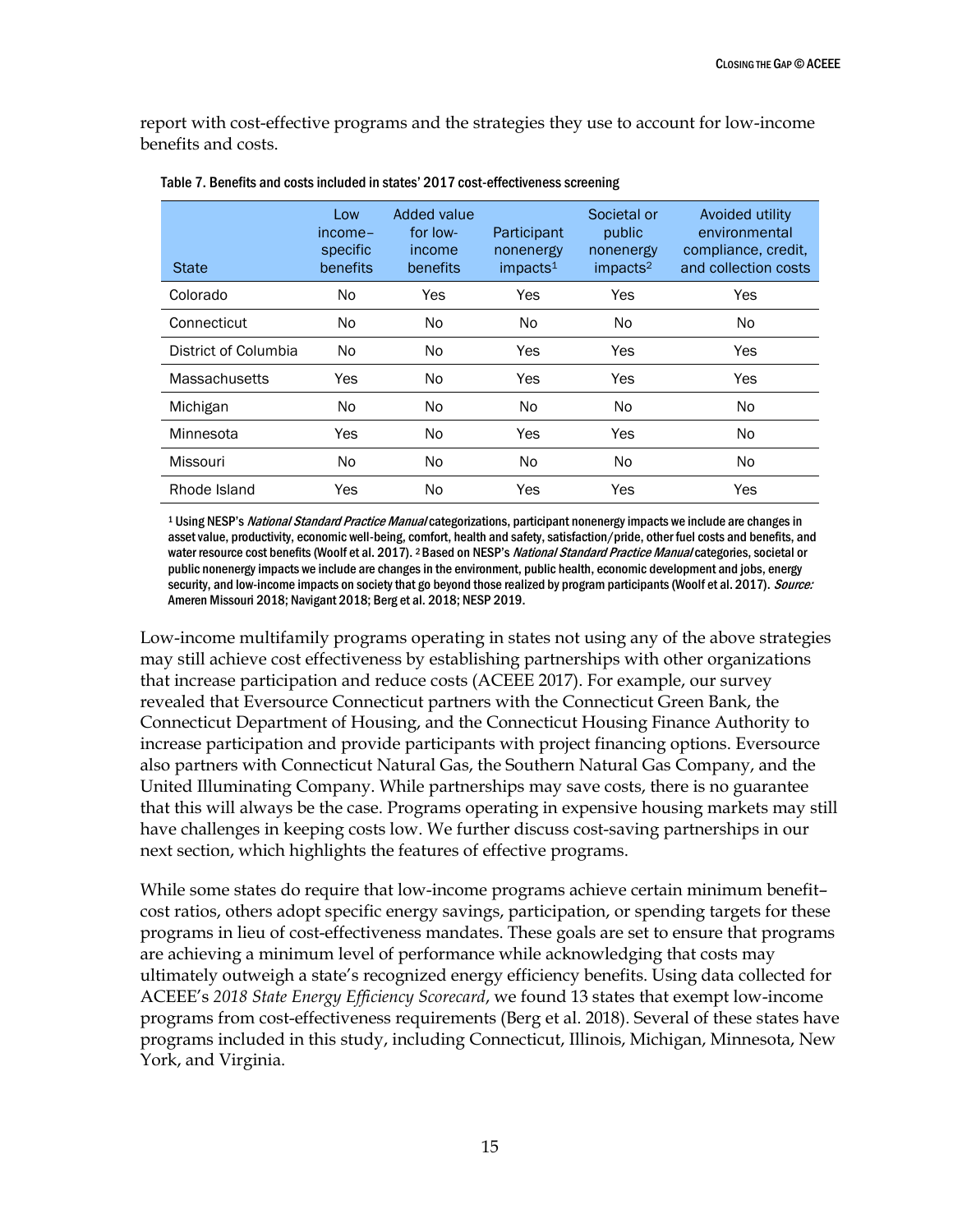Another useful metric for assessing cost effectiveness is the cost of saved energy (CSE). CSE values are calculated by amortizing the annual costs of energy efficiency programs by an assumed discount rate over the expected useful lives of energy efficiency measures (Molina 2014).<sup>14</sup> This metric gives a sense of a program's cost relative to energy savings achieved beyond just the first year in which measures are in place. The median value for our set of programs for which applicable data were available is \$0.16/kWh. This is comparable to the average value of \$0.142/kWh reported by Hoffman et al. (2015) in a large-scale national study. The natural gas median value for our data set is \$1.15/therm. We found no comparable national study of low-income natural gas programs.

#### <span id="page-21-0"></span>*EXAMPLES OF SUCCESSFUL AFFORDABLE MULTIFAMILY PROGRAMS*

The data gathered in our survey of programs show that programs serving the affordable multifamily market are saving energy and reducing utility costs for residents. Program results demonstrate clearly that these objectives can be met cost effectively. Behind the data are program designs that provide valued services and assistance to building owners and residents. The types and forms of services may vary among programs, but a common thread is an overall structure that makes it easy for building owners to participate and facilitates the complex process of improving the energy efficiency of multifamily buildings.

In this section we highlight a set of programs we selected from the full set included in our survey. We chose this set to illustrate successful programs in a range of climate zones. We define successful programs as those that:

- Are cost effective or otherwise meet or exceed other types of program goals
- Reach and serve relatively high numbers of affordable housing properties and households
- Achieve high savings

 $\overline{a}$ 

• Incorporate leading program designs and practices

These programs may match one or several of these criteria, but together they illustrate the range of programs successfully serving affordable housing property owners and households. The programs vary in their designs, services provided, and energy efficiency measures eligible for incentives and services.

#### Low-Income Weatherization Program for Multifamily Properties, California Department of Community Services and Development

California's Low-Income Weatherization Program (LIWP-MF) provides comprehensive energy efficiency retrofits and rooftop solar photovoltaic systems for low-income

<sup>&</sup>lt;sup>14</sup> We calculated CSE values for each program using the formula (C) x  $\frac{1}{A} \times (1 + A)^{B}$ [(1+A)<sup>B</sup> – 1] $/(D)$ , where A is the discount rate (5%), B is the estimated weighted average measure life in years, C is the total annual program cost in 2017 dollars, and D is the annual energy saved (kWh or therms) by energy efficiency programs. Our calculations use a discount rate of 5% in keeping with Molina (2014). We obtained or calculated estimated weighted average measure lives in years for programs that reported both annual spending and energy savings using data obtained from available annual program filings or program evaluations. We converted MMBtu savings values to therms by multiplying them by 10.0023877.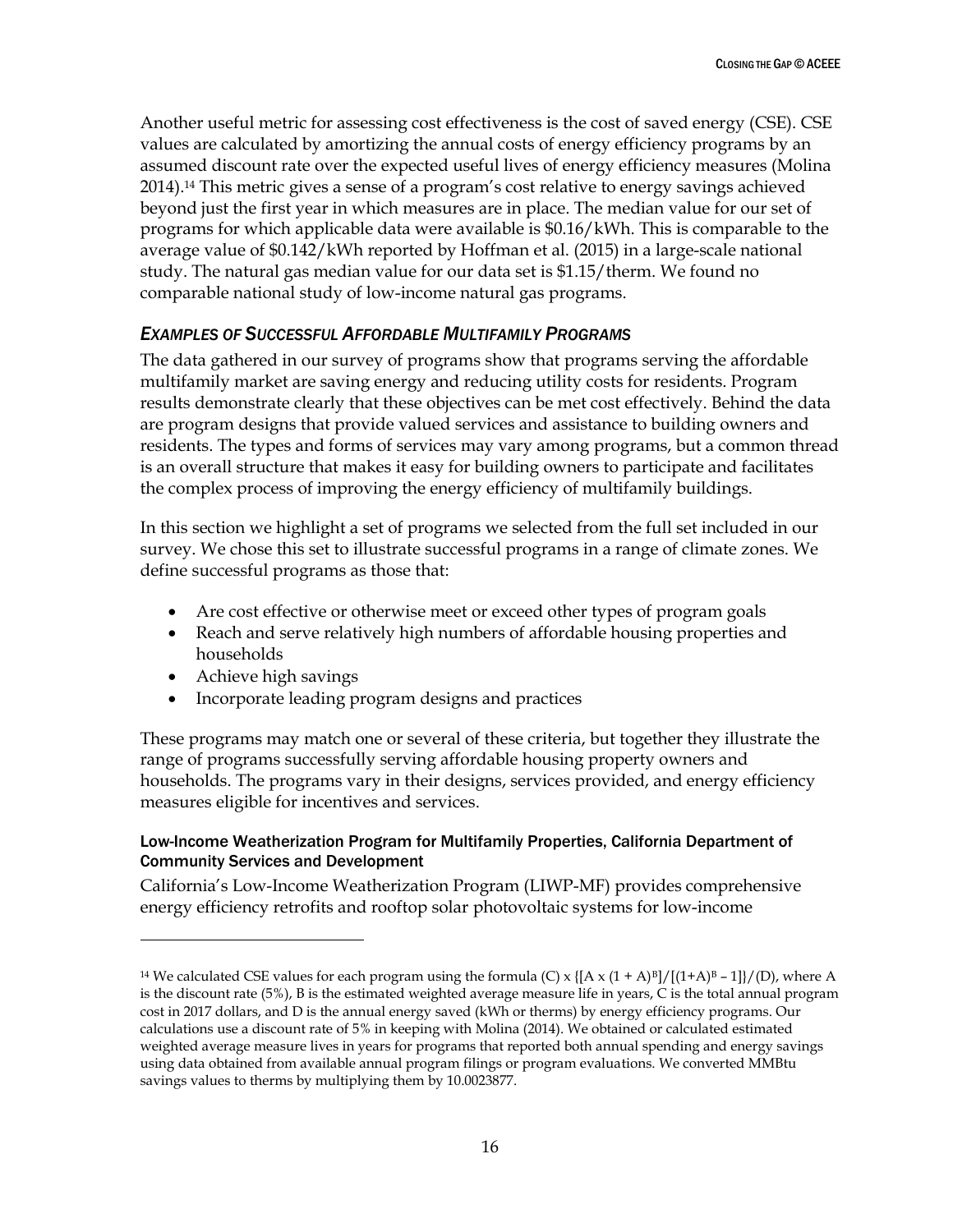multifamily homes to save energy and reduce greenhouse gas emissions. A unique feature of the program is that it specifically targets and is funded to serve disadvantaged communities, which the state defines as those communities that are in the highest quartile of census tracts scored on poor air quality, number of low-income households, and other factors that affect the quality of life.<sup>15</sup> Determining eligibility by location based on such multifactor assessment facilitates program participation and reduces a common barrier faced by program administrators: screening properties and households solely by income. The California Department of Community Services and Development administers the program. The most recent annual budget (2017–2018 program year) was \$38 million. Funding comes from California's cap-and-trade greenhouse gas reduction program. This amount has more than doubled from its initial 2014–2015 program year appropriation of \$17.9 million.

LIWP-MF began in 2014, and in its short history it has achieved large impacts. Through 2017 the program served 43 properties and 4,549 units, achieving utility bill savings of \$37 million. An especially notable achievement is that the properties participating in LIWP-MF have reduced total purchased energy by an average of 44% (38% savings from energy efficiency, 6% from solar PV generation). The program is fully subscribed with close to 200 properties on the program waiting list. The program benefits a diverse range of building types and sizes, property owners, low-income households, and geographic regions.

The program's primary objective of reducing GHG emissions enables it to target and achieve deep energy savings in addition to installing solar energy systems. According to program staff interviewed, this objective justifies the large initial investments typically needed to achieve deep energy savings, investments that may be out of reach for utility programs with more limiting cost-effectiveness criteria. Another key to the program's success is flexibility. There is no standard set of qualified measures. Rather, any measure or bundle of measures that can reduce GHG emissions within certain cost guidelines is eligible. Owners can use their own contractors and choose their own equipment. They also can leverage incentives and services available from utility and other programs, which LIWP-MF staff help coordinate. The program provides technical assistance from highly skilled experts at all stages of a project, from initial analysis of opportunities through post-installation commissioning.

Key features of LIWP-MF include:

 $\ddot{\phantom{a}}$ 

- One-stop shop providing a single point of contact for comprehensive technical assistance, program incentives, and a full range of services
- Higher incentives for tenant-meter savings to encourage energy bill savings for renters and to counter the split-incentive problem facing building owners and tenants
- Integrated, whole-building approach to energy efficiency and solar energy systems

<sup>15</sup> *Disadvantaged communities* as designated by the California Environmental Protection Agency for the purposes of SB 535 are those areas that represent the 25% highest-scoring census tracts in CalEnviroScreen 3.0 (a scoring tool), along with other areas with high amounts of pollution and low-income populations.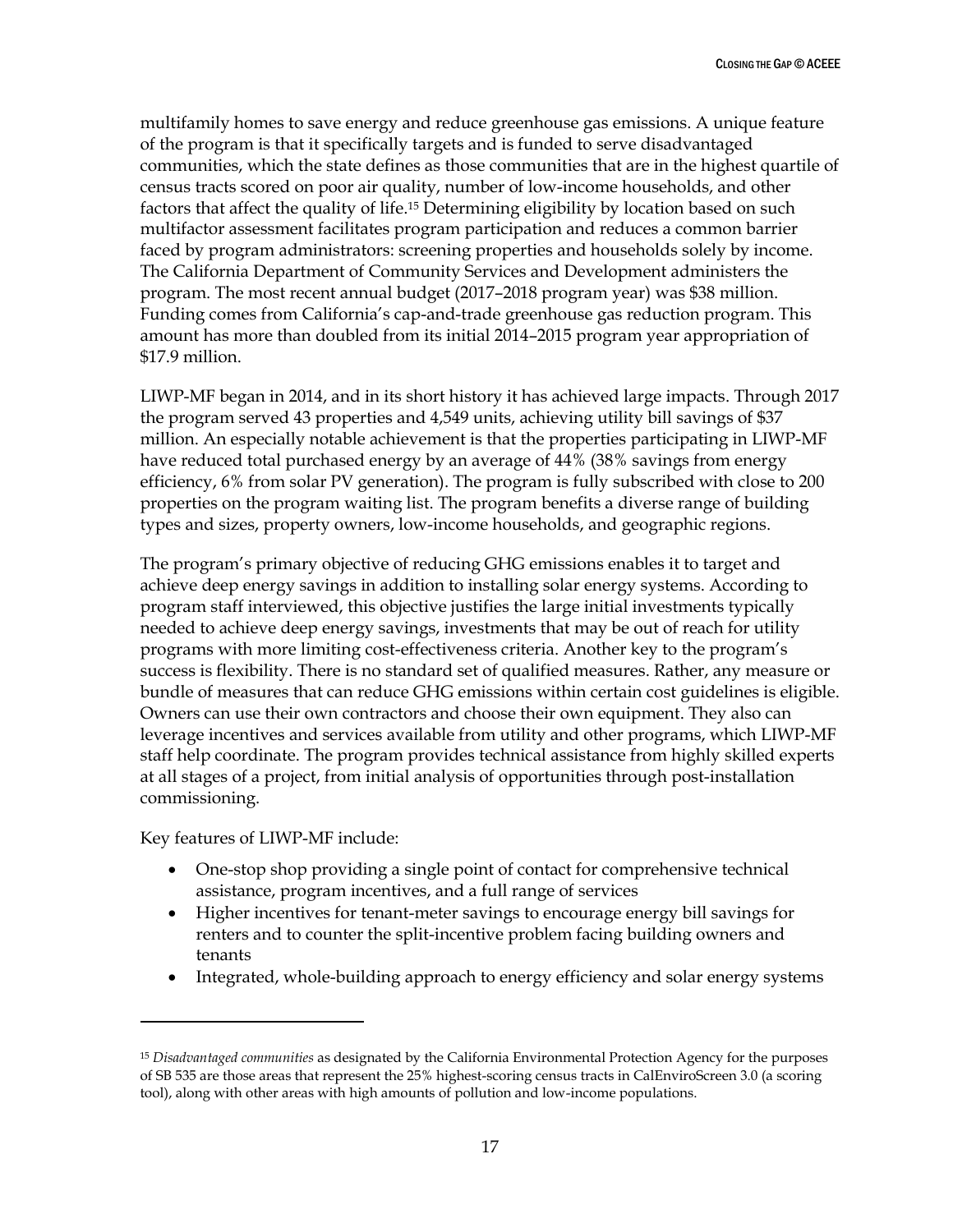- Program structure that aligns well with other available incentive programs to leverage funding and expand the scope of retrofits
- Portfolio approach to identify and reach out to eligible properties

#### Affordable Housing Rebate Program, Xcel Energy–Colorado

Xcel Energy's Affordable Housing Rebate Program in Colorado is administered by Energy Outreach Colorado (EOC), a nonprofit organization focused on reducing low-income household energy burdens. EOC has been able to offer a low-cost one-stop shop to support affordable multifamily property owners going through the process of approving and implementing an energy efficiency project. Program staff support projects with services such as doing an initial walk-through to assess a property's energy efficiency potential, conducting an audit, connecting owners with high-quality contractors, and discussing incentive and financing options. The program models energy savings in existing buildings using an assumed building energy code, which may or may not have been followed. With every step of a project, EOC works to minimize the financial strain faced by property owners and managers. For example, if helpful, it will set up a multiparty contract with program participants so that EOC can pay contractors directly. This is especially helpful for properties with limited staff hours available to manage an energy-saving project.

EOC has been able to offer one-stop shop services at a lower cost to customers than other programs because of its partnerships, which supplement utility funding. In addition to the Xcel Energy rebates, EOC has leveraged more than \$5 million in federal, state, and local government funding along with grants and donations from philanthropic sources to further offset participant costs.

Key features of the Affordable Housing Rebate Program include:

- One-stop shop with a single point of contact for comprehensive technical assistance, program incentives, and full range of services
- A full range of incentives and financing available to support a project
- Contractor ally network
- Leveraging of external funding sources

## Low-Income Multifamily Custom Program, District of Columbia Sustainable Energy Utility

DCSEU's Low-Income Custom Program works with affordable housing in the District of Columbia to provide rebates for projects that lead to energy savings. Projects can be as complex as a total building gut renovation or a new construction project, or they can be as simple as a lighting retrofit. Rebates for these projects are based on total energy savings. Measures eligible for rebate consideration must have either electric or gas savings and can include items such as HVAC replacement, LED lighting, lighting sensors, building controls, appliances, hot-water heaters, low-flow water fixtures, windows, insulation, and in some cases solar PV.

For new construction and gut rehab projects, DCSEU's engineers will review and analyze possible energy efficiency measures that could be implemented. The analysis also will determine applicable rebates. DCSEU likes to be involved early in a large project to help its customers consider energy efficiency for these projects and to show where rebates may be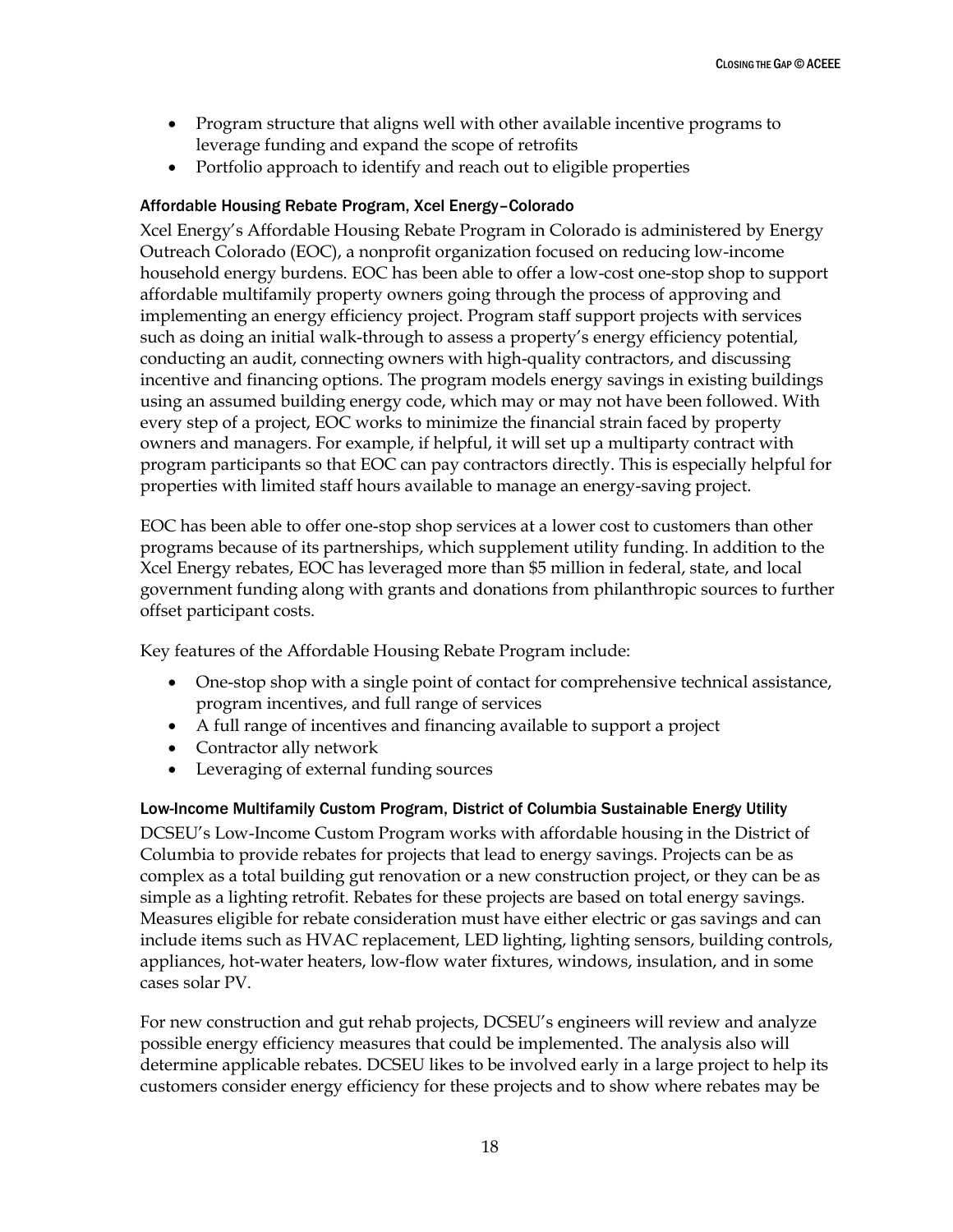able to cover the incremental cost of a piece of more efficient equipment. The baseline for determining savings is the local DC green building code.

The Low-Income Multifamily Custom Program began in October 2017. The annual budget in its first year was \$3.5 million, including incentives and administrative costs. In its first year, program energy savings were 2,046 MWh (electricity) and 2,336 MMBtu (natural gas). The program provided electricity efficiency improvements to 20 properties comprising 1,770 housing units. The program has been very cost effective, with a 2017 benefit–cost ratio of 3.35 based on scenarios run by DCSEU's evaluator.

Strong relationships among key multifamily stakeholders are important to the program's success, according to program staff. DCSEU has worked to recruit and train certified business enterprise contractors, who are involved in both the direct-install program and DCSEU's custom program. DCSEU also has developed strong relationships with area developers to increase awareness of available rebates and program services. Contractors and developers have become knowledgeable about the program, including the optimal times to become involved. Early engagement in the design and development phase of projects is important both for funding and for energy savings impacts. DCSEU also cites strong support from the DC Department of Energy and Environment in publicizing the program and connecting low-income developers to DCSEU.

Key features of the Low-Income Multifamily Custom Program include:

- Technical assistance to identify, analyze, and recommend energy efficiency measures
- Rebates available for qualified measures to cover the incremental cost of more efficient equipment
- Rebates that are based on total project energy savings
- Projects ranging from simple equipment upgrades to total building gut renovation or new construction
- Wide range of technologies that are eligible for rebates, including HVAC replacements, lighting controls, LED lighting, building controls, appliances, water heaters, low-flow water fixtures, windows, insulation, and solar photovoltaic systems
- Technical assistance on financing, helping to identify funding sources and put together packages that enable building owners to move ahead and implement projects

#### Home Energy Improvement Program, Georgia Power

Georgia Power's Home Energy Improvement Program (HEIP) targets both single-family and multifamily customers. It provides incentives to owners of multifamily properties, including those serving low-income households, for a range of energy efficiency improvements. The Georgia Public Service Commission has carved out \$500,000 per year of the total HEIP budget to serve affordable multifamily properties. Energy efficiency measures eligible for program rebates include high-efficiency central air-conditioning equipment, attic insulation, air and duct sealing, water heating, and Wi-Fi–enabled thermostats. Incentive amounts are 50% of measure costs up to caps specified for each type of measure. Georgia Power also provides an incentive for home energy assessments. The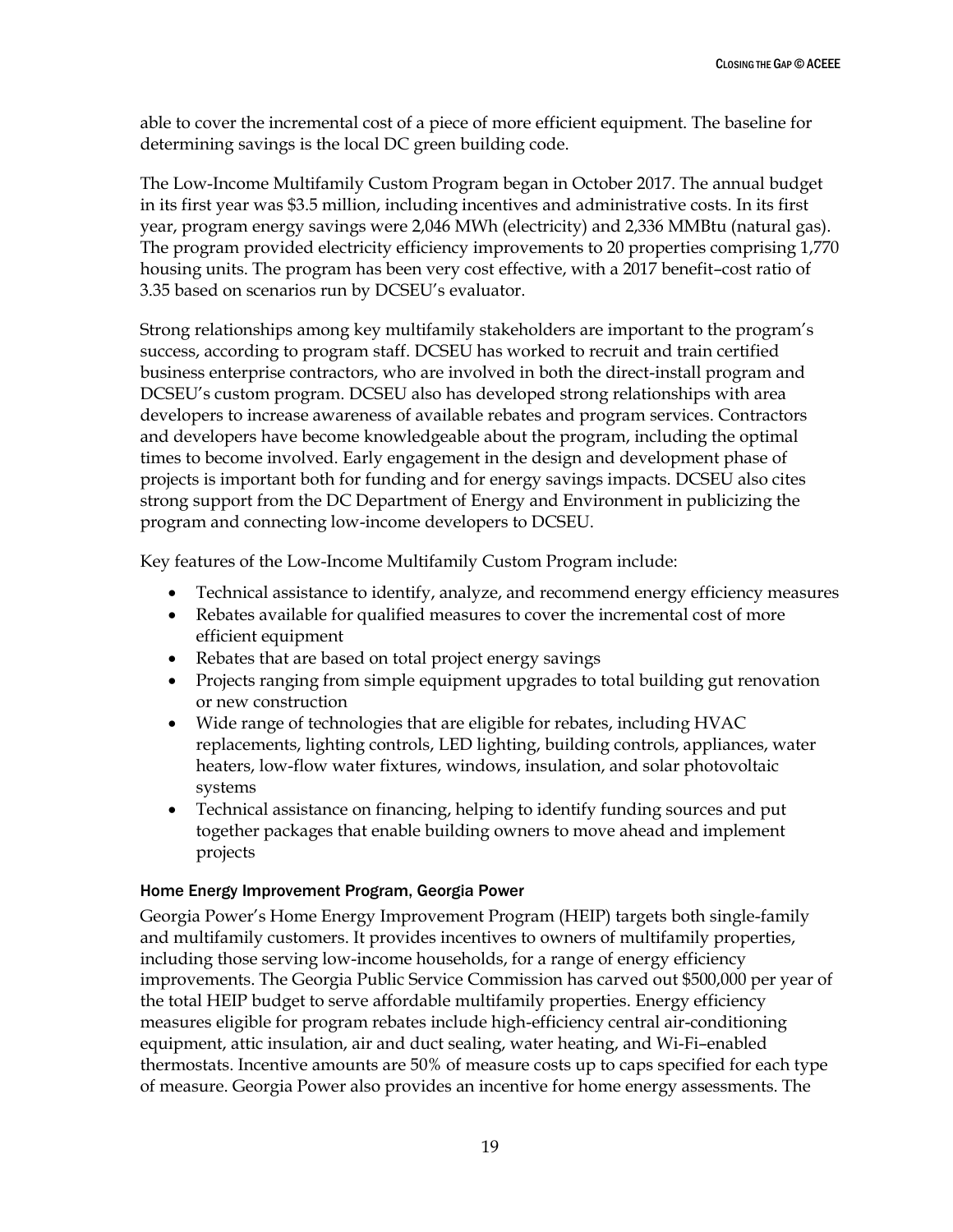program served 1,135 units in 2017. Average electricity savings per household were 1,928 kWh.

Program longevity and awareness contribute greatly to the success of Georgia Power's Home Energy Improvement Program. Originating in 2011, the program is one of the company's oldest residential energy efficiency programs. This gives it great momentum and widespread awareness among customers and contractors. The contractor network is an aggressive channel of information and education and brings participants into the program. Georgia Power has cultivated relationships with contractors across the state, and as a result, the program has become an integral part of business models for some of them.

Another feature contributing to the program's success is that it offers two paths for participation, either whole-house or individual improvements. This provides customers flexibility to choose options based on their priorities and budgets. There is one slight downside to the program model. Those contractors who rely on the program as their core source of business may be adversely affected by decreased program funding, which can happen from one funding cycle to the next.

The Home Energy Improvement program is an example of how a utility expanded an existing residential program that serves single-family homes to provide similar services to the affordable multifamily market. While this is a positive step, the funding amount for affordable multifamily housing established by the Georgia Public Service Commission is small. Advocates would like to see this funding increased to serve more low-income households.

Key features of the Home Energy Improvement Program include:

- Large, well-established network of contractors engaged with the program
- Large, comprehensive set of eligible improvements for rebates
- Two paths for participation, whole-building or individual improvements
- Flexibility in meeting customer priorities and budgets

#### Multifamily Energy Efficiency and Housing Affordability Program, Maryland Department of Housing and Community Development

The Multifamily Energy Efficiency and Housing Affordability (MEEHA) program, administered by Maryland's Department of Housing and Community Development (DHCD), achieved the third-highest electricity savings among the programs we analyzed, based on reported 2017 data. The program covers all costs of energy efficiency upgrades to affordable multifamily buildings that are recommended by a DHCD-approved energy auditor and authorized by program staff. Program administrators have consistently achieved high electricity savings—in excess of 1,000 kWh per multifamily unit. One key to success is providing incentives for whole-building upgrades that affect both individual units and common spaces. Projects come to DHCD for financing of new construction, rehabilitation, and acquisition rehabilitation projects, and DHCD wraps MEEHA incentives into the financial package to enable projects to be implemented. Incentives are available as either grants or zero-interest deferred loans to meet project financing requirements. Having DHCD administer the program facilitates the financing process and enables program staff to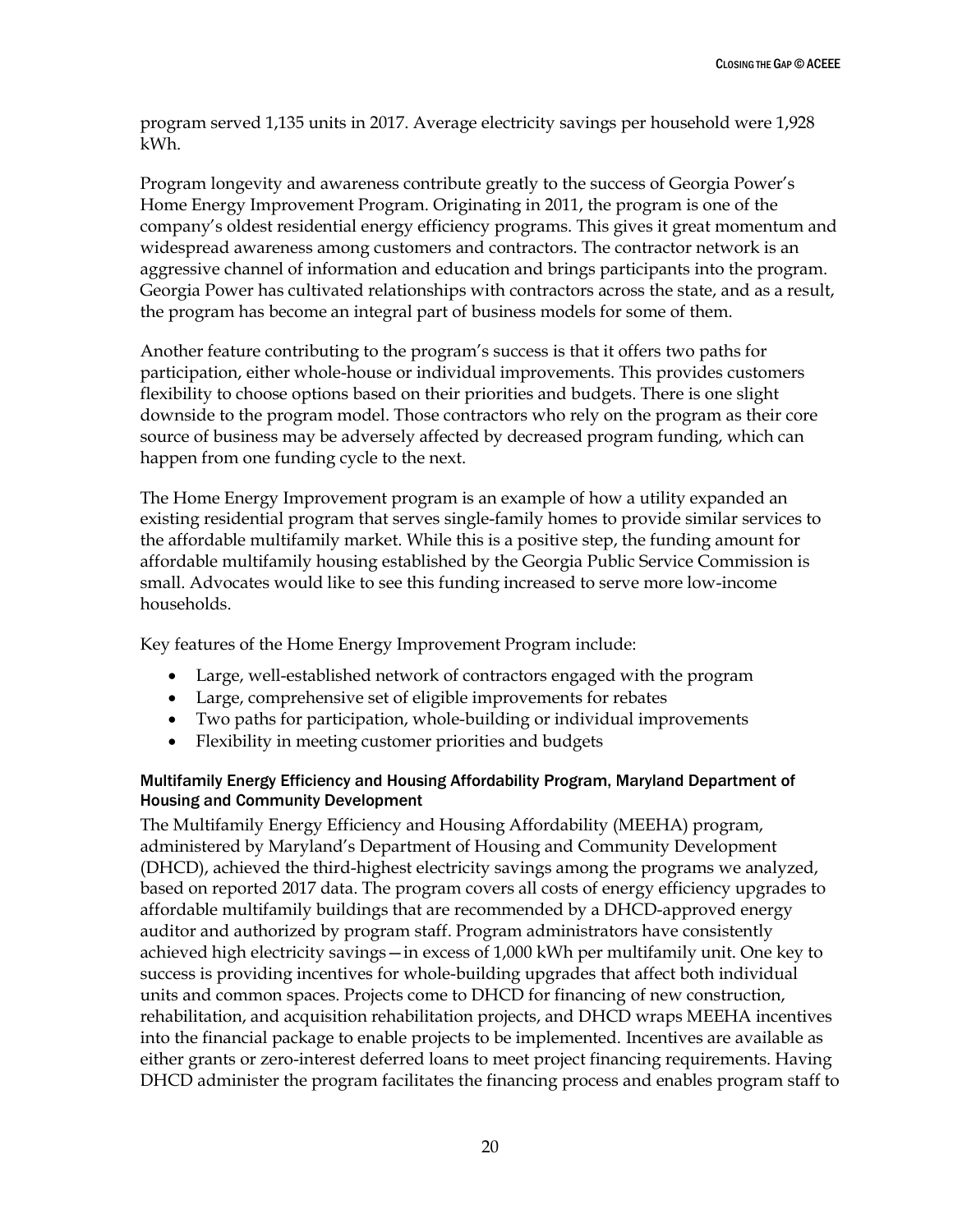seamlessly integrate utility incentives into projects (Samarripas, Ross, and Bailey 2017). Incentives are also available for stand-alone retrofit projects.

The program has been able to attract participants and achieve high savings, although there has been some inconsistency in the numbers of completed projects from year to year. One problem was the timing of incentive payments. As the program was first structured, participants had to cover the up-front costs of project planning and the installation of energy efficiency measures because incentives were not available until project completion. Another earlier challenge was that many participants had difficulty in securing the necessary approvals from other project investors (Samarripas, Ross, and Bailey 2017). In response to these challenges, the program has changed the way it provides incentives, and it now offers some funding to cover the cost of an initial audit. Program staff can provide on-site training for project subcontractors to ensure that program requirements are met during a project's implementation. A challenge moving forward is to make incentives for gas efficiency measures more available than they have been. To date most of the incentives and associated projects have applied to electricity measures.

One of the keys to MEEHA's success is its flexibility to structure project funding as loans or grants. Many participants must receive the funding as a loan or as a grant based on their tax liability (nonprofit versus for-profit) or existing outstanding project debt.<sup>16</sup> Without this flexibility in financing structure, many properties would not be able to participate in the program. This flexibility opens doors to more properties in general and allows the inclusion of MEEHA funding into more complex financing structures, as typically seen in Low-Income Housing Tax Credit (LIHTC) projects that DHCD finances.<sup>17</sup>

Key features of MEEHA include:

 $\overline{a}$ 

- Integrated, whole-building approach to energy efficiency for electricity measures
- Alignment with the state's affordable housing incentive programs
- Provision of funding to cover project energy audits at grant or loan closing
- Flexibility to structure funding as loans or grants
- Contractor training opportunities

Multifamily Building Efficiency, CenterPoint Energy–Minnesota with Xcel Energy–Minnesota

CenterPoint Energy partners with Xcel Energy to administer the Multifamily Building Efficiency (MFBE) program to multifamily customers who receive electricity from Xcel

<sup>16</sup> Unlike loans, grants are taxable income for for-profit businesses and in some cases may also be taxable for nonprofit organizations. Some housing providers may not be able to pay these taxes. Affordable housing project investors may also not agree to accept a loan to finance energy efficiency improvements.

<sup>&</sup>lt;sup>17</sup> The LIHTC program gives affordable housing providers an indirect subsidy to fund the construction and rehabilitation of affordable rental housing for low-income households. According to Novogradac (2019), "LIHTC gives investors a dollar-for-dollar reduction in their federal tax liability in exchange for providing financing to develop affordable rental housing. Investors' equity contribution subsidizes low-income housing development, thus allowing some units to rent at below-market rates. In return, investors receive tax credits paid in annual allotments, generally over 10 years."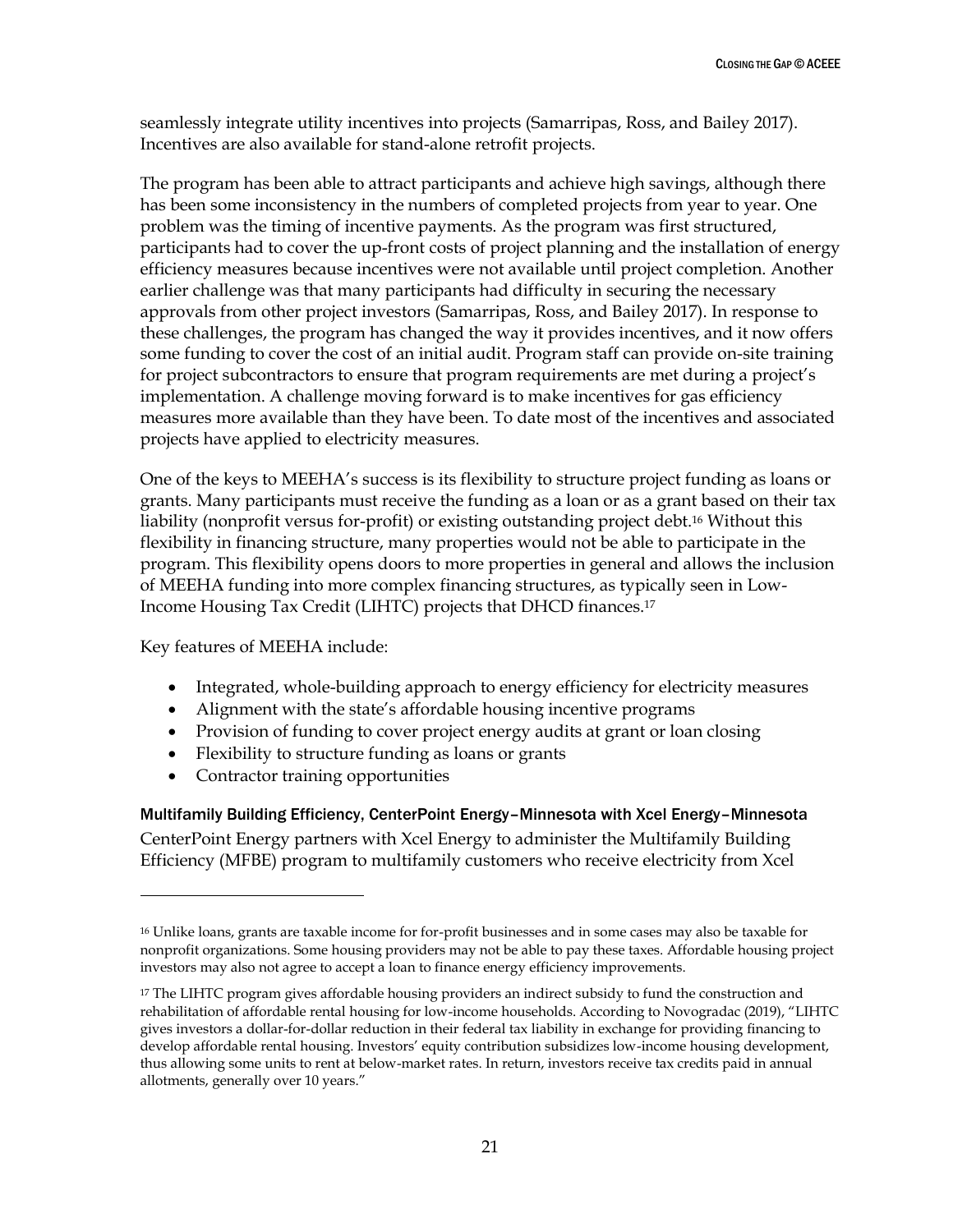Energy and natural gas from CenterPoint or Xcel Energy. The program provides directinstall and tiered incentives.<sup>18</sup> These are available to all multifamily customers, but properties that are home to mostly or all low-income residents are eligible to receive higher incentives. The program was launched in late 2015. Program staff worked with housing sector allies to identify and recruit program participants. The program provides participants a one-stop shop for assistance with the project application and implementation process. These services include a preliminary whole-building energy use assessment, comprehensive energy audit, no-cost direct installation of several energy efficiency measures, an analysis of a more comprehensive retrofit project's scope, contractor bid reviews, and brochures for residents with energy-saving tips at project installation. To encourage deeper savings, the incentives are structured in tiers so that they pay higher percentages of costs (up to 80%) for reaching higher levels of savings (above 15%, which is the minimum threshold).

The program experienced some start-up problems, such as process issues that delayed the determination of eligibility of proposed projects for rebates. Some proposed projects also have not met the minimum 15% savings threshold. Despite some of these early challenges, the program is achieving 1.94 MMBtu of natural gas savings per multifamily unit. The initial program budgets and associated targets were modest as this was a new type of program for CenterPoint Energy. The company sought to gain experience and test its model before making a larger commitment. Some stakeholders have advocated for a much larger program capable of serving many more customers and thereby achieving a much greater share of the energy efficiency potential for affordable multifamily housing.

Key features of MFBE include:

 $\ddot{\phantom{a}}$ 

- One-stop shop with a single point of contact for comprehensive technical assistance, program incentives, and full range of services
- Energy audit and direct-install measures offered up front at no cost
- Assistance with reviewing contractor bids
- Tiered incentive structure that encourages deeper savings

#### Income-Eligible Multifamily Program, National Grid–Rhode Island

In 2017 National Grid–Rhode Island undertook an extensive review of its multifamily programs serving both market-rate and income-eligible customers. As a result of this review, National Grid–RI redesigned its income-eligible program to incorporate new ideas, technologies, and approaches to improve its services. The goal was to offer a comprehensive program that is both cost effective and thorough in meeting the needs of this customer segment. The program continues to focus on heating system improvements, such as boiler replacements or installation of in-unit heat pumps where cost effective. Beyond this core emphasis, the redesigned program also focuses on technological innovations such as the

<sup>&</sup>lt;sup>18</sup> Tiered incentives pay a higher percentage of the costs for qualified measures or packages of measures for higher energy savings estimated for a given project. This structure rewards customers for implementing measures that achieve high savings.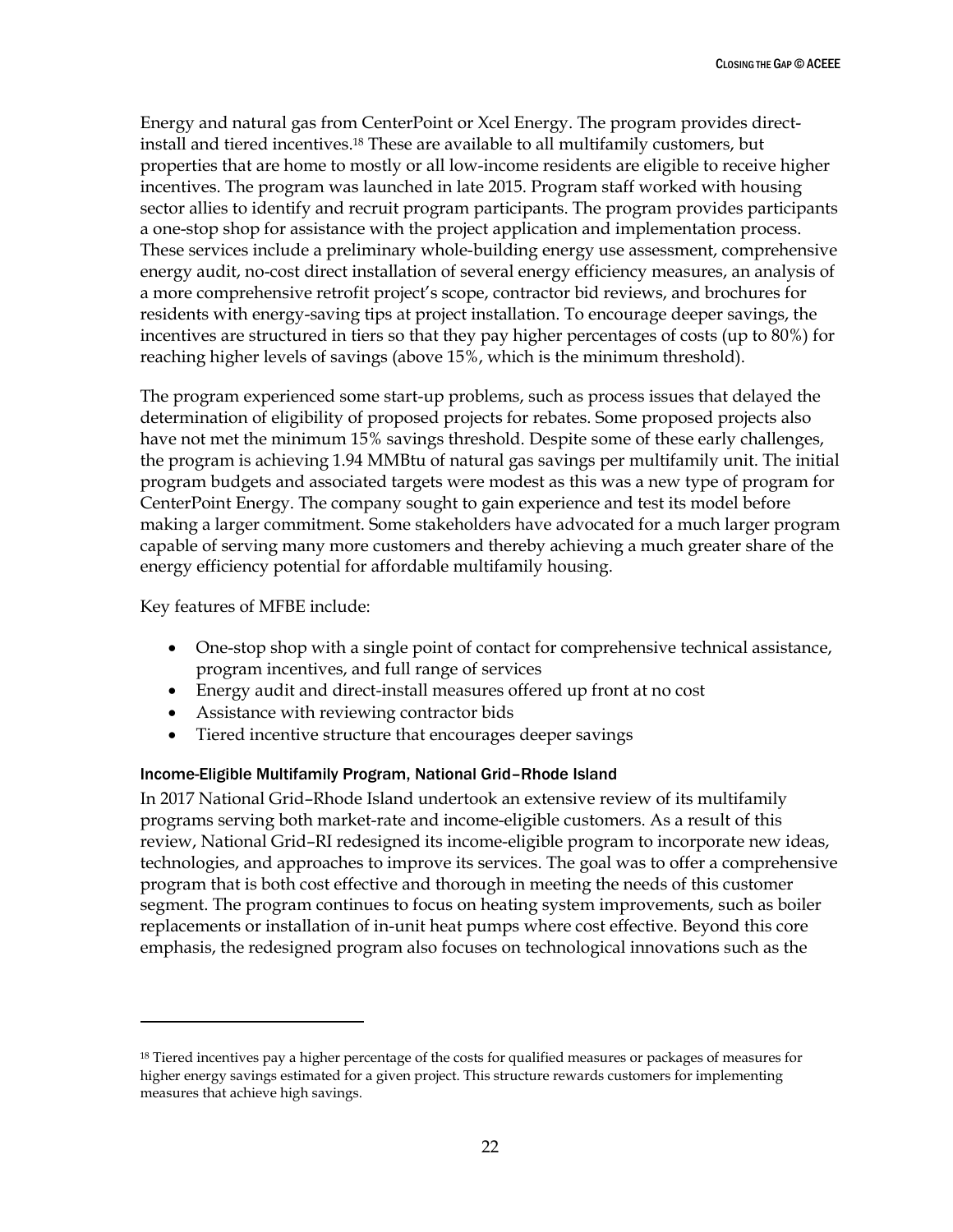inclusion of smart thermostats and ductless mini-split systems in electrically heated buildings.

National Grid's program provides energy audits and incentives for energy efficiency measures affecting typical end uses for electricity and natural gas: lighting, hot water, space heating, and plug loads. There are no costs to eligible customers; the audit and measures are 100% covered. The total annual budget for 2017 was \$4.93 million. In 2017 the program served 5,162 housing units with electric efficiency measures and 3,840 units with natural gas measures. Using the Rhode Island test for cost effectiveness (a recent replacement for the Total Resource Cost Test), the benefit–cost ratio for the program is 2.34 for electric efficiency and 3.62 for natural gas.

The program's success stems from several factors. One is having a highly experienced and well-established vendor provide program services. Another key to success is the strong relationships that have developed among stakeholders and program partners, facilitated by the small size of National Grid–RI's service territory. Program staff also report that customers are very knowledgeable about what services and incentives are available. They know what they are looking for and speak with each other about opportunities and experiences with the program. The program also is well connected with key partners that serve the housing market, including state authorities, finance institutions, and community development organizations. There also are low-income and multifamily housing advocates who serve on Rhode Island's Energy Efficiency Resources Management Council, a public board responsible for guiding and develop state energy policies.

Key features of the Income-Eligible Multifamily Program include:

- No-cost energy audit and 100% cost coverage for installed measures
- Experienced, well-established vendor providing program services
- Strong relationships among program partners and stakeholders, especially finance institutions, community development organizations, and state authorities

#### <span id="page-28-0"></span>*LESSONS LEARNED ON EFFECTIVE PROGRAM DESIGN AND IMPLEMENTATION*

 $\overline{a}$ 

Our data reveal program designs and practices that are effective in reaching and serving affordable multifamily markets. Leading programs are meeting the many challenges faced in this market. We observe several common traits of successful programs, which we discuss below. Our findings largely reinforce earlier research by ACEEE (Johnson 2013) and others on best designs and practices for multifamily programs.<sup>19</sup>

Common features of our selected affordable multifamily program examples include:

<sup>19</sup> Additional references and resources on effective multifamily program designs are available from ACEEE's Multifamily Energy Savings Project, [aceee.org/multifamily-project,](https://aceee.org/multifamily-project) and from Energy Efficiency for All, [energyefficiencyforall.org/resources/one-stop-shops-multifamily-sector.](http://energyefficiencyforall.org/resources/one-stop-shops-multifamily-sector)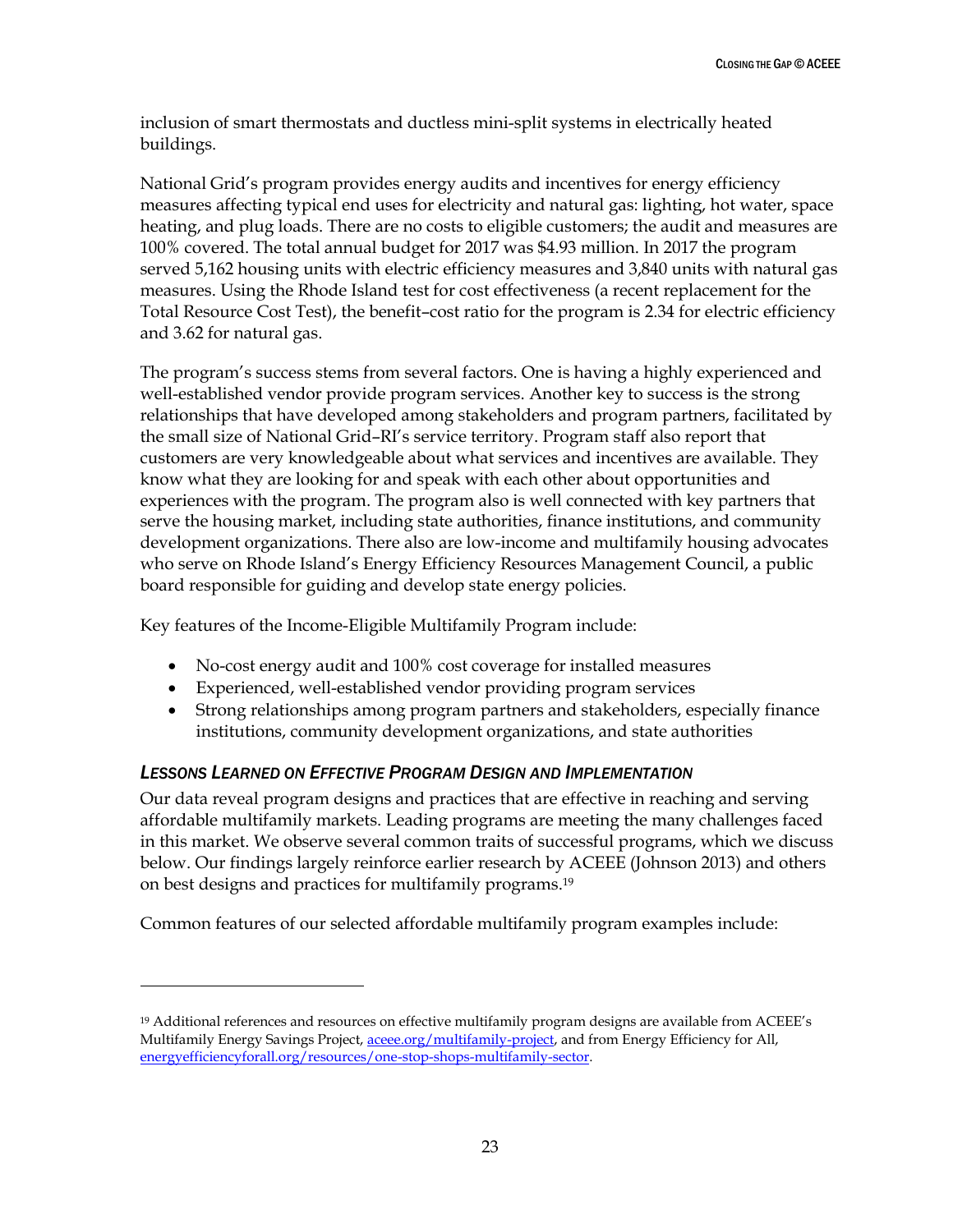- Technical assistance provided to analyze opportunities and recommend improvements
- Collaboration and strong relationships among key partners and stakeholders
- Effective outreach, communication, and education
- Access to financing and availability of incentives for energy efficiency measures and projects

While these features apply to all types of multifamily programs, they may take on additional importance for programs serving affordable multifamily markets. Owners of these buildings generally have fewer resources available to devote to energy efficiency retrofits. Well-designed affordable multifamily programs must recognize and respond to the specific needs of this market. We note such needs throughout our discussion below.

Technical assistance to property owners is a key aspect of leading programs because multifamily projects typically are complex. They may involve technologies unfamiliar to building owners and managers, and the funding and financing may be difficult to identify and package. Providing technical assistance for building technologies and project financing addresses these information gaps and facilitates the development and implementation of successful projects. Such information gaps may be larger and more prevalent in affordable housing markets because owners may not have dedicated operations and engineering staff to address such technical issues.

Strong relationships among the many stakeholders involved in affordable multifamily markets and programs are important. Key affordable housing partners typically include housing authorities, community action agencies, and economic development organizations. Creating strong relationships among stakeholders builds common trust, awareness, and experience to help programs reach their target population and be successful. Contractors and building trades are important stakeholders as they ultimately deliver the technical services required for building retrofits. Training of contractors can foster such relationships. It also can increase awareness of programs and potential clients. Contractors can leverage available program resources and help recruit participants.

Effective outreach, communication, and tracking are elements that help programs succeed. It is especially important for outreach staff to understand the affordable housing market and have experience with effective communications to targeted building owners and residents. Dedicated outreach staff are important to promote programs and create relationships with key partners and stakeholders. Regular meetings between program administrators and implementers facilitate communication on program performance. Such regular check-in meetings can ensure that a program is working as intended and that program materials are accurate and up-to-date. This also can help to identify any problems early and address them quickly. Using some type of scorecard to track monthly and yearly objectives provides important data for program performance.

Access to capital and financing may be especially challenging in affordable multifamily markets. Building owners typically have limited capital available to invest in energy efficiency measures. Incentives paid to property owners can be critical in moving projects ahead.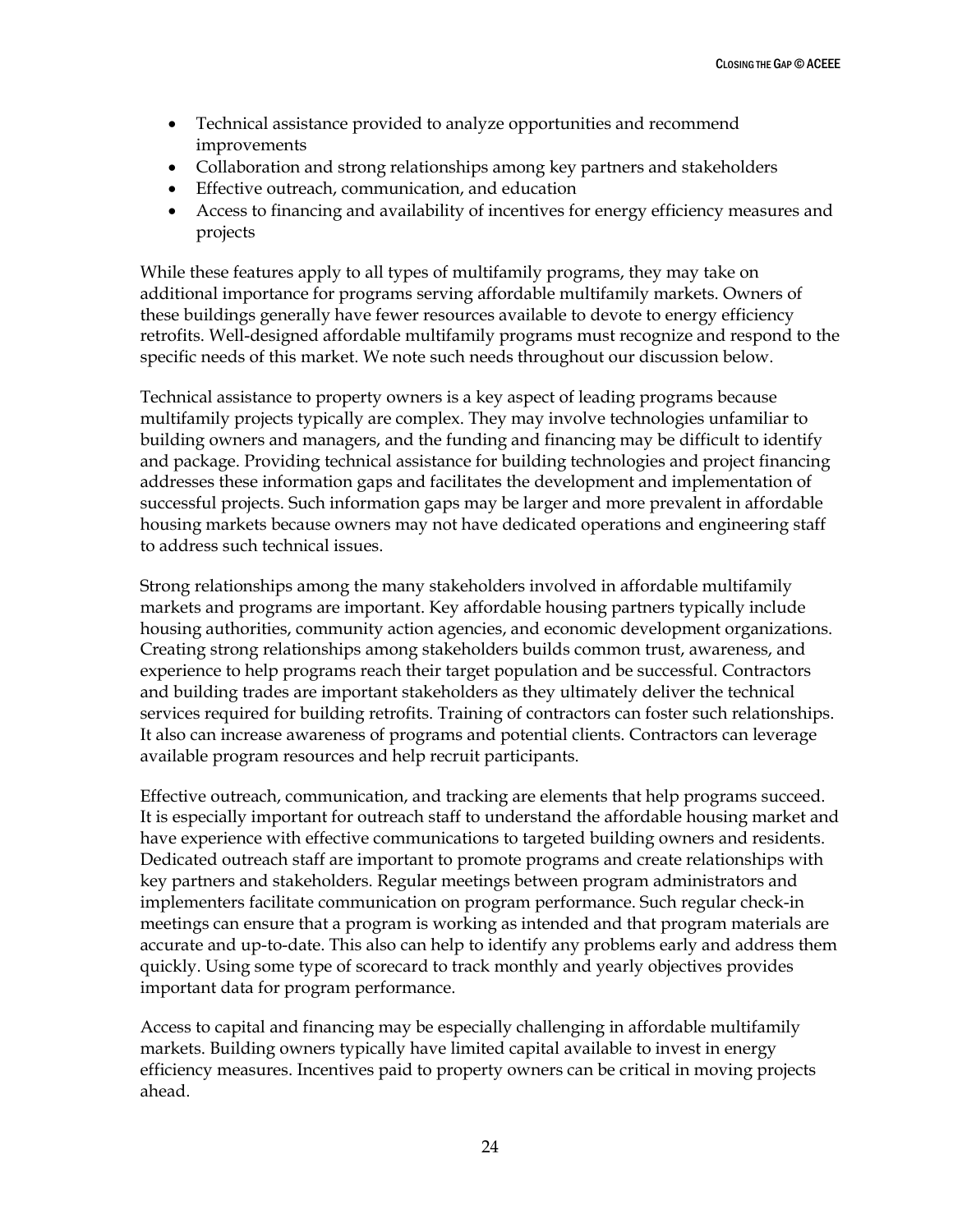#### Model Program Features for Affordable Multifamily Housing Programs

In our research and interviews we identified additional features of affordable multifamily housing programs that are important for program effectiveness. Table 8 summarizes this set of model features for our selected program examples.

| Program/state                                              | One-stop<br>shop | Whole<br>building | Financial<br>technical<br>assistance | Financial<br>alignment |
|------------------------------------------------------------|------------------|-------------------|--------------------------------------|------------------------|
| Low-Income Weatherization-MF<br>California                 | X                | X                 | X                                    | X                      |
| Affordable Housing Rebate<br>Colorado                      | X                |                   | X                                    | X                      |
| Low-Income MF Custom<br>District of Columbia               |                  | X                 | X                                    |                        |
| Home Energy Improvement<br>Georgia                         |                  | X                 |                                      |                        |
| MF Energy Efficiency and Housing Affordability<br>Maryland |                  | X                 | X                                    | X                      |
| Multifamily Building Efficiency<br>Minnesota               | X                | X                 |                                      | X                      |
| Income-Eligible Multifamily<br>Rhode Island                |                  |                   | X                                    | X                      |

#### Table 8. Selected program example features

Programs based on a one-stop shop model are prevalent among leading programs. Having a single point of contact throughout the application and implementation processes is helpful to support projects that combine multiple rebates or take advantage of performance-based incentives. This reduces the complexity of energy efficiency retrofits, making program participation easy for property owners and building managers. In affordable housing markets this is especially important as building owners may not have staff available to take on such additional projects. The one-stop shop model also provides consistency and effective management of projects from start to finish, and it can be administered at relatively low cost. One approach to saving on the cost of these services is for program administrators to partner with other utilities or organizations and share costs, as CenterPoint Energy and Xcel Energy are doing in Minnesota in offering a joint program. One-stop shops still can provide flexibility for participants, which is important in adjusting to the needs and preferences of participants. For example, Energy Outreach of Colorado is prepared to recommend contractors for participants' projects, but only if requested to do so.

Achieving high program impacts in terms of energy and cost savings requires a comprehensive, whole-building approach for implementing energy efficiency improvements. The greatest savings in most cases are realized through upgrades to the equipment and systems that serve entire buildings, typically HVAC and hot water. Improvements to building envelopes by increased insulation and other weatherization measures also can often achieve large reductions in heating and cooling energy use and costs.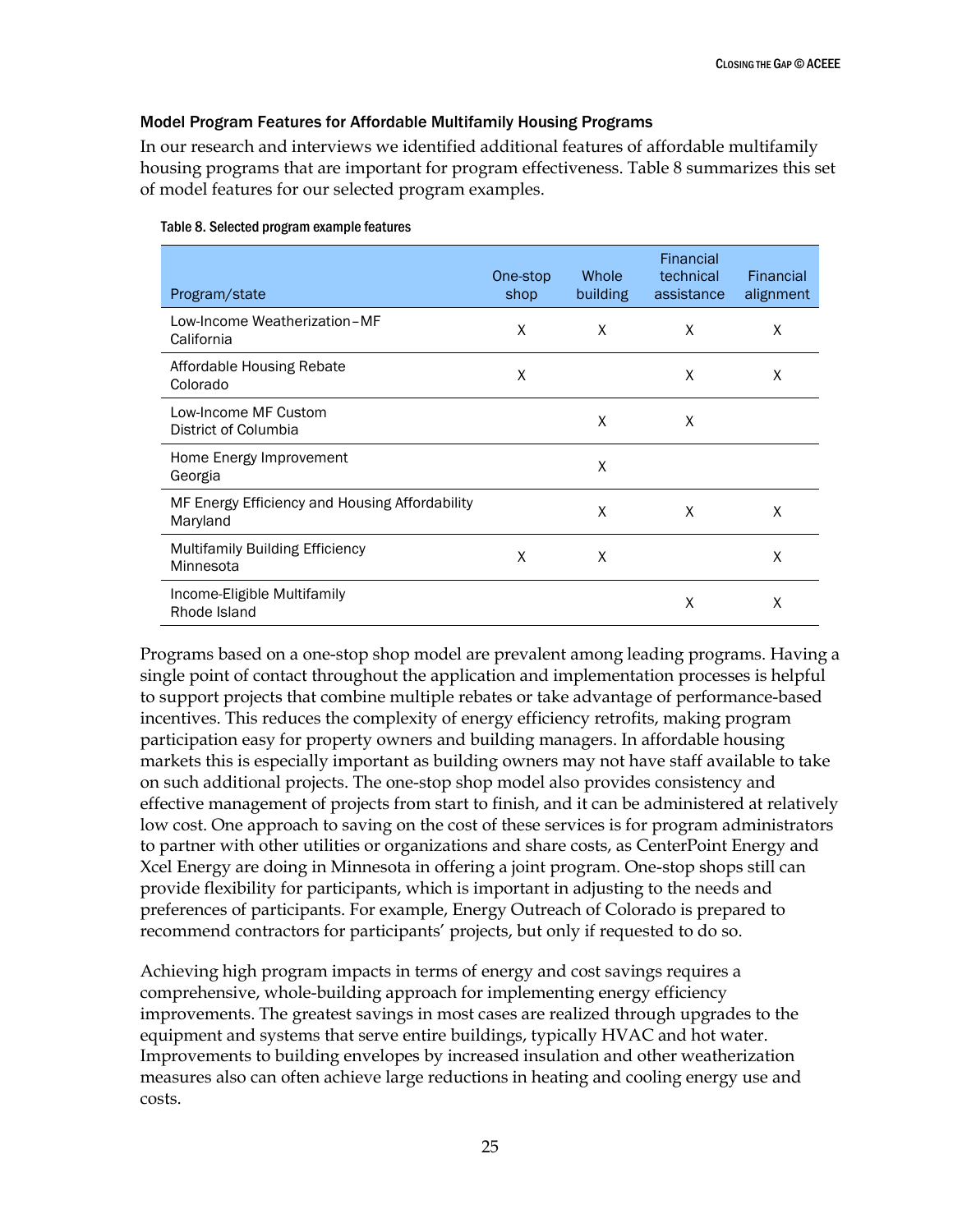Assembling financial packages to make proposed improvement projects viable can be challenging for property owners. The complexity of such packages and the time required to put them together may prevent projects from moving ahead. Property owners and building managers may not have the ability to construct such deals on their own. Programs that provide financial technical assistance and work with property owners to assemble financial packages can overcome this barrier.

A related program featured cited as being very beneficial for property owners is structuring incentives to align well with incentives available from other sources. Such alignment can simplify and streamline required applications and paperwork. It also may mean coordinating scheduling to ensure that necessary capital is available at required times.

While not common among our examples, a tiered incentive structure is an attractive feature to encourage customers to achieve deeper savings. This requires creating and bundling comprehensive packages of measures.

## <span id="page-31-0"></span>Conclusions and Recommendations

Affordable multifamily energy efficiency programs can achieve substantial and costeffective energy savings in affordable multifamily buildings across the United States. Programs such as these can reduce energy burdens for low-income multifamily households, but the benefits of energy efficiency are not limited to just cost savings or building residents. These programs can create healthier indoor environments, improve indoor comfort, reduce utility bill arrearages, increase property values, and preserve unit affordability.

Affordable multifamily programs that are effective in reaching and serving their target market share several common strategies. On the basis of our research, we recommend that program administrators adopt the following practices:

- Create a one-stop shop, a program model that coordinates the provision of technical assistance through a single point of contact, to assist property owners with project planning and implementation.
- Help owners identify and combine all available funding and financing for retrofit projects. Also, work to align program incentives with those available from other sources.
- Coordinate and partner with affordable housing organizations and local contractors to both recruit participants and better support retrofit projects.
- Monitor and evaluate program outreach continuously. Effective strategies can include assigning dedicated administrator staff to work on outreach, meeting regularly with implementers, and creating a scorecard to monitor program progress toward goals.

While these practices are like many of those previously identified as beneficial for all multifamily energy efficiency programs, administrators of income-eligible programs must take care to adapt such practices and designs to meet the specific needs of the affordable multifamily market. Compared with the entire multifamily market, affordable multifamily property owners and managers are considerably more constrained in the time, funding, and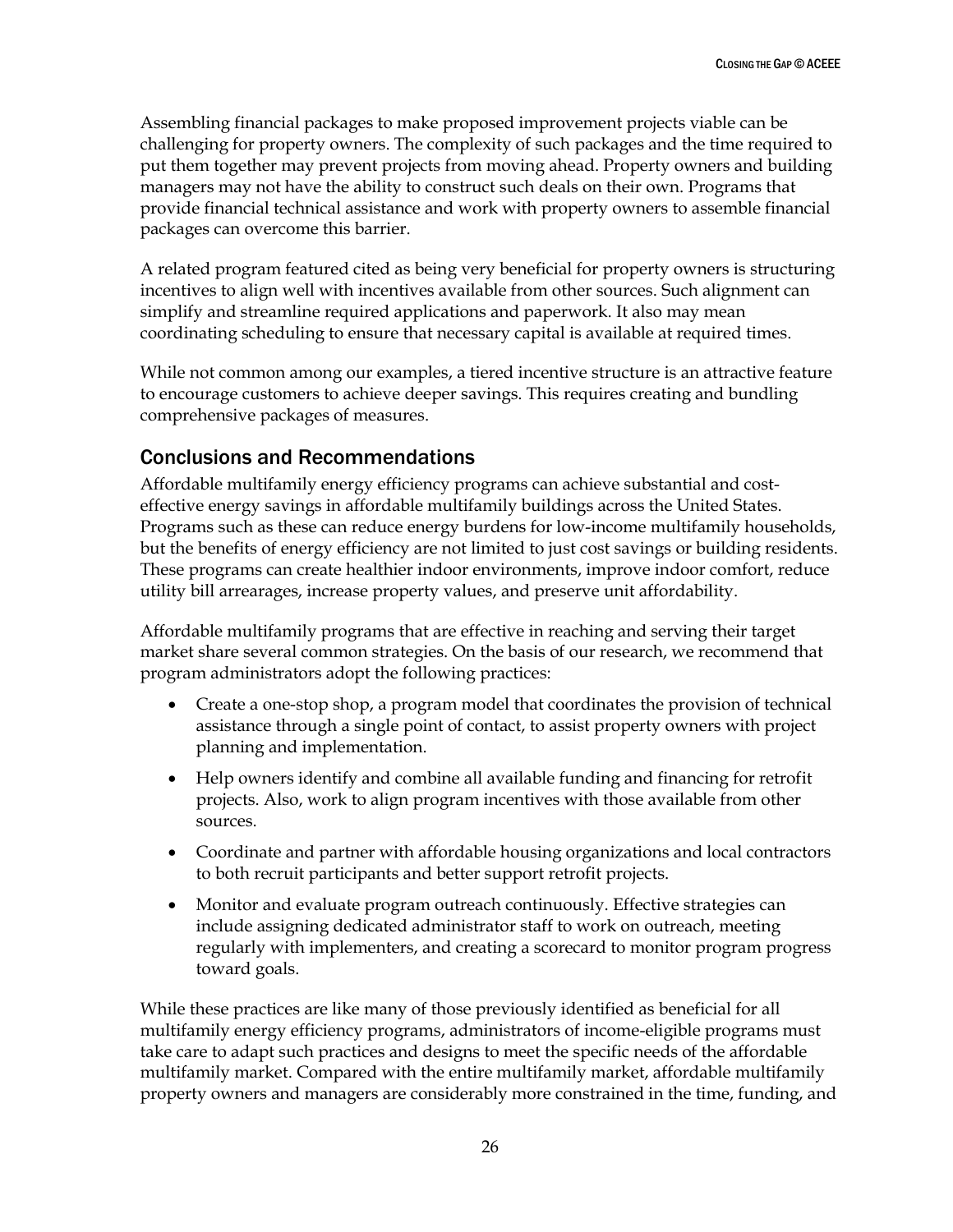staff they can allocate to making energy efficiency improvements in buildings. Leading programs are stepping up to help fill these gaps and ensuring that all possible resources are made available to support these projects.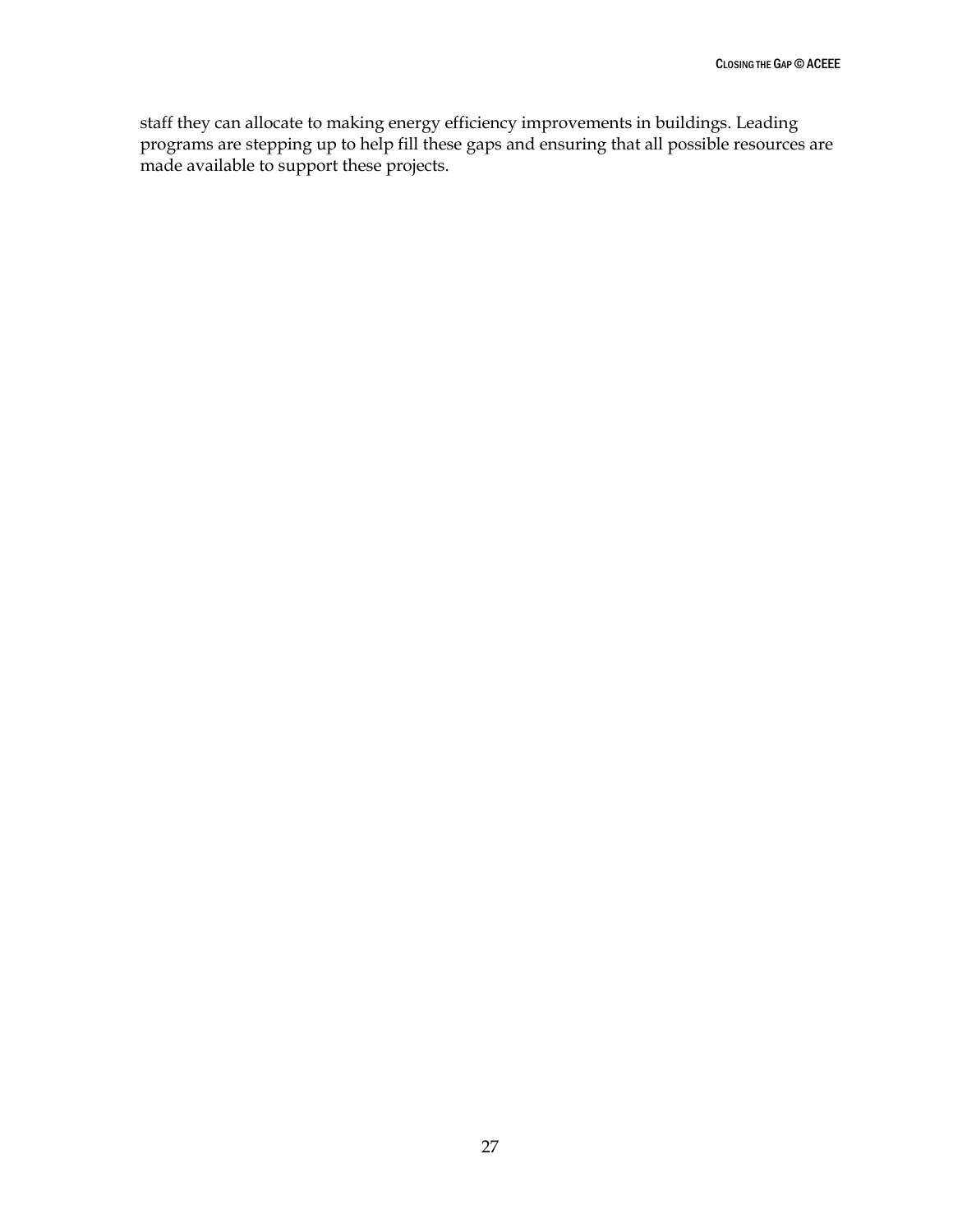#### <span id="page-33-0"></span>**References**

ACEEE. 2017. *Recommendations for Scaling Up Modest Low-Income Multifamily Energy Efficiency Programs*. Washington, DC: ACEEE. [aceee.org/sites/default/files/pdf/scaling-up-modest-lowincome.pdf.](https://aceee.org/sites/default/files/pdf/scaling-up-modest-lowincome.pdf)

———. 2018. "Evaluation, Measurement, & Verification." Accessed February. [aceee.org/sector/state-policy/toolkit/emv.](https://aceee.org/sector/state-policy/toolkit/emv)

- Ameren Missouri. 2018. *CommunitySavers Program Evaluation Report, March 2017–February 2018*. Case No. EO-2015-0055, July 16. Prepared by ADM Associates. Jefferson City: Missouri PSC (Public Service Commission). [efis.psc.mo.gov/mpsc/commoncomponents/view\\_itemno\\_details.asp?caseno=EO-](https://www.efis.psc.mo.gov/mpsc/commoncomponents/view_itemno_details.asp?caseno=EO-2015-0055&attach_id=2019000680)[2015-0055&attach\\_id=2019000680.](https://www.efis.psc.mo.gov/mpsc/commoncomponents/view_itemno_details.asp?caseno=EO-2015-0055&attach_id=2019000680)
- Aurand, A., D. Emmanuel, D. Yentel, E. Errico, and M. Pang. 2018. *The Gap: A Shortage of Affordable Homes*. Washington, DC: NLIHC (National Low Income Housing Coalition). [nlihc.org/gap.](https://nlihc.org/gap)
- Berg, W., S. Nowak, G. Relf, S. Vaidyanathan, E. Junga, M. DiMascio, and E. Cooper. 2018. *The 2018 State Energy Efficiency Scorecard.* Washington, DC: ACEEE. [aceee.org/research](https://aceee.org/research-report/u1808)[report/u1808](https://aceee.org/research-report/u1808)
- Burns, P., L. Roy, W. Hodgson, M. Johnson, E. Miller, A. Carollo, and J. Eckstein. 2018. *Evaluation of Georgia Power Company's 2017 DSM Programs—Volume I.* Docket No. 40162, August 14. Prepared by Cadmus for Georgia Power Company. Atlanta: Georgia PSC (Public Service Commission). [psc.state.ga.us/factsv2/Document.aspx?documentNumber=173712.](http://www.psc.state.ga.us/factsv2/Document.aspx?documentNumber=173712)
- Cluett, R., and J. Amann. 2015. *Multiple Benefits of Multifamily Energy Efficiency for Cost-Effectiveness Screening*. Washington, DC: ACEEE. [aceee.org/multiple-benefits](https://aceee.org/multiple-benefits-multifamily-energy-efficiency)[multifamily-energy-efficiency.](https://aceee.org/multiple-benefits-multifamily-energy-efficiency)
- Cluett, R., J. Amann, and S. Ou. 2016. *Building Better Energy Efficiency Programs for Low-Income Households*. Washington, DC: ACEEE. [aceee.org/research-report/a1601.](http://aceee.org/research-report/a1601)
- Consumers Energy. 2018. *In the Matter of the Application of Consumers Energy Company for Authority to Reconcile Its 2017 Energy Waste Reduction Plan Costs Associated with the Plan Approved in Case No. U-17771*. Case No. U-20028, May 31. Lansing: Michigan PSC (Public Service Commission). [mi](https://mi-psc.force.com/sfc/servlet.shepherd/version/download/068t00000022ofQAAQ)[psc.force.com/sfc/servlet.shepherd/version/download/068t00000022ofQAAQ.](https://mi-psc.force.com/sfc/servlet.shepherd/version/download/068t00000022ofQAAQ)
- CPUC (California Public Utilities Commission). 2001. *California Standard Practice Manual: Economic Analysis of Demand-Side Programs and Projects*. San Francisco: CPUC. [cpuc.ca.gov/uploadedFiles/CPUC\\_Public\\_Website/Content/Utilities\\_and\\_Industries/](http://www.cpuc.ca.gov/uploadedFiles/CPUC_Public_Website/Content/Utilities_and_Industries/Energy_-_Electricity_and_Natural_Gas/CPUC_STANDARD_PRACTICE_MANUAL.pdf) [Energy\\_-](http://www.cpuc.ca.gov/uploadedFiles/CPUC_Public_Website/Content/Utilities_and_Industries/Energy_-_Electricity_and_Natural_Gas/CPUC_STANDARD_PRACTICE_MANUAL.pdf)

[\\_Electricity\\_and\\_Natural\\_Gas/CPUC\\_STANDARD\\_PRACTICE\\_MANUAL.pdf.](http://www.cpuc.ca.gov/uploadedFiles/CPUC_Public_Website/Content/Utilities_and_Industries/Energy_-_Electricity_and_Natural_Gas/CPUC_STANDARD_PRACTICE_MANUAL.pdf)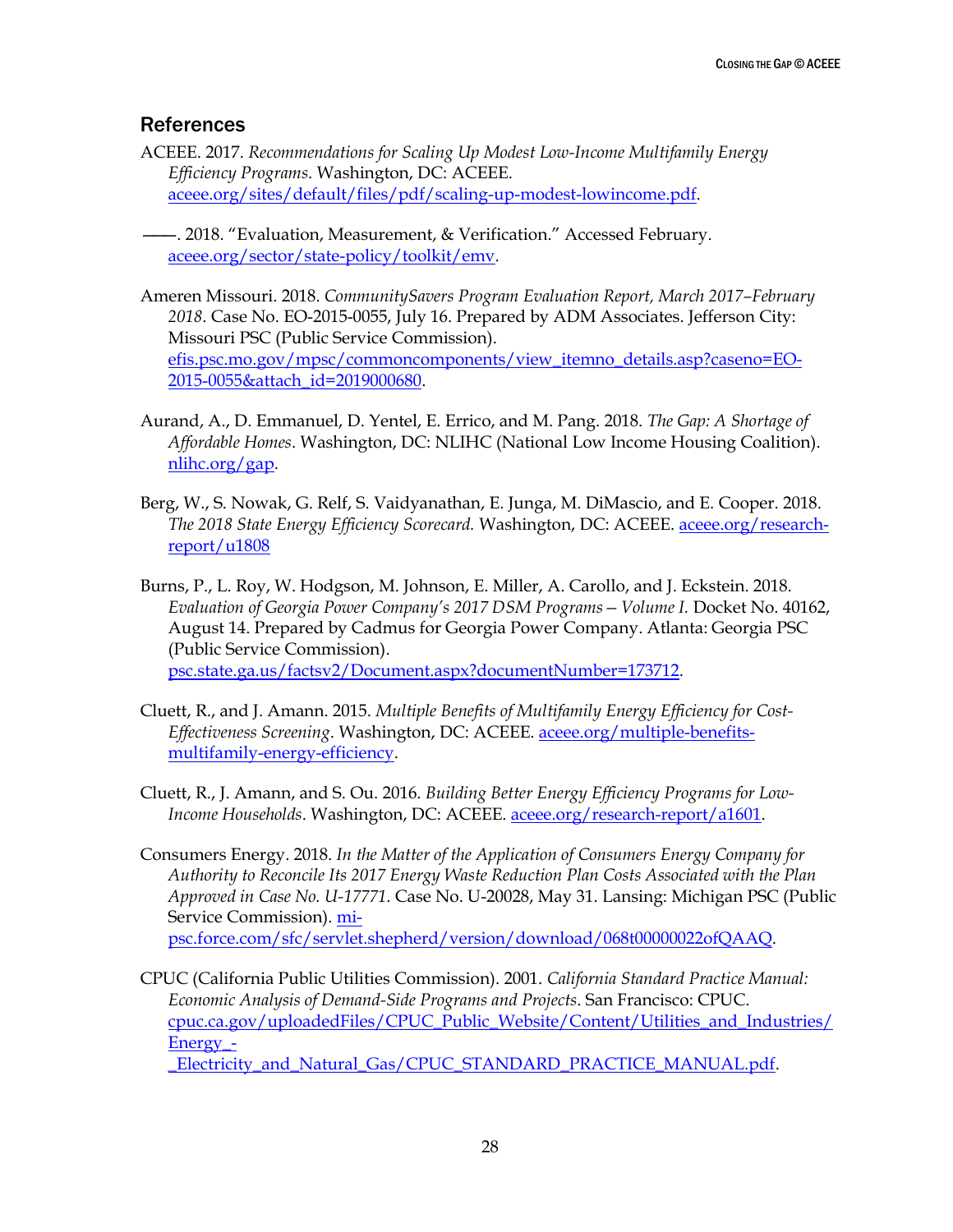- Davis, L. 2010. *The Effect of Power Plants on Local Housing Values and Rents*. Sacramento: California Energy Commission. [energy.ca.gov/sitingcases/mariposa/documents/others/2010-10-](http://www.energy.ca.gov/sitingcases/mariposa/documents/others/2010-10-12_Effect_of_Power_Plants_on_Local_Housing_Values_Rents_TN-58732.pdf) [12\\_Effect\\_of\\_Power\\_Plants\\_on\\_Local\\_Housing\\_Values\\_Rents\\_TN-58732.pdf.](http://www.energy.ca.gov/sitingcases/mariposa/documents/others/2010-10-12_Effect_of_Power_Plants_on_Local_Housing_Values_Rents_TN-58732.pdf)
- Drehobl, A., and L. Ross. 2016. *Lifting the High Energy Burden in America's Largest Cities: How Energy Efficiency Can Improve Low-Income and Underserved Communities*. Washington, DC: ACEEE. [aceee.org/research-report/u1602.](https://aceee.org/research-report/u1602)
- Duquesne Light Company. 2017. *Final Annual Report to the Pennsylvania Public Utility Commission: Phase III of Act 129, Program Year 8 (June 1, 2016–May 31, 2017)—Energy Efficiency and Conservation Plan*. Prepared by Navigant Consulting. Docket No. M-2015- 2515375, November 15. Harrisburg: Pennsylvania PUC (Public Utility Commission). [puc.state.pa.us//pcdocs/1543433.pdf.](http://www.puc.state.pa.us/pcdocs/1543433.pdf)
- EIA (Energy Information Administration). 2018. "2015 Residential Energy Consumption Survey (RECS)." [eia.gov/consumption/residential/data/2015/.](https://eia.gov/consumption/residential/data/2015/)
- ———. 2019a. "Electricity Data Browser." Accessed February. [eia.gov/electricity/data/browser/.](https://www.eia.gov/electricity/data/browser/)
- ———. 2019b. "U.S. Natural Gas Prices." Accessed February. [eia.gov/dnav/ng/ng\\_pri\\_sum\\_dcu\\_nus\\_a.htm.](https://www.eia.gov/dnav/ng/ng_pri_sum_dcu_nus_a.htm)
- Fannie Mae. 2015. "Multifamily Energy and Water Market Research Survey." [fanniemae.com/multifamily/green-initiative-market-research-survey.](https://www.fanniemae.com/multifamily/green-initiative-market-research-survey)
- Gilleo, A., S. Nowak, and A. Drehobl. 2017. *Making a Difference: Strategies for Successful Low-Income Energy Efficiency Programs*. Washington, DC: ACEEE. [aceee.org/research](https://aceee.org/research-report/u1713)[report/u1713.](https://aceee.org/research-report/u1713)
- Hoffman, I., G. Rybka, G. Leventis, C. Goldman, L. Schwartz, M. Billingsley, and S. Schiller. 2015. *The Total Cost of Saving Electricity through Utility Customer–Funded Energy Efficiency Programs: Estimates at the National, State, Sector and Program Level*. Prepared by Berkeley Lab. Washington, DC: DOE. [emp.lbl.gov/sites/all/files/total-cost-of-saved-energy.pdf.](https://emp.lbl.gov/sites/all/files/total-cost-of-saved-energy.pdf)
- Johnson, K. 2013. *Apartment Hunters: Programs Searching for Energy Savings in Multifamily Buildings.* Washington, DC: ACEEE. [aceee.org/research-report/e13n.](http://aceee.org/research-report/e13n)
- Johnson, K., and E. Mackres. 2013. *Scaling Up Multifamily Energy Efficiency Programs: A Metropolitan Area Assessment*. Washington, DC: ACEEE. [aceee.org/research-report/e135.](http://aceee.org/research-report/e135)
- Kansas City Power & Light Company. 2018. *KCP&L-MO Evaluation, Measurement, and Verification Report—FINAL, Program Year 2017*. Case No. EO-2015-0240, December 21. Prepared by Navigant. Jefferson: Missouri PSC (Public Service Commission). [efis.psc.mo.gov/mpsc/commoncomponents/view\\_itemno\\_details.asp?caseno=EO-](https://www.efis.psc.mo.gov/mpsc/commoncomponents/view_itemno_details.asp?caseno=EO-2015-0240&attach_id=2019009835)[2015-0240&attach\\_id=2019009835.](https://www.efis.psc.mo.gov/mpsc/commoncomponents/view_itemno_details.asp?caseno=EO-2015-0240&attach_id=2019009835)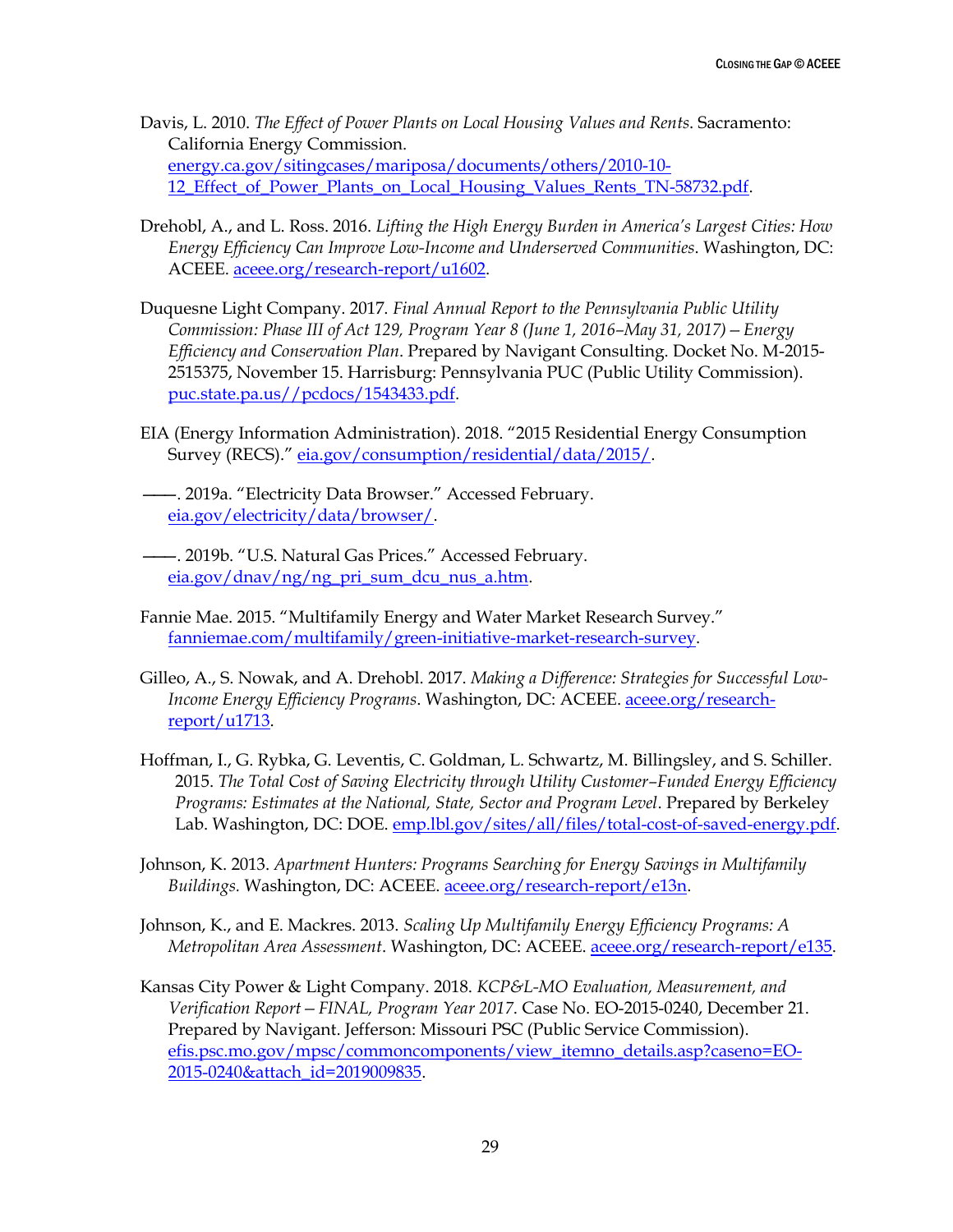- Kushler, M., S. Nowak, and P. Witte. 2012. *A National Survey of State Policies and Practices for the Evaluation of Ratepayer-Funded Energy Efficiency Programs*. Washington, DC: ACEEE. [aceee.org/research-report/u122.](https://aceee.org/research-report/u122)
- Ludwig, J., G. Duncan, L. Gennetian, L. Katz, R. Kessler, J. Kling, and L. Sanbonmatsu. 2012. "Neighborhood Effects on the Long-Term Well-Being of Low-Income Adults." *Science* 337 (6101): 1505–10. [ncbi.nlm.nih.gov/pubmed/22997331.](https://www.ncbi.nlm.nih.gov/pubmed/22997331)
- Massetti, E., M. Brown, M. Lapsa, I. Sharma, J. Bradbury, C. Cunliff, and Y. Li. 2017. *Environmental Quality and the U.S. Power Sector: Air Quality, Water Quality, Land Use and Environmental Justice*. Prepared by Oak Ridge National Laboratory. Washington, DC: DOE. [energy.gov/sites/prod/files/2017/01/f34/Environment%20Baseline%20Vol.%202--](https://www.energy.gov/sites/prod/files/2017/01/f34/Environment%20Baseline%20Vol.%202--Environmental%20Quality%20and%20the%20U.S.%20Power%20Sector--Air%20Quality%2C%20Water%20Quality%2C%20Land%20Use%2C%20and%20Environmental%20Justice.pdf) [Environmental%20Quality%20and%20the%20U.S.%20Power%20Sector--](https://www.energy.gov/sites/prod/files/2017/01/f34/Environment%20Baseline%20Vol.%202--Environmental%20Quality%20and%20the%20U.S.%20Power%20Sector--Air%20Quality%2C%20Water%20Quality%2C%20Land%20Use%2C%20and%20Environmental%20Justice.pdf) [Air%20Quality%2C%20Water%20Quality%2C%20Land%20Use%2C%20and%20Environ](https://www.energy.gov/sites/prod/files/2017/01/f34/Environment%20Baseline%20Vol.%202--Environmental%20Quality%20and%20the%20U.S.%20Power%20Sector--Air%20Quality%2C%20Water%20Quality%2C%20Land%20Use%2C%20and%20Environmental%20Justice.pdf) [mental%20Justice.pdf.](https://www.energy.gov/sites/prod/files/2017/01/f34/Environment%20Baseline%20Vol.%202--Environmental%20Quality%20and%20the%20U.S.%20Power%20Sector--Air%20Quality%2C%20Water%20Quality%2C%20Land%20Use%2C%20and%20Environmental%20Justice.pdf)
- Mikati, I., A. Benson, T. Luben, J. Sacks, and J. Richmond-Bryant. 2018. "Disparities in Distribution of Particulate Matter Emission Sources by Race and Poverty Status." *American Journal of Public Health* 108 (4): 480–5. [ajph.aphapublications.org/doi/abs/10.2105/AJPH.2017.304297.](http://ajph.aphapublications.org/doi/abs/10.2105/AJPH.2017.304297)
- Molina, M. 2014. *The Best Value for America's Energy Dollar: A National Review of the Cost of Utility Energy Efficiency Programs*. Washington, DC: ACEEE. [aceee.org/research](https://aceee.org/research-report/u1402)[report/u1402.](https://aceee.org/research-report/u1402)
- NCHS (National Center for Health Statistics). 2018. *Health, United States, 2017: With Special Feature on Mortality*. Hyattsville, MD: NCHS. [ncbi.nlm.nih.gov/books/NBK532685/.](https://www.ncbi.nlm.nih.gov/books/NBK532685/)
- NESP (National Efficiency Screening Project). 2019. "Database of State Efficiency Screening Practices." [nationalefficiencyscreening.org/state-database-dsesp/.](https://nationalefficiencyscreening.org/state-database-dsesp/)
- NMR Group, Ecometric Consulting, Demand Side Analytics, Blue Path Labs, and Setty and Associates. 2018. *Performance Benchmark Assessment of FY2017 DC Sustainable Energy Utility Programs*. Washington, DC: DCSEU (District of Columbia Department of Energy & Environment). [doee.dc.gov/sites/default/files/dc/sites/ddoe/publication/attachments/DCSEU%20F](https://doee.dc.gov/sites/default/files/dc/sites/ddoe/publication/attachments/DCSEU%20FY2017%20Performance%20Benchmarks%20report%20-%20FINAL%20092818.pdf)

[Y2017%20Performance%20Benchmarks%20report%20-%20FINAL%20092818.pdf.](https://doee.dc.gov/sites/default/files/dc/sites/ddoe/publication/attachments/DCSEU%20FY2017%20Performance%20Benchmarks%20report%20-%20FINAL%20092818.pdf)

- Novogradac. 2019. "About the LIHTC." [novoco.com/resource-centers/affordable-housing](https://www.novoco.com/resource-centers/affordable-housing-tax-credits/lihtc-basics/about-lihtc)[tax-credits/lihtc-basics/about-lihtc.](https://www.novoco.com/resource-centers/affordable-housing-tax-credits/lihtc-basics/about-lihtc)
- Penny, B., and P. Kloer. 2015. *Shelter Report 2015—Less Is More: Transforming Low-Income Communities through Energy Efficiency*. Atlanta: Habitat for Humanity. [habitat.org/sites/default/files/2015-habitat-for-humanity-shelter-report.pdf.](https://www.habitat.org/sites/default/files/2015-habitat-for-humanity-shelter-report.pdf)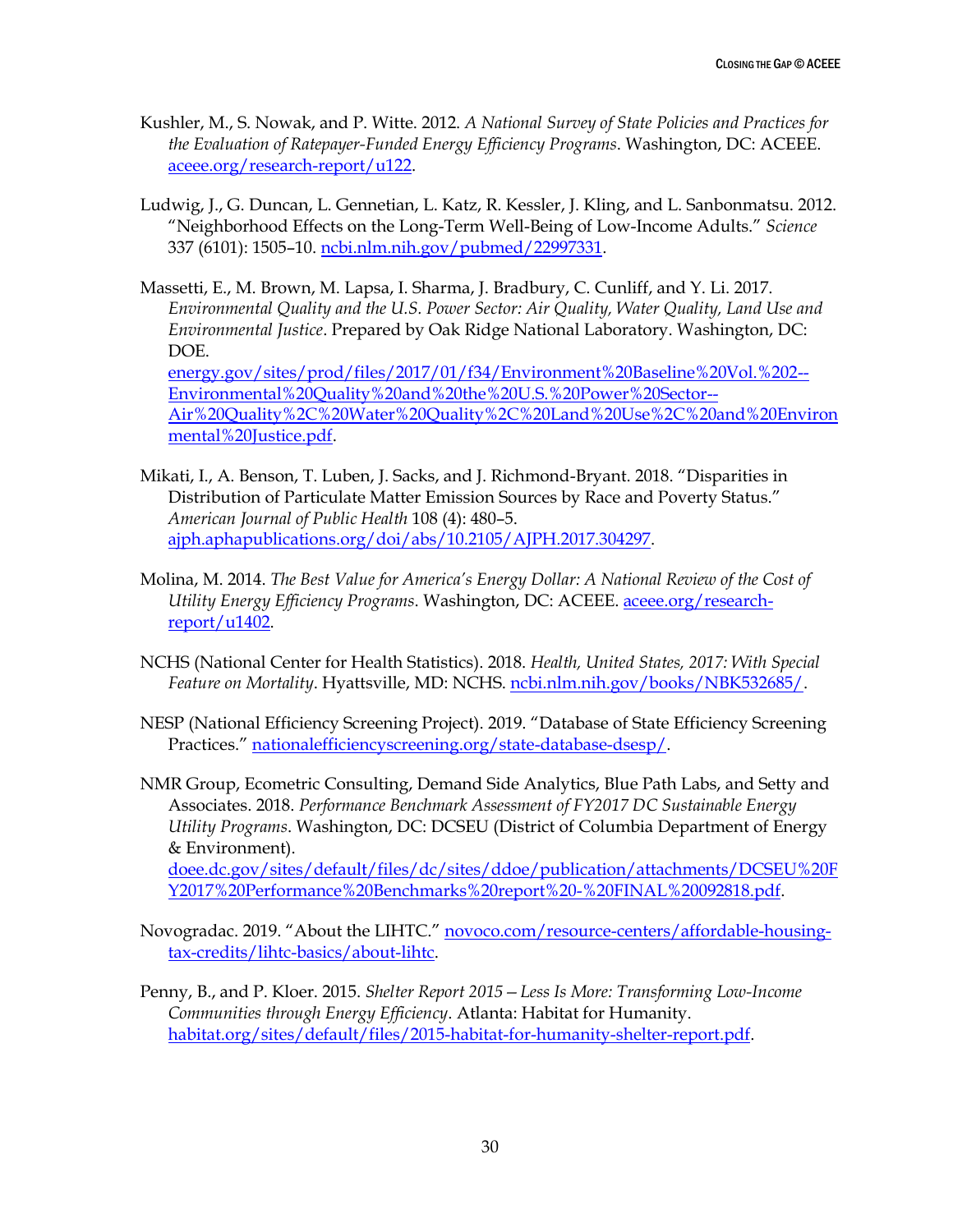- PG&E (Pacific Gas and Electric Company). 2018. *Energy Savings Assistance Program and California Alternate Rates for Energy Program: 2017 Annual Report*. Sacramento: CPUC. [cpuc.ca.gov/iqap/.](http://www.cpuc.ca.gov/iqap/)
- Ross, L., A. Drehobl, and B. Stickles. 2018. *The High Cost of Energy in Rural America: Household Energy Burdens and Opportunities for Energy Efficiency*. Washington, DC: ACEEE. [aceee.org/research-report/u1806.](https://aceee.org/research-report/u1806)
- Ross, L., M. Jarrett, and D. York. 2016. *Reaching More Residents: Opportunities for Increasing Participation in Multifamily Energy Efficiency Programs*. Washington, DC: ACEEE. [aceee.org/research-report/u1603.](https://aceee.org/research-report/u1603)
- Samarripas, S., L. Ross, and T. Bailey. 2017. *Making Maryland Homes More Affordable through Energy Efficiency*. Washington, DC. [aceee.org/research-report/u1711.](https://aceee.org/research-report/u1711)
- Samarripas, S., and D. York. 2018. *Our Powers Combined: Energy Efficiency and Solar in Affordable Multifamily Buildings*. Washington, DC: ACEEE. [aceee.org/research](https://aceee.org/research-report/u1804)[report/u1804.](https://aceee.org/research-report/u1804)
- Samarripas, S., D. York, and L. Ross. 2017. *More Savings for More Residents: Progress in Multifamily Housing Energy Efficiency.* Washington, DC: ACEEE. [aceee.org/research](https://aceee.org/research-report/u1702)[report/u1702.](https://aceee.org/research-report/u1702)
- SCE (Southern California Edison). 2018. *Annual Report Activity on Low Income Assistance Programs: 2017 Results*. Sacramento: CPUC. [cpuc.ca.gov/iqap/.](http://www.cpuc.ca.gov/iqap/)
- SDGE (San Diego Gas & Electric Company). 2018. *Annual Report Activity on Low Income Assistance Programs: 2017 Results*. Sacramento: CPUC. [cpuc.ca.gov/iqap/.](http://www.cpuc.ca.gov/iqap/)
- Southern California Gas Company. 2018. *Energy Savings Assistance (ESA) Program and California Alternate Rates for Energy (CARE) Program Annual Report 2017 Results*. Sacramento: CPUC. [cpuc.ca.gov/iqap/.](http://www.cpuc.ca.gov/iqap/)
- Tonn, B., D. Carroll, S. Pigg, M. Blasnick, G. Dalhoff, J. Berger, E. Rose, B. Hawkins, J. Eisenberg, F. Ucar, I. Bensch, and C. Cowan. 2014. *Weatherization Works: Summary of Findings from the Retrospective Evaluation of the U.S. Department of Energy's Weatherization Assistance Program.* Prepared by Oak Ridge National Laboratory. Washington, DC: DOE. [weatherization.ornl.gov/wp](https://weatherization.ornl.gov/wp-content/uploads/pdf/WAPRetroEvalFinalReports/ORNL_TM-2014_338.pdf)[content/uploads/pdf/WAPRetroEvalFinalReports/ORNL\\_TM-2014\\_338.pdf.](https://weatherization.ornl.gov/wp-content/uploads/pdf/WAPRetroEvalFinalReports/ORNL_TM-2014_338.pdf)
- Woolf, S., L. Aron, L. Dubay, S. Simon, E. Zimmerman, and K. Luk. 2015. *How Are Income and Wealth Linked to Health and Longevity?* Washington, DC: Urban Institute. [urban.org/research/publication/how-are-income-and-wealth-linked-health-and](https://www.urban.org/research/publication/how-are-income-and-wealth-linked-health-and-longevity)[longevity.](https://www.urban.org/research/publication/how-are-income-and-wealth-linked-health-and-longevity)
- Woolf, T., C. Neme, M. Kushler, S. Schiller, T. Eckman, and J. Michals. 2017. *National Standard Practice Manual for Assessing Cost-Effectiveness of Energy Efficiency Resources*.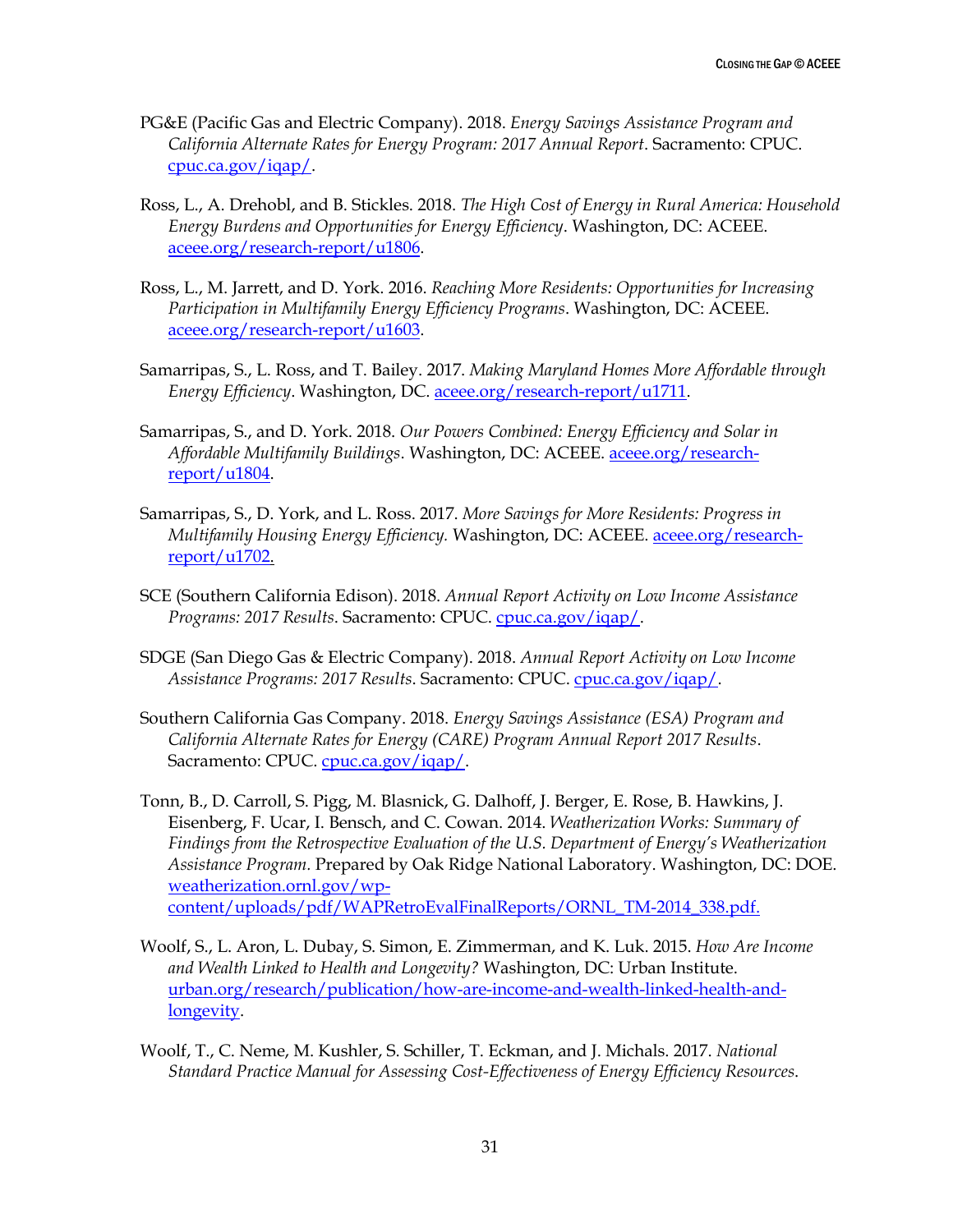Framingham, MA: NESP. [nationalefficiencyscreening.org/wp](https://nationalefficiencyscreening.org/wp-content/uploads/2017/05/NSPM_May-2017_final.pdf)[content/uploads/2017/05/NSPM\\_May-2017\\_final.pdf.](https://nationalefficiencyscreening.org/wp-content/uploads/2017/05/NSPM_May-2017_final.pdf)

Xcel Energy. 2018. *2017 Demand-Side Management Annual Status Report, Electric and Natural Gas Public Service Company of Colorado.* Proceeding No. 16A-0512EG, March 31. Denver: Colorado PUC (Public Utilities Commission). [xcelenergy.com/staticfiles/xe](https://www.xcelenergy.com/staticfiles/xe-responsive/Company/Rates%20&%20Regulations/Regulatory%20Filings/2017-Colorado-DSM-Annual-Status-Report.pdf)[responsive/Company/Rates%20&%20Regulations/Regulatory%20Filings/2017-](https://www.xcelenergy.com/staticfiles/xe-responsive/Company/Rates%20&%20Regulations/Regulatory%20Filings/2017-Colorado-DSM-Annual-Status-Report.pdf) [Colorado-DSM-Annual-Status-Report.pdf.](https://www.xcelenergy.com/staticfiles/xe-responsive/Company/Rates%20&%20Regulations/Regulatory%20Filings/2017-Colorado-DSM-Annual-Status-Report.pdf)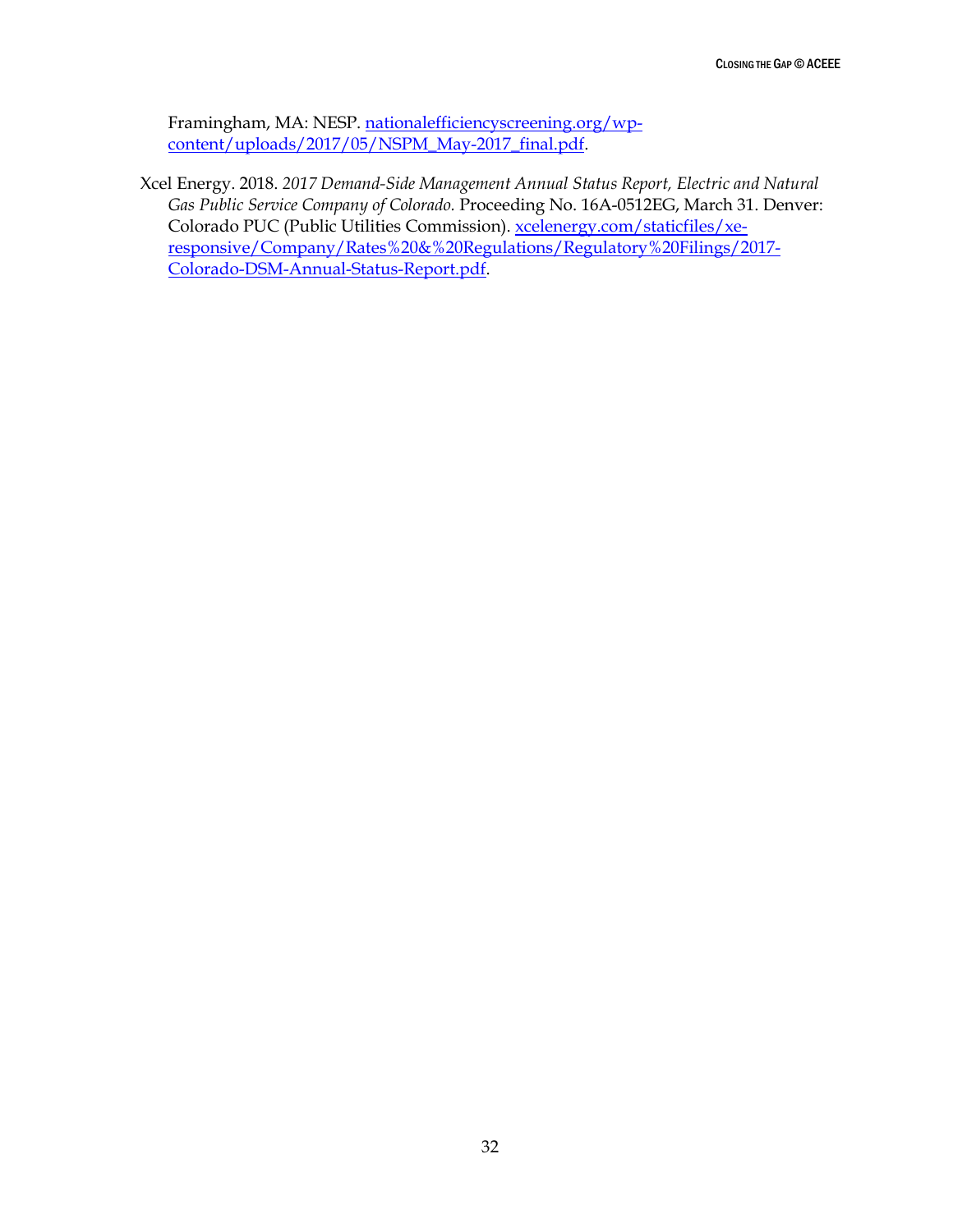# Appendix A. 2017 Program Data

Table A1. Summary of program eligibility requirements

<span id="page-38-0"></span>

| Program<br>administrator           | <b>State</b> | Program name                                                                   | <b>Building</b><br>units<br>required | Residential and/or<br>commercial eligibility | Master and/or<br>individual<br>meter required | Audit<br>required | <b>ASHRAE</b><br>audit<br>type | Audit<br>assistance        |
|------------------------------------|--------------|--------------------------------------------------------------------------------|--------------------------------------|----------------------------------------------|-----------------------------------------------|-------------------|--------------------------------|----------------------------|
| Southern California<br>Gas Company | CA           | Energy Savings Assistance Program<br>(ESAP)                                    | 5                                    | Residential                                  | <b>Both</b>                                   | Yes               | $\overline{2}$                 | No cost                    |
| California CSD                     | CA           | Low-Income Weatherization Program<br>for Multifamily Properties (LIWP-MF)      | 5                                    | <b>Both</b>                                  | <b>Both</b>                                   | Yes               | 1                              | No cost                    |
| San Diego Gas and<br>Electric      | CA           | Energy Savings Assistance Program<br>(ESAP)                                    | $\mathbf{1}$                         | <b>Both</b>                                  | <b>Both</b>                                   |                   |                                |                            |
| Southern California<br>Edison      | CA           | Energy Savings Assistance Program<br>(ESAP)                                    | 1                                    | <b>Both</b>                                  | <b>Both</b>                                   | Yes               |                                |                            |
| Pacific Gas and<br>Electric        | CA           | Energy Savings Assistance Program<br>(ESAP)                                    | 1                                    | <b>Both</b>                                  | <b>Both</b>                                   |                   |                                |                            |
| Xcel Energy                        | CO           | Affordable Housing Rebate Program                                              | $\overline{c}$                       | <b>Both</b>                                  | <b>Both</b>                                   |                   |                                |                            |
| Eversource                         | СT           | Multifamily Initiative-Income Eligible                                         | 5                                    | <b>Both</b>                                  | <b>Both</b>                                   | No                |                                |                            |
| <b>DCSEU</b>                       | DC           | Income Qualified Efficiency Fund                                               | 5                                    | <b>Both</b>                                  | <b>Both</b>                                   | Yes               | Less<br>than 1                 |                            |
| <b>DCSEU</b>                       | DC           | Low-Income Multifamily Custom                                                  | 5                                    | <b>Both</b>                                  | <b>Both</b>                                   | No                |                                |                            |
| Georgia Power                      | GA           | Residential Energy Assessment and<br>Solutions Program (EASP-formerly<br>LIEE) | 1                                    | Residential                                  | <b>Both</b>                                   | Yes               |                                |                            |
| Georgia Power                      | GA           | Home Energy Improvement Program<br>(HEIP)                                      | 1                                    | Residential                                  | <b>Both</b>                                   | No                |                                | <b>No</b><br>assistance    |
| <b>National Grid</b>               | MA           | Low-Income Multi-Family (Income<br>Eligible Coordinated Delivery)              | 5                                    | <b>Both</b>                                  | <b>Both</b>                                   | Yes               | Less<br>than 1                 | No cost                    |
| <b>MD DHCD</b>                     | <b>MD</b>    | Multifamily Energy Efficiency and<br>Housing Affordability Program (MEEHA)     | 5                                    | <b>Both</b>                                  | Individually-<br>metered                      | Yes               | $\overline{2}$                 | Some<br>upfront<br>funding |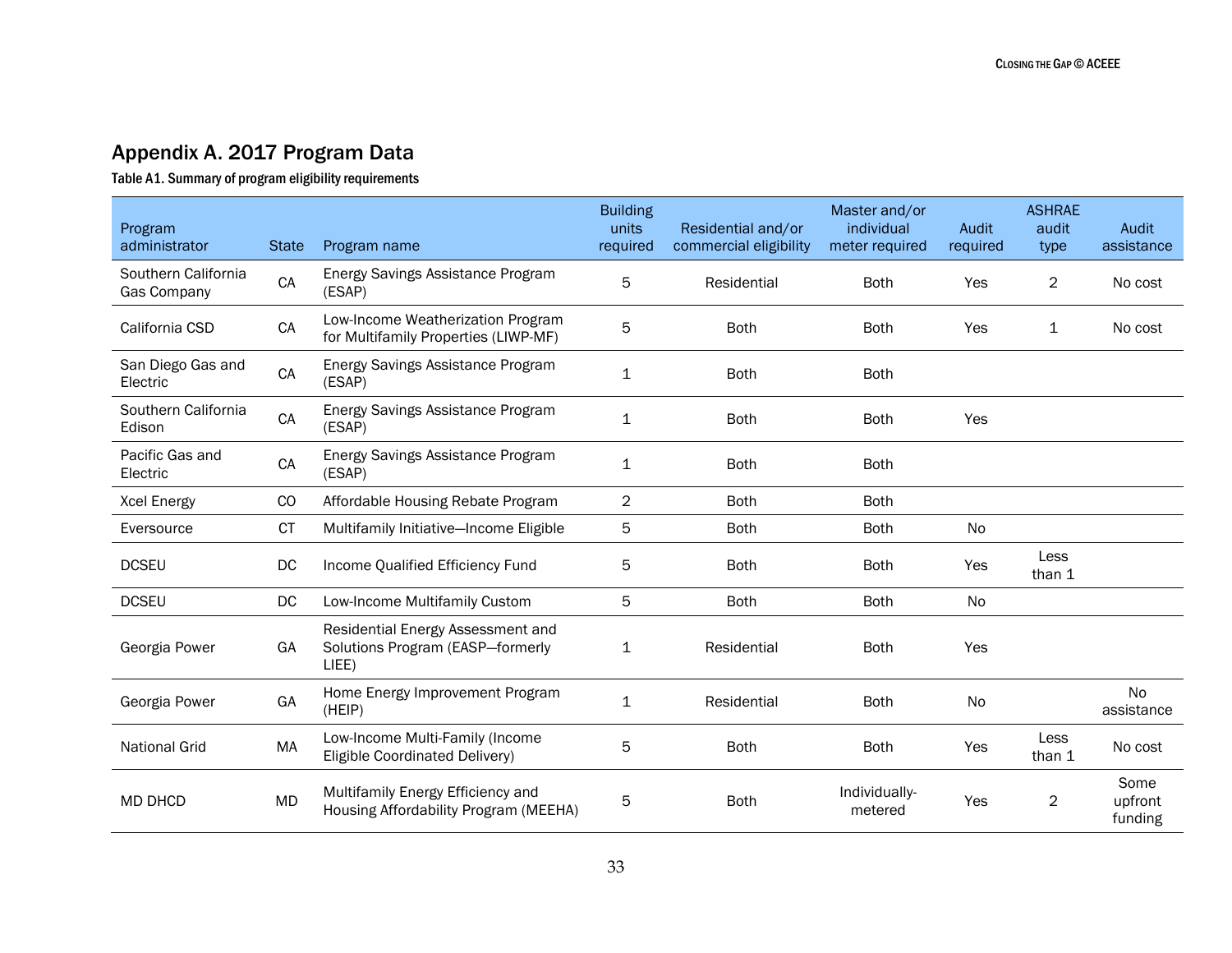| Program<br>administrator       | <b>State</b>   | Program name                                      | <b>Building</b><br>units<br>required | Residential and/or<br>commercial eligibility | Master and/or<br>individual<br>meter required | Audit<br>required | <b>ASHRAE</b><br>audit<br>type | Audit<br>assistance        |
|--------------------------------|----------------|---------------------------------------------------|--------------------------------------|----------------------------------------------|-----------------------------------------------|-------------------|--------------------------------|----------------------------|
| <b>DTE Energy</b>              | MI             | Multifamily Low Income Pilot                      | 3                                    | <b>Both</b>                                  | <b>Both</b>                                   | Yes               | $\mathbf 1$                    | No cost                    |
| <b>Consumers Energy</b>        | MI             | Residential Multifamily Income<br>Qualified       | 3                                    | <b>Both</b>                                  | <b>Both</b>                                   | Yes               | 1                              | No cost                    |
| <b>CenterPoint Energy</b>      | <b>MN</b>      | Multi-Family Building Efficiency (MFBE)           | N/A                                  | <b>Both</b>                                  | Both                                          | Yes               |                                | No cost                    |
| <b>CenterPoint Energy</b>      | <b>MN</b>      | Low Income Rental Efficiency (LIRE)               | $1$ to $4$                           | Residential                                  | <b>Both</b>                                   | Yes               |                                | No cost                    |
| <b>Xcel Energy</b>             | <b>MN</b>      | <b>Multi-Family Building Efficiency</b>           | 5                                    | <b>Both</b>                                  | <b>Both</b>                                   | Yes               |                                | No cost                    |
| <b>Xcel Energy</b>             | <b>MN</b>      | <b>Multi-Family Energy Savings</b>                | 5                                    | <b>Both</b>                                  | <b>Both</b>                                   |                   |                                |                            |
| CenterPoint Energy             | <b>MN</b>      | Low-Income Multi-Family Housing<br>Rebates (LIMF) | 5                                    | Commercial                                   | Master-<br>metered                            |                   |                                |                            |
| Ameren                         | <b>MO</b>      | CommunitySavers                                   | 3                                    | <b>Both</b>                                  | <b>Both</b>                                   | Yes               | $\mathbf 1$                    | No cost                    |
| Kansas City Power<br>and Light | <b>MO</b>      | Income-Eligible Multi-Family                      | 3                                    | <b>Both</b>                                  | <b>Both</b>                                   | Yes               | $\mathbf{1}$                   | No cost                    |
| Spire                          | <b>MO</b>      | CommunitySavers                                   | 3                                    | <b>Both</b>                                  | <b>Both</b>                                   |                   |                                |                            |
| Spire                          | <b>MO</b>      | Income Eligible MF Direct Install<br>Program      | 3                                    | <b>Both</b>                                  | <b>Both</b>                                   |                   |                                |                            |
| <b>NYSERDA</b>                 | <b>NY</b>      | Multifamily Performance Program<br>Version 8      | 5                                    | Residential                                  | <b>Both</b>                                   | Yes               | $\overline{c}$                 | Some<br>upfront<br>funding |
| <b>PGW</b>                     | PA             | Low Income Multifamily Efficiency<br>(LIME)       | $\overline{2}$                       | <b>Both</b>                                  | <b>Both</b>                                   | Yes               | 1                              | No cost                    |
| Duquesne Light                 | PA             | Multifamily Housing Retrofit Program<br>(MFHR)    |                                      | <b>Both</b>                                  | <b>Both</b>                                   | Yes               |                                |                            |
| PECO Energy                    | PA             | Low-Income Energy Efficiency Program<br>(LEEP)    | N/A                                  | <b>Both</b>                                  | <b>Both</b>                                   | Yes               | $\mathbf{1}$                   | No cost                    |
| West Penn Power                | PA             | <b>WARM Multifamily</b>                           | 5                                    | <b>Both</b>                                  | <b>Both</b>                                   | Yes               |                                |                            |
| <b>National Grid</b>           | R <sub>l</sub> | Income-Eligible Multifamily                       | 5                                    | <b>Both</b>                                  | <b>Both</b>                                   | Yes               |                                | No cost                    |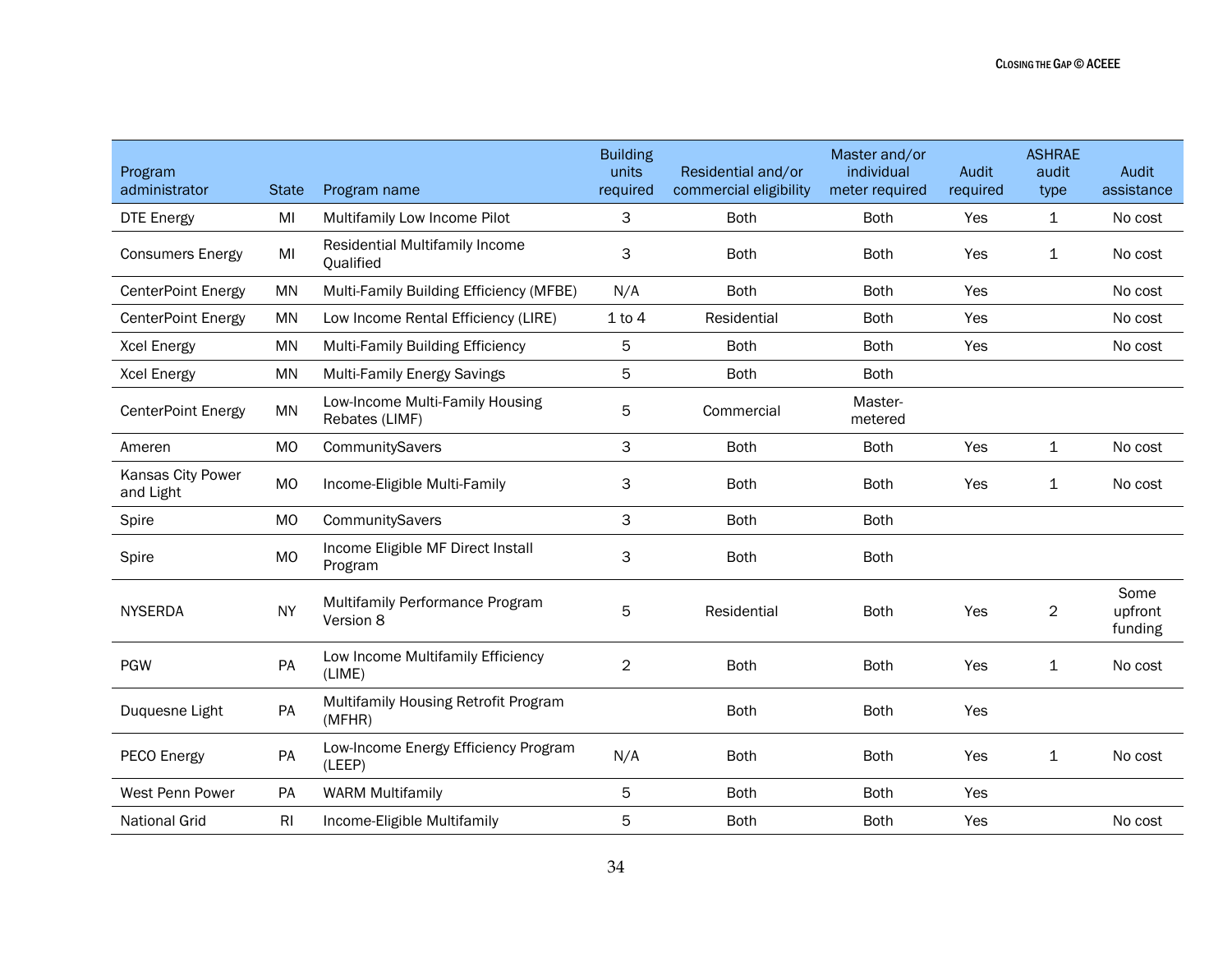| Program<br>administrator | <b>State</b> | Program name                                          | <b>Building</b><br>units<br>required | Residential and/or<br>commercial eligibility | Master and/or<br>individual<br>meter required | Audit<br>required | <b>ASHRAE</b><br>audit<br>type | Audit<br>assistance |
|--------------------------|--------------|-------------------------------------------------------|--------------------------------------|----------------------------------------------|-----------------------------------------------|-------------------|--------------------------------|---------------------|
| Dominion Energy          | VA           | Income and Age Qualifying Home<br>Improvement Program | N/A                                  | Residential                                  | Individually-<br>metered                      | Yes               |                                | No cost             |

#### Table A2. Summary of programs' incentives and offers

| Program<br>administrator           | <b>State</b> | Program name                                                                   | <b>Direct</b><br>install | Prescriptive<br>rebates | Custom<br>rebates | Performance-<br>based<br>incentives |
|------------------------------------|--------------|--------------------------------------------------------------------------------|--------------------------|-------------------------|-------------------|-------------------------------------|
| Southern California<br>Gas Company | CA           | Energy Savings Assistance Program<br>(ESAP)                                    | Yes                      |                         |                   |                                     |
| California CSD                     | CA           | Low-Income Weatherization Program<br>for Multifamily Properties (LIWP-MF)      |                          |                         |                   | Yes                                 |
| San Diego Gas and<br>Electric      | CA           | Energy Savings Assistance Program<br>(ESAP)                                    | Yes                      |                         |                   |                                     |
| Southern California<br>Edison      | CA           | Energy Savings Assistance Program<br>(ESAP)                                    | Yes                      |                         |                   |                                     |
| Pacific Gas and<br>Electric        | CA           | Energy Savings Assistance Program<br>(ESAP)                                    | Yes                      |                         |                   |                                     |
| Xcel Energy                        | CO           | Affordable Housing Rebate Program                                              | Yes                      | Yes                     | Yes               |                                     |
| Eversource                         | CT.          | Multifamily Initiative-Income Eligible                                         | Yes                      |                         | Yes               |                                     |
| <b>DCSEU</b>                       | DC           | Income Qualified Efficiency Fund                                               | <b>Yes</b>               | Yes                     |                   |                                     |
| <b>DCSEU</b>                       | DC           | Low-Income Multifamily Custom                                                  |                          |                         | Yes               |                                     |
| Georgia Power                      | GA           | Residential Energy Assessment and<br>Solutions Program (EASP-formerly<br>LIEE) | Yes                      |                         |                   | Yes                                 |
| Georgia Power                      | GA           | Home Energy Improvement Program<br>(HEIP)                                      |                          | Yes                     |                   | Yes                                 |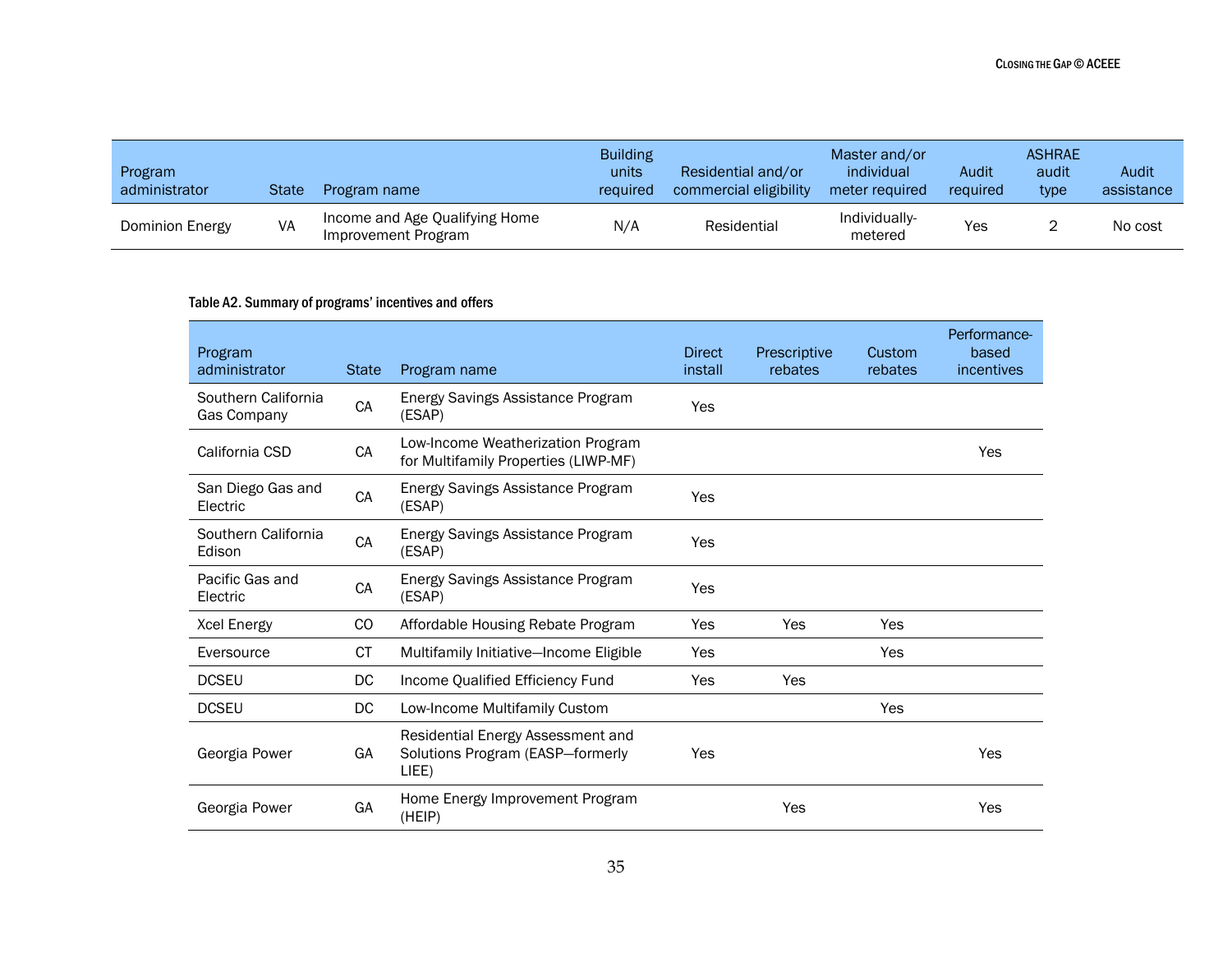| Program<br>administrator       | <b>State</b>   | Program name                                                               | <b>Direct</b><br>install | Prescriptive<br>rebates | Custom<br>rebates | Performance-<br>based<br>incentives |
|--------------------------------|----------------|----------------------------------------------------------------------------|--------------------------|-------------------------|-------------------|-------------------------------------|
| <b>National Grid</b>           | МA             | Low-Income Multi-Family (Income<br>Eligible Coordinated Delivery)          | Yes                      | Yes                     | Yes               |                                     |
| <b>MD DHCD</b>                 | MD             | Multifamily Energy Efficiency and<br>Housing Affordability Program (MEEHA) |                          |                         | Yes               |                                     |
| <b>DTE Energy</b>              | MI             | Multifamily Low Income Pilot                                               | Yes                      | Yes                     | Yes               |                                     |
| <b>Consumers Energy</b>        | MI             | Residential Multifamily Income<br>Qualified                                |                          | Yes                     | Yes               |                                     |
| <b>CenterPoint Energy</b>      | <b>MN</b>      | Multi-Family Building Efficiency (MFBE)                                    | Yes                      |                         |                   | Yes                                 |
| CenterPoint Energy             | <b>MN</b>      | Low Income Rental Efficiency (LIRE)                                        |                          | Yes                     | Yes               |                                     |
| <b>Xcel Energy</b>             | <b>MN</b>      | Multi-Family Building Efficiency                                           | Yes                      |                         |                   | Yes                                 |
| <b>Xcel Energy</b>             | <b>MN</b>      | <b>Multi-Family Energy Savings</b>                                         | Yes                      |                         |                   |                                     |
| <b>CenterPoint Energy</b>      | <b>MN</b>      | Low-Income Multi-Family Housing<br>Rebates (LIMF)                          |                          | Yes                     |                   |                                     |
| Ameren                         | M <sub>O</sub> | CommunitySavers                                                            | Yes                      | Yes                     | Yes               |                                     |
| Kansas City Power<br>and Light | M <sub>O</sub> | Income-Eligible Multi-Family                                               | Yes                      |                         | Yes               |                                     |
| Spire                          | M <sub>O</sub> | CommunitySavers                                                            | Yes                      | Yes                     |                   |                                     |
| Spire                          | <b>MO</b>      | Income Eligible MF Direct Install<br>Program                               | Yes                      | Yes                     | Yes               |                                     |
| <b>NYSERDA</b>                 | <b>NY</b>      | Multifamily Performance Program<br>Version 8                               |                          |                         |                   | Yes                                 |
| <b>PGW</b>                     | PA             | Low Income Multifamily Efficiency<br>(LIME)                                | Yes                      |                         | Yes               |                                     |
| Duquesne Light                 | <b>PA</b>      | Multifamily Housing Retrofit Program<br>(MFHR)                             | Yes                      | Yes                     | Yes               |                                     |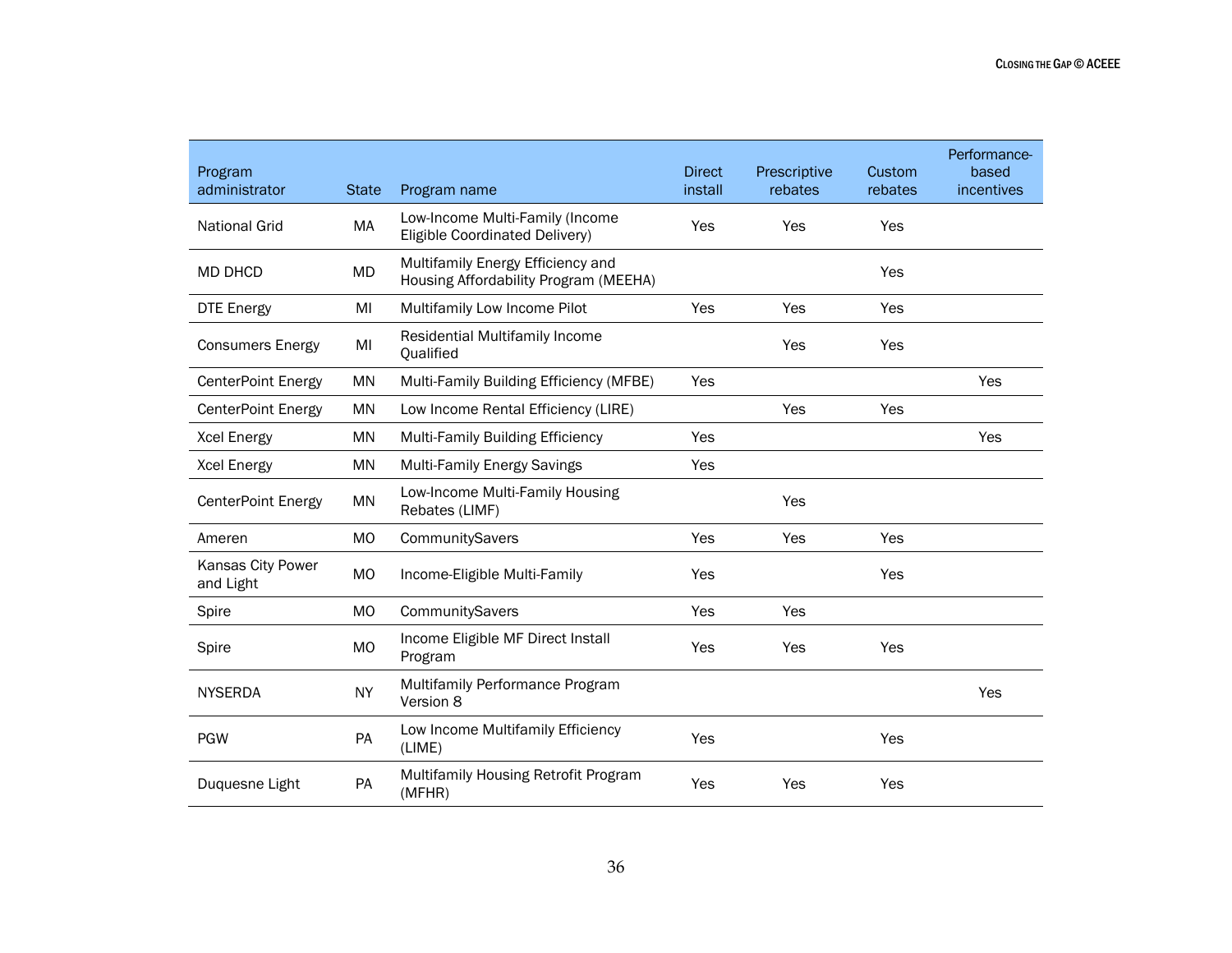| Program<br>administrator | <b>State</b> | Program name                                          | <b>Direct</b><br>install | Prescriptive<br>rebates | Custom<br>rebates | Performance-<br>based<br>incentives |
|--------------------------|--------------|-------------------------------------------------------|--------------------------|-------------------------|-------------------|-------------------------------------|
| PECO Energy              | PA           | Low-Income Energy Efficiency Program<br>(LEEP)        | Yes                      |                         |                   |                                     |
| West Penn Power          | <b>PA</b>    | <b>WARM Multifamily</b>                               | Yes                      | Yes                     |                   |                                     |
| National Grid            | RI           | Income-Eligible Multifamily                           | Yes                      |                         | Yes               |                                     |
| Dominion Energy          | VA           | Income and Age Qualifying Home<br>Improvement Program | Yes                      |                         |                   |                                     |

#### Table A3. Participant technical assistance and support services offered by programs

| <b>Program</b><br>administrator       | <b>State</b> | Program name                                                                    | Project<br>planning<br>assistance | <b>Energy</b><br>benchmarking | Contractor<br>ally<br>network | Contractor<br>training or<br>education | Health and<br>safety<br>funding | <b>Financing</b><br>options | Resident<br>education<br>materials | <b>Staff</b><br>education<br>materials |
|---------------------------------------|--------------|---------------------------------------------------------------------------------|-----------------------------------|-------------------------------|-------------------------------|----------------------------------------|---------------------------------|-----------------------------|------------------------------------|----------------------------------------|
| Southern<br>California Gas<br>Company | CA           | <b>Energy Savings Assistance</b><br>Program (ESAP)                              | Yes                               | Yes                           |                               | Yes                                    | Yes                             | Yes                         | Yes                                | Yes                                    |
| California CSD                        | CA           | Low-Income<br>Weatherization Program<br>for Multifamily Properties<br>(LIWP-MF) | Yes                               | <b>Yes</b>                    | Yes                           | Yes                                    |                                 |                             | Yes                                | Yes                                    |
| San Diego Gas<br>and Electric         | CA           | <b>Energy Savings Assistance</b><br>Program (ESAP)                              |                                   |                               |                               | Yes                                    | Yes                             |                             | Yes                                |                                        |
| Southern<br>California<br>Edison      | CA           | <b>Energy Savings Assistance</b><br>Program (ESAP)                              |                                   |                               | Yes                           | Yes                                    | Yes                             |                             | Yes                                |                                        |
| Pacific Gas and<br>Electric           | CA           | <b>Energy Savings Assistance</b><br>Program (ESAP)                              |                                   |                               |                               | Yes                                    | Yes                             |                             | Yes                                |                                        |
| <b>Xcel Energy</b>                    | CO           | Affordable Housing Rebate<br>Program                                            | Yes                               |                               | Yes                           |                                        |                                 |                             |                                    |                                        |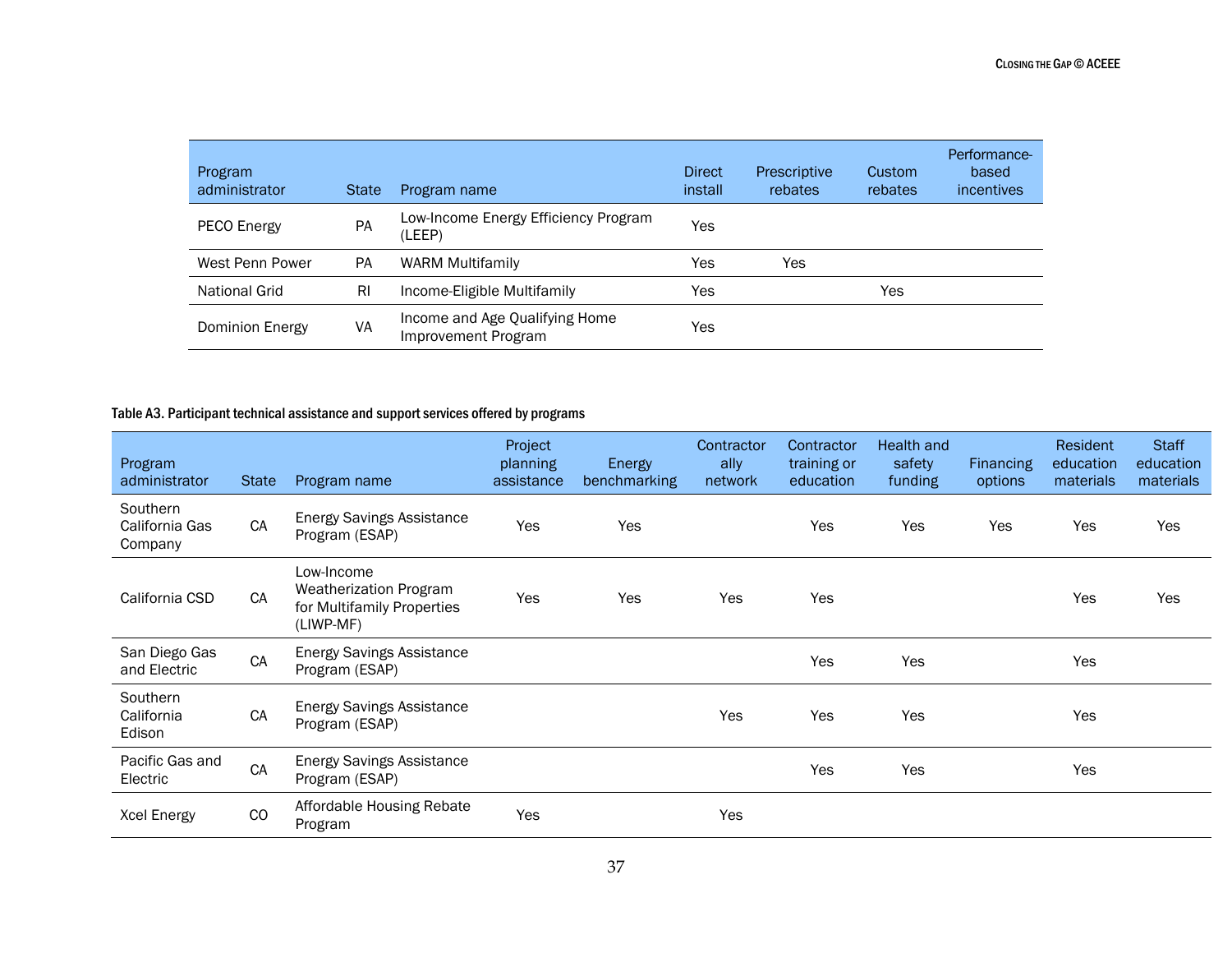| Program<br>administrator | <b>State</b> | Program name                                                                                   | Project<br>planning<br>assistance | Energy<br>benchmarking | Contractor<br>ally<br>network | Contractor<br>training or<br>education | <b>Health and</b><br>safety<br>funding | <b>Financing</b><br>options | Resident<br>education<br>materials | <b>Staff</b><br>education<br>materials |
|--------------------------|--------------|------------------------------------------------------------------------------------------------|-----------------------------------|------------------------|-------------------------------|----------------------------------------|----------------------------------------|-----------------------------|------------------------------------|----------------------------------------|
| Eversource               | CT           | Multifamily Initiative-<br>Income Eligible                                                     | Yes                               |                        | Yes                           | Yes                                    | Yes                                    | Yes                         |                                    |                                        |
| <b>DCSEU</b>             | DC           | Income Qualified Efficiency<br>Fund                                                            |                                   |                        | Yes                           | Yes                                    | Yes                                    | Yes                         |                                    |                                        |
| <b>DCSEU</b>             | DC           | Low-Income Multifamily<br>Custom                                                               | Yes                               |                        |                               |                                        |                                        | Yes                         | Yes                                | Yes                                    |
| Georgia Power            | GA           | <b>Residential Energy</b><br>Assessment and Solutions<br>Program (EASP-formerly<br>LIEE)       |                                   |                        | Yes                           | Yes                                    | Yes                                    |                             | Yes                                |                                        |
| Georgia Power            | GA           | Home Energy Improvement<br>Program (HEIP)                                                      |                                   |                        | Yes                           | Yes                                    | Yes                                    |                             | Yes                                |                                        |
| <b>National Grid</b>     | MA           | Low-Income Multi-Family<br>(Income Eligible<br>Coordinated Delivery)                           | Yes                               | Yes                    | Yes                           | Yes                                    | Yes                                    |                             | Yes                                |                                        |
| MD DHCD                  | MD           | <b>Multifamily Energy</b><br><b>Efficiency and Housing</b><br>Affordability Program<br>(MEEHA) | Yes                               |                        |                               |                                        |                                        | Yes                         |                                    |                                        |
| <b>DTE Energy</b>        | MI           | Multifamily Low Income<br>Pilot                                                                |                                   | Yes                    | Yes                           |                                        |                                        | Yes                         | Yes                                |                                        |
| Consumers<br>Energy      | MI           | <b>Residential Multifamily</b><br>Income Qualified                                             |                                   |                        | Yes                           | Yes                                    |                                        |                             |                                    |                                        |
| CenterPoint<br>Energy    | MN           | <b>Multi-Family Building</b><br>Efficiency (MFBE)                                              | Yes                               | Yes                    |                               |                                        |                                        |                             | Yes                                | Yes                                    |
| CenterPoint<br>Energy    | <b>MN</b>    | Low Income Rental<br>Efficiency (LIRE)                                                         | Yes                               |                        |                               |                                        | Yes                                    |                             |                                    |                                        |
| <b>Xcel Energy</b>       | <b>MN</b>    | <b>Multi-Family Building</b><br>Efficiency                                                     | Yes                               | Yes                    |                               |                                        |                                        |                             | Yes                                | Yes                                    |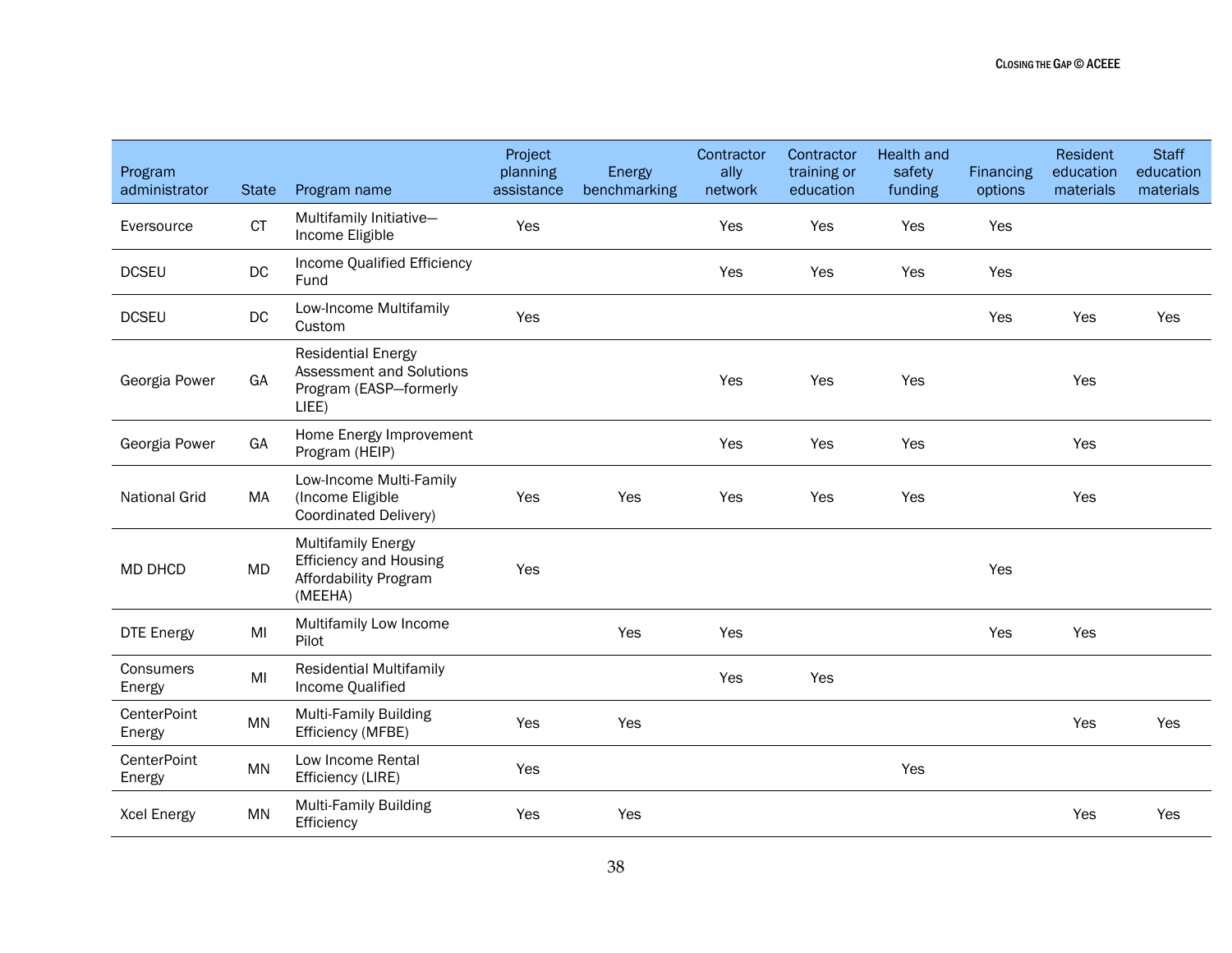| Program<br>administrator          | <b>State</b>   | Program name                                             | Project<br>planning<br>assistance | Energy<br>benchmarking | Contractor<br>ally<br>network | Contractor<br>training or<br>education | <b>Health and</b><br>safety<br>funding | Financing<br>options | Resident<br>education<br>materials | <b>Staff</b><br>education<br>materials |
|-----------------------------------|----------------|----------------------------------------------------------|-----------------------------------|------------------------|-------------------------------|----------------------------------------|----------------------------------------|----------------------|------------------------------------|----------------------------------------|
| <b>Xcel Energy</b>                | <b>MN</b>      | <b>Multi-Family Energy</b><br>Savings                    |                                   |                        |                               |                                        |                                        |                      | Yes                                |                                        |
| <b>CenterPoint</b><br>Energy      | <b>MN</b>      | Low-Income Multi-Family<br>Housing Rebates (LIMF)        |                                   |                        |                               |                                        |                                        |                      |                                    |                                        |
| Ameren                            | <b>MO</b>      | CommunitySavers                                          | Yes                               |                        |                               |                                        |                                        |                      | Yes                                | Yes                                    |
| Kansas City<br>Power and<br>Light | MO             | Income-Eligible Multi-<br>Family                         |                                   |                        |                               |                                        |                                        |                      |                                    |                                        |
| Spire                             | <b>MO</b>      | CommunitySavers                                          |                                   |                        | Yes                           | Yes                                    |                                        |                      | Yes                                |                                        |
| Spire                             | <b>MO</b>      | Income Eligible MF Direct<br>Install Program             |                                   |                        | Yes                           | Yes                                    |                                        |                      | Yes                                |                                        |
| <b>NYSERDA</b>                    | <b>NY</b>      | <b>Multifamily Performance</b><br>Program Version 8      | Yes                               | Yes                    | Yes                           | Yes                                    | Yes                                    | Yes                  |                                    |                                        |
| <b>PGW</b>                        | PA             | Low Income Multifamily<br>Efficiency (LIME)              | Yes                               |                        |                               |                                        |                                        |                      | Yes                                | Yes                                    |
| Duquesne<br>Light                 | PA             | <b>Multifamily Housing</b><br>Retrofit Program (MFHR)    | Yes                               |                        |                               |                                        |                                        |                      | Yes                                |                                        |
| PECO Energy                       | PA             | Low-Income Energy<br>Efficiency Program (LEEP)           |                                   |                        |                               |                                        |                                        |                      | Yes                                |                                        |
| <b>National Grid</b>              | R <sub>l</sub> | Income-Eligible Multifamily                              | Yes                               | Yes                    | Yes                           | Yes                                    |                                        |                      | Yes                                | Yes                                    |
| Dominion<br>Energy                | VA             | Income and Age Qualifying<br>Home Improvement<br>Program |                                   |                        |                               |                                        |                                        |                      | Yes                                |                                        |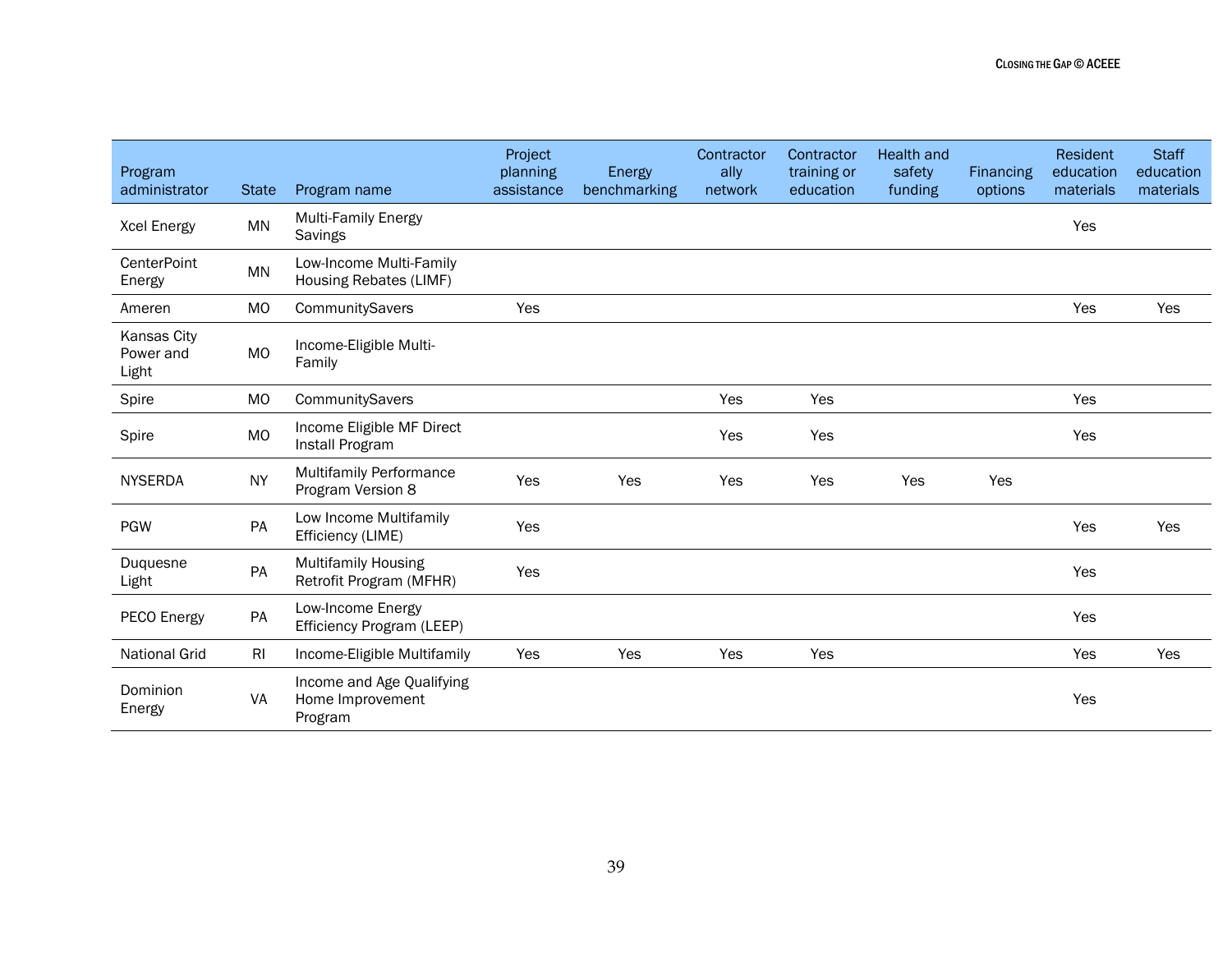#### Table A4. 2017 Program budgets

| Program<br>administrator           | <b>State</b> | Program name                                                                             | Total<br>electricity | <b>Total natural</b><br>gas | Electricity<br>incentives | Natural gas<br>incentives | Electricity<br>non-incentive | Natural gas non-<br>incentive |
|------------------------------------|--------------|------------------------------------------------------------------------------------------|----------------------|-----------------------------|---------------------------|---------------------------|------------------------------|-------------------------------|
| Southern California<br>Gas Company | CA           | <b>Energy Savings Assistance</b><br>Program (ESAP)                                       |                      | \$4,500,000                 |                           | \$3,922,000               |                              | \$578,000                     |
| California CSD                     | CA           | Low-Income<br>Weatherization Program<br>for Multifamily Properties<br>(LIWP-MF)          | \$24,000,000         |                             | \$18,480,000              |                           | \$5,520,000                  |                               |
| San Diego Gas and<br>Electric      | ${\sf CA}$   | <b>Energy Savings Assistance</b><br>Program (ESAP)                                       |                      |                             |                           |                           |                              |                               |
| Southern California<br>Edison      | CA           | <b>Energy Savings Assistance</b><br>Program (ESAP)                                       |                      |                             |                           |                           |                              |                               |
| Pacific Gas and<br>Electric        | CA           | <b>Energy Savings Assistance</b><br>Program (ESAP)                                       |                      |                             |                           |                           |                              |                               |
| <b>Xcel Energy</b>                 | CO           | Affordable Housing Rebate<br>Program                                                     | \$1,126,565          | \$564,023                   | \$1,019,704               | \$487,038                 | \$106,861                    | \$76,985                      |
| Eversource                         | <b>CT</b>    | Multifamily Initiative-<br>Income Eligible                                               |                      |                             | \$5,424,669               | \$1,738,903               |                              |                               |
| <b>DCSEU</b>                       | DC           | Income Qualified Efficiency<br>Fund                                                      |                      |                             |                           |                           |                              |                               |
| <b>DCSEU</b>                       | DC           | Low-Income Multifamily<br>Custom                                                         |                      |                             |                           |                           |                              |                               |
| Georgia Power                      | GA           | <b>Residential Energy</b><br>Assessment and Solutions<br>Program (EASP-formerly<br>LIEE) | \$1,019,000          |                             |                           |                           |                              |                               |
| Georgia Power                      | GA           | Home Energy Improvement<br>Program (HEIP)                                                |                      |                             |                           |                           |                              |                               |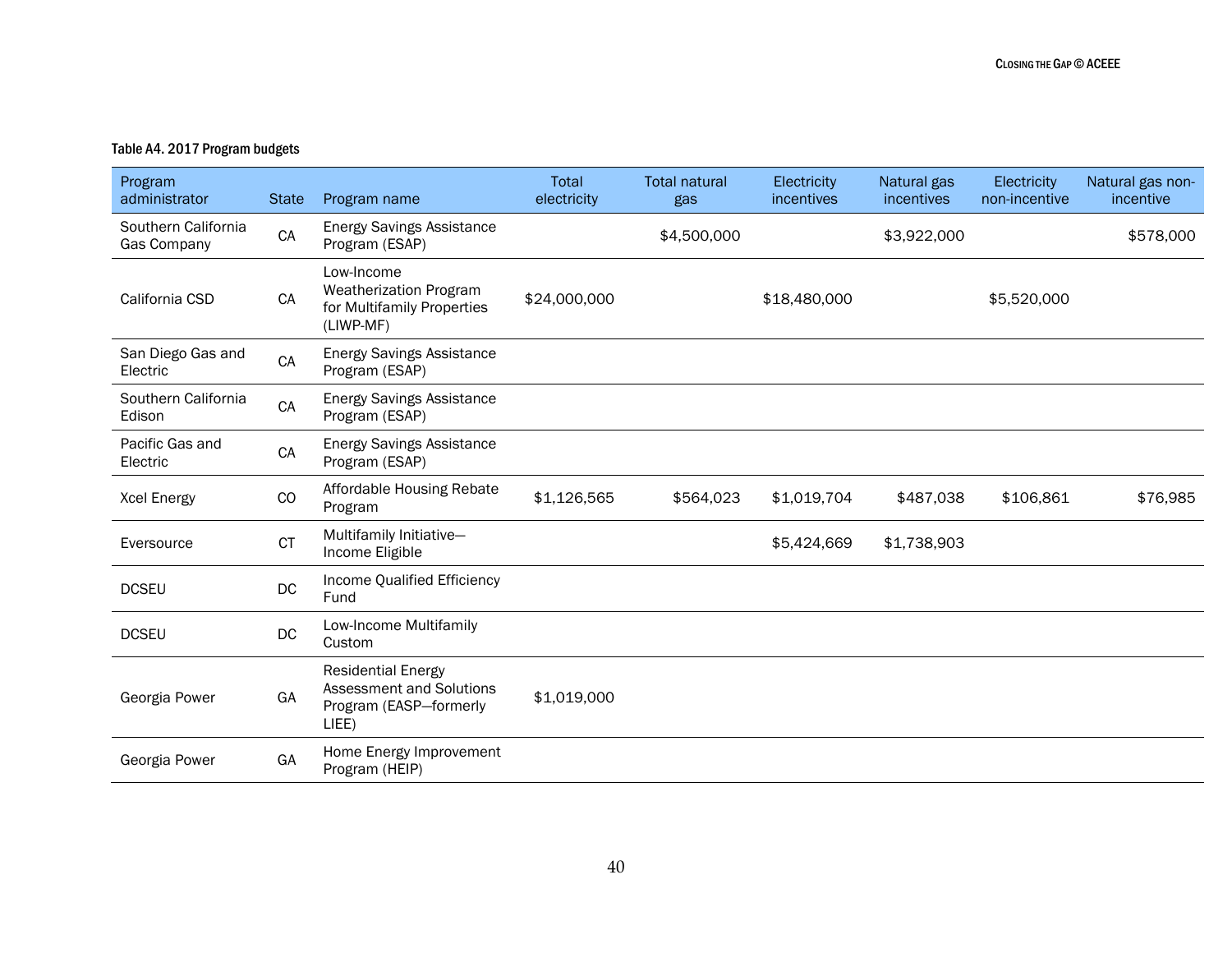| Program<br>administrator       | <b>State</b>   | Program name                                                                                   | Total<br>electricity | <b>Total natural</b><br>gas | Electricity<br>incentives | Natural gas<br>incentives | Electricity<br>non-incentive | Natural gas non-<br>incentive |
|--------------------------------|----------------|------------------------------------------------------------------------------------------------|----------------------|-----------------------------|---------------------------|---------------------------|------------------------------|-------------------------------|
| <b>National Grid</b>           | MA             | Low-Income Multi-Family<br>(Income Eligible<br>Coordinated Delivery)                           | \$15,303,801         | \$12,065,045                | \$12,745,881              | \$10,539,278              | \$2,557,920                  | \$1,525,767                   |
| MD DHCD                        | <b>MD</b>      | <b>Multifamily Energy</b><br><b>Efficiency and Housing</b><br>Affordability Program<br>(MEEHA) | \$7,356,000          |                             | \$6,666,667               |                           | \$689,334                    |                               |
| <b>DTE Energy</b>              | MI             | Multifamily Low Income<br>Pilot                                                                | \$400,000            | \$100,000                   | \$315,000                 | \$100,000                 | \$85,000                     |                               |
| <b>Consumers Energy</b>        | MI             | <b>Residential Multifamily</b><br>Income Qualified                                             |                      |                             |                           |                           |                              |                               |
| CenterPoint Energy             | <b>MN</b>      | <b>Multi-Family Building</b><br>Efficiency (MFBE)                                              |                      |                             |                           |                           |                              |                               |
| <b>CenterPoint Energy</b>      | <b>MN</b>      | Low Income Rental<br>Efficiency (LIRE)                                                         |                      | \$280,000                   |                           | \$0                       |                              | \$280,000                     |
| <b>Xcel Energy</b>             | <b>MN</b>      | <b>Multi-Family Building</b><br>Efficiency                                                     | \$656,606            | \$280,740                   |                           |                           |                              |                               |
| <b>Xcel Energy</b>             | <b>MN</b>      | <b>Multi-Family Energy</b><br>Savings                                                          | \$805,646            |                             | \$604,088                 |                           | \$201,588                    |                               |
| CenterPoint Energy             | <b>MN</b>      | Low-Income Multi-Family<br>Housing Rebates (LIMF)                                              |                      | \$85,572                    |                           | \$50,572                  |                              | \$25,000                      |
| Ameren                         | <b>MO</b>      | CommunitySavers                                                                                |                      |                             |                           |                           |                              |                               |
| Kansas City Power<br>and Light | <b>MO</b>      | Income-Eligible Multi-<br>Family                                                               |                      |                             |                           |                           |                              |                               |
| Spire                          | M <sub>O</sub> | CommunitySavers                                                                                |                      |                             |                           | \$500,000                 |                              |                               |
| Spire                          | <b>MO</b>      | Income Eligible MF Direct<br>Install Program                                                   |                      |                             |                           | \$191,000                 |                              |                               |
| <b>NYSERDA</b>                 | <b>NY</b>      | <b>Multifamily Performance</b><br>Program Version 8                                            | \$13,520,277         |                             | \$5,200,500               |                           | \$8,319,877                  |                               |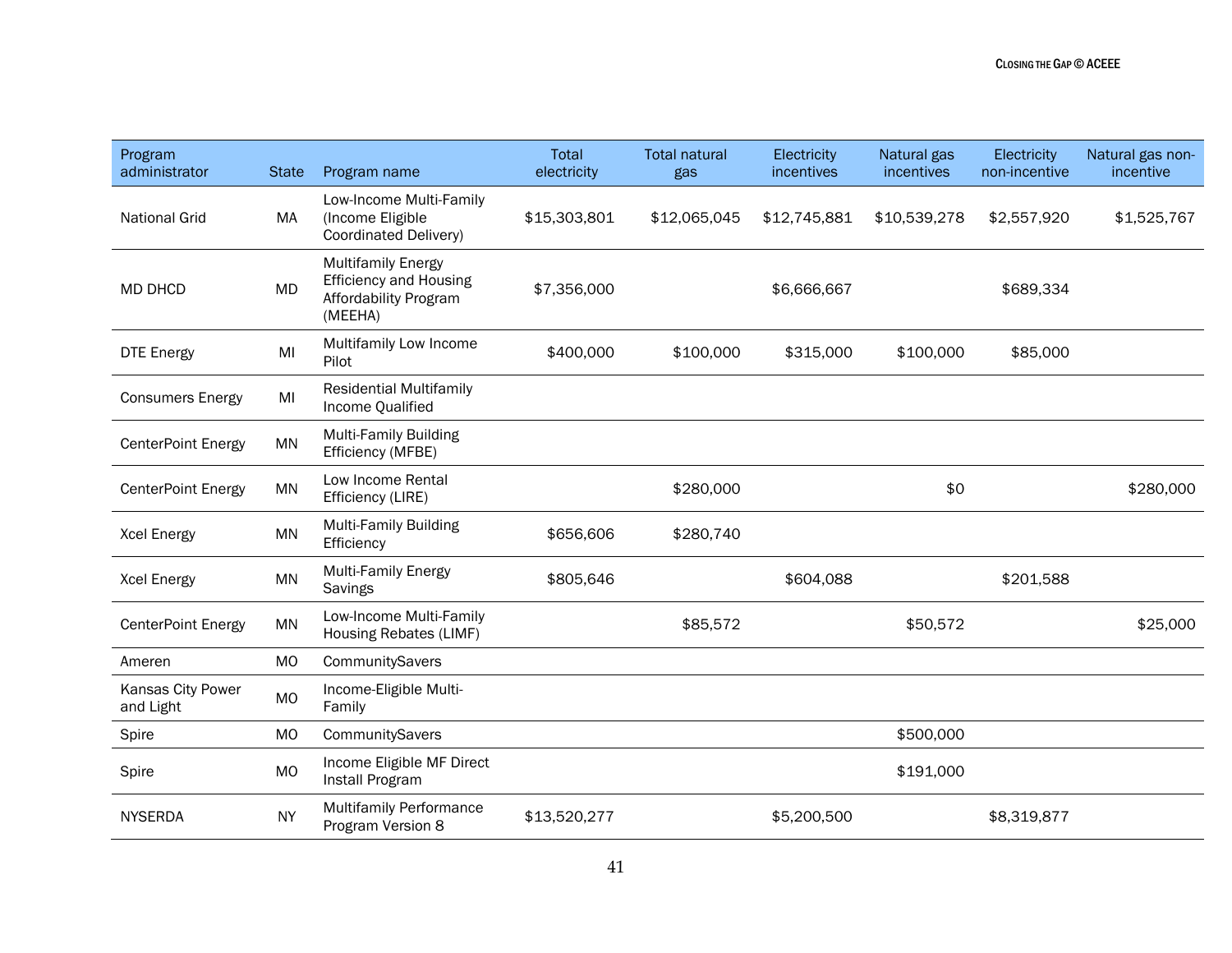| Program<br>administrator | <b>State</b>   | Program name                                             | Total<br>electricity | Total natural<br>gas | Electricity<br>incentives | Natural gas<br>incentives | Electricity<br>non-incentive | Natural gas non-<br>incentive |
|--------------------------|----------------|----------------------------------------------------------|----------------------|----------------------|---------------------------|---------------------------|------------------------------|-------------------------------|
| <b>PGW</b>               | PA             | Low Income Multifamily<br>Efficiency (LIME)              |                      |                      |                           |                           |                              |                               |
| Duquesne Light           | PA             | <b>Multifamily Housing</b><br>Retrofit Program (MFHR)    | \$850,833            |                      | \$199,733                 |                           | \$651,100                    |                               |
| PECO Energy              | PA             | Low-Income Energy<br>Efficiency Program (LEEP)           | \$6,700,000          |                      |                           |                           |                              |                               |
| National Grid            | R <sub>l</sub> | Income-Eligible Multifamily                              | \$2,708,400          | \$2,216,600          | \$1,880,000               | \$1,885,800               | \$673,300                    | \$460,100                     |
| Dominion Energy          | VA             | Income and Age Qualifying<br>Home Improvement<br>Program |                      |                      |                           |                           |                              |                               |

#### Table A5. 2017 Program spending

| Program<br>administrator           | <b>State</b> | Program name                                                                    | Total<br>electricity | Total natural<br>gas | Electricity<br><i>incentives</i> | Natural gas<br>incentives | Electricity<br>non-incentive | Natural gas non-<br>incentive |
|------------------------------------|--------------|---------------------------------------------------------------------------------|----------------------|----------------------|----------------------------------|---------------------------|------------------------------|-------------------------------|
| Southern California<br>Gas Company | CA           | <b>Energy Savings Assistance</b><br>Program (ESAP)                              |                      | \$10,797,032         |                                  |                           |                              |                               |
| California CSD                     | <b>CA</b>    | Low-Income<br>Weatherization Program<br>for Multifamily Properties<br>(LIWP-MF) | \$24,000,000         |                      | \$19,469,840                     |                           | \$4,530,160                  |                               |
| San Diego Gas and<br>Electric      | CA           | <b>Energy Savings Assistance</b><br>Program (ESAP)                              | \$3,462,732          | \$3,415,072          |                                  |                           |                              |                               |
| Southern California<br>Edison      | CA           | <b>Energy Savings Assistance</b><br>Program (ESAP)                              | \$9,552,666          |                      |                                  |                           |                              |                               |
| Pacific Gas and<br>Electric        | CA           | <b>Energy Savings Assistance</b><br>Program (ESAP)                              | \$9,635,802          | \$8,480,764          |                                  |                           |                              |                               |
| <b>Xcel Energy</b>                 | CO           | Affordable Housing Rebate<br>Program                                            | \$1,062,473          | \$1,098,228          | \$944,989                        | \$980,744                 | \$117,484                    | \$117,484                     |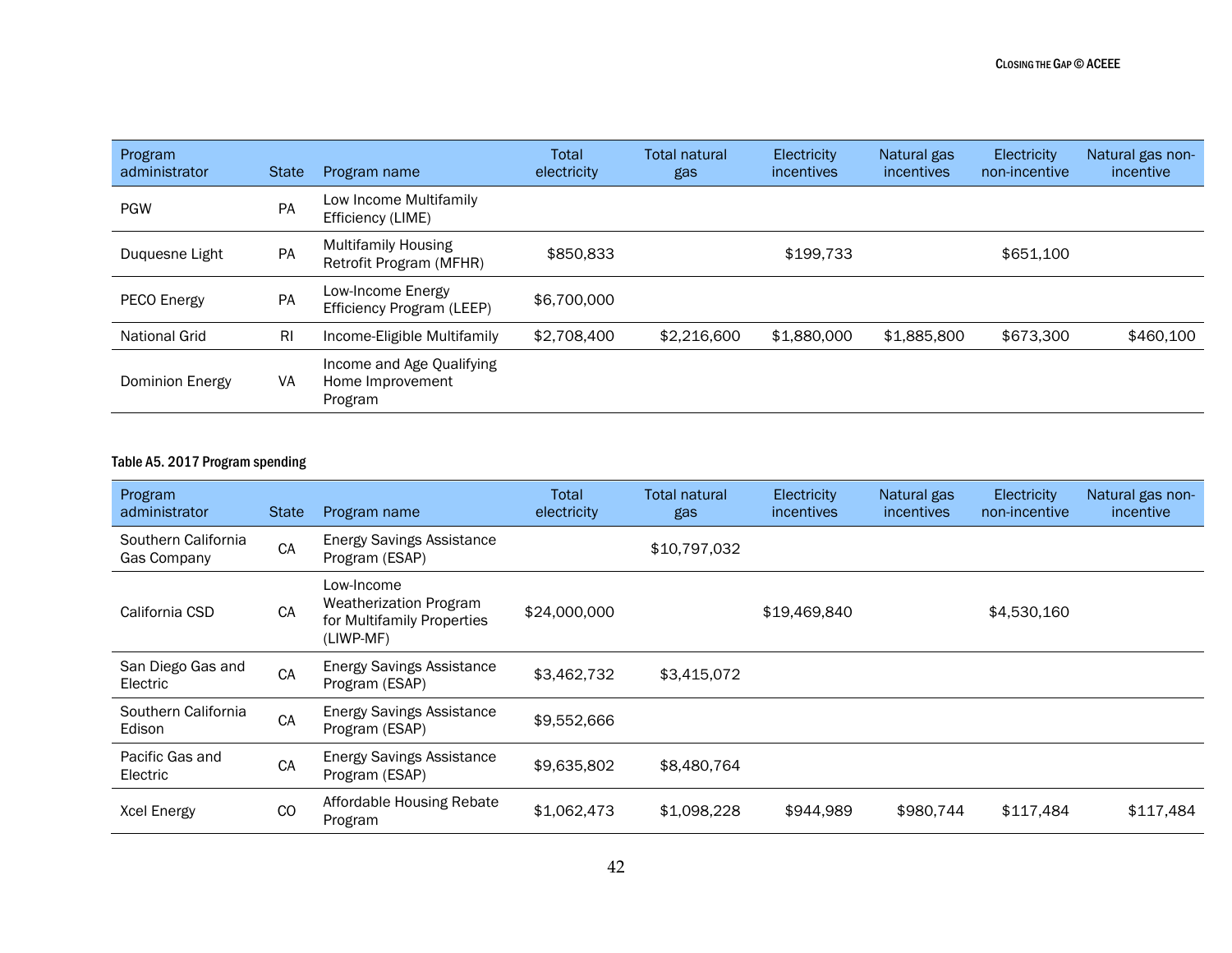| Program<br>administrator | <b>State</b> | Program name                                                                                    | Total<br>electricity | <b>Total natural</b><br>gas | Electricity<br>incentives | Natural gas<br>incentives | Electricity<br>non-incentive | Natural gas non-<br>incentive |
|--------------------------|--------------|-------------------------------------------------------------------------------------------------|----------------------|-----------------------------|---------------------------|---------------------------|------------------------------|-------------------------------|
| Eversource               | <b>CT</b>    | Multifamily Initiative-<br>Income Eligible                                                      |                      |                             | \$4,704,691               | \$1,783,636               |                              |                               |
| <b>DCSEU</b>             | DC           | Income Qualified Efficiency<br>Fund                                                             | \$402,224            | \$31,787                    |                           |                           |                              |                               |
| <b>DCSEU</b>             | $DC$         | Low-Income Multifamily<br>Custom                                                                | \$1,244,778          | \$1,485,666                 |                           |                           |                              |                               |
| Georgia Power            | GA           | <b>Residential Energy</b><br><b>Assessment and Solutions</b><br>Program (EASP-formerly<br>LIEE) | \$999,581            |                             |                           |                           |                              |                               |
| Georgia Power            | GA           | Home Energy Improvement<br>Program (HEIP)                                                       |                      |                             | \$700,230                 |                           |                              |                               |
| <b>National Grid</b>     | MA           | Low-Income Multi-Family<br>(Income Eligible<br>Coordinated Delivery)                            | \$18,847,955         | \$17,511,092                | \$15,051,220              | \$14,103,475              | \$3,796,735                  | \$2,407,617                   |
| <b>MD DHCD</b>           | <b>MD</b>    | <b>Multifamily Energy</b><br><b>Efficiency and Housing</b><br>Affordability Program<br>(MEEHA)  | \$5,708,329          |                             | \$4,710,439               |                           | \$709,736                    |                               |
| <b>DTE Energy</b>        | MI           | Multifamily Low Income<br>Pilot                                                                 |                      |                             |                           |                           |                              |                               |
| <b>Consumers Energy</b>  | MI           | <b>Residential Multifamily</b><br>Income Qualified                                              | \$857,844            | \$1,460,013                 |                           |                           |                              |                               |
| CenterPoint Energy       | <b>MN</b>    | <b>Multi-Family Building</b><br>Efficiency (MFBE)                                               |                      | \$140,128                   |                           |                           |                              |                               |
| CenterPoint Energy       | <b>MN</b>    | Low Income Rental<br>Efficiency (LIRE)                                                          |                      | \$252,202                   |                           |                           |                              | \$252,202                     |
| Xcel Energy              | <b>MN</b>    | Multi-Family Building<br>Efficiency                                                             | \$515,419            | \$288,513                   |                           |                           |                              |                               |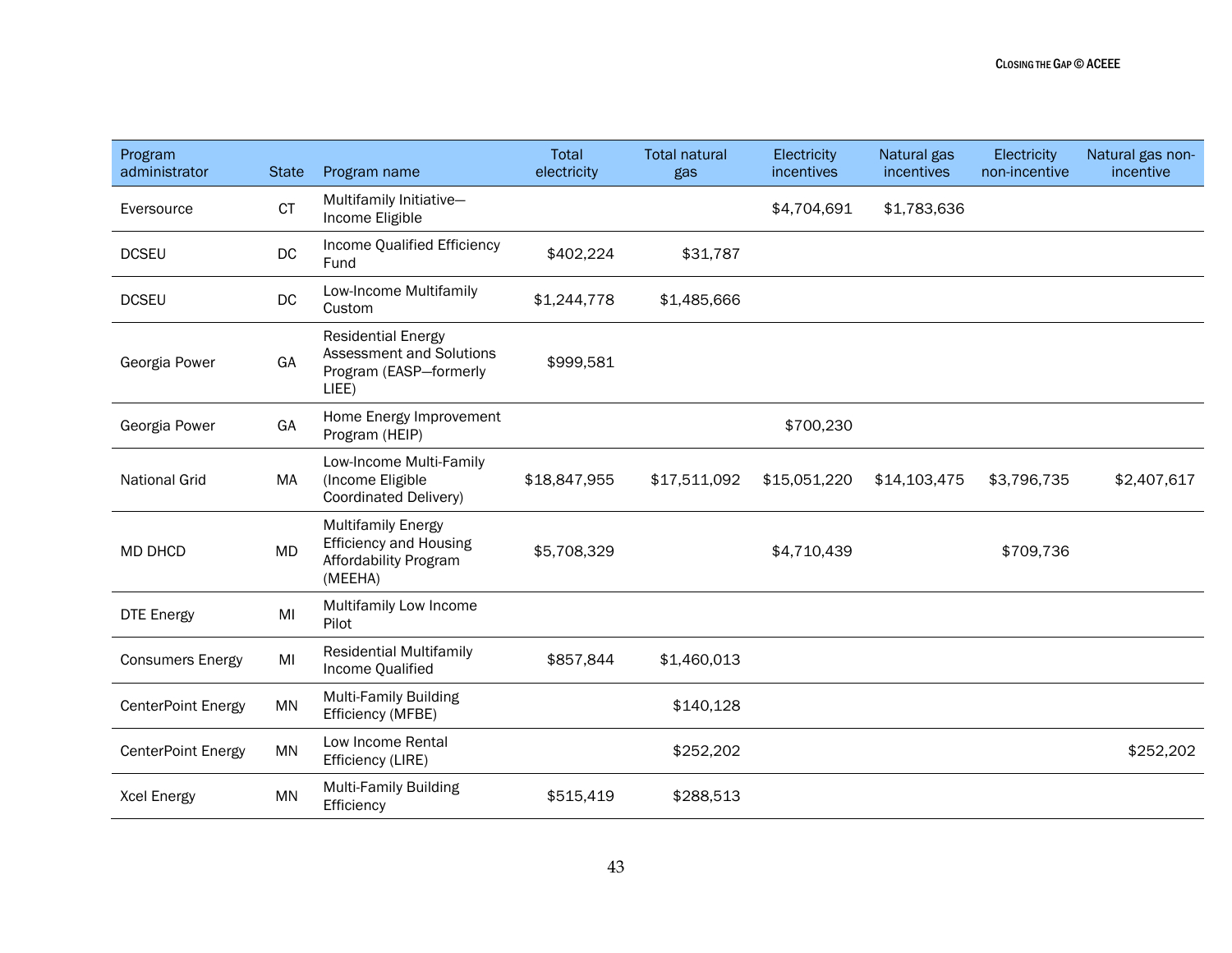| Program<br>administrator       | <b>State</b>   | Program name                                             | Total<br>electricity | <b>Total natural</b><br>gas | Electricity<br>incentives | Natural gas<br>incentives | Electricity<br>non-incentive | Natural gas non-<br>incentive |
|--------------------------------|----------------|----------------------------------------------------------|----------------------|-----------------------------|---------------------------|---------------------------|------------------------------|-------------------------------|
| <b>Xcel Energy</b>             | MN             | <b>Multi-Family Energy</b><br>Savings                    | \$1,391,040          |                             | \$1,200,942               |                           | \$190,098                    |                               |
| <b>CenterPoint Energy</b>      | <b>MN</b>      | Low-Income Multi-Family<br>Housing Rebates (LIMF)        |                      | \$136,115                   |                           | \$98,010                  |                              | \$38,105                      |
| Ameren                         | <b>MO</b>      | CommunitySavers                                          | \$2,124,240          |                             | \$1,113,516               |                           | \$1,010,724                  |                               |
| Kansas City Power<br>and Light | <b>MO</b>      | Income-Eligible Multi-<br>Family                         |                      |                             |                           |                           |                              |                               |
| Spire                          | <b>MO</b>      | CommunitySavers                                          |                      | \$234,225                   |                           |                           |                              |                               |
| Spire                          | <b>MO</b>      | Income Eligible MF Direct<br>Install Program             |                      | \$15,086                    |                           |                           |                              |                               |
| <b>NYSERDA</b>                 | <b>NY</b>      | <b>Multifamily Performance</b><br>Program Version 8      | \$4,818,272          |                             | \$3,802,650               |                           | \$1,015,622                  |                               |
| <b>PGW</b>                     | PA             | Low Income Multifamily<br>Efficiency (LIME)              |                      |                             |                           |                           |                              |                               |
| Duquesne Light                 | PA             | <b>Multifamily Housing</b><br>Retrofit Program (MFHR)    | \$310,000            |                             | \$68,000                  |                           | \$242,000                    |                               |
| PECO Energy                    | PA             | Low-Income Energy<br>Efficiency Program (LEEP)           | \$2,300,000          |                             |                           |                           |                              |                               |
| <b>National Grid</b>           | R <sub>l</sub> | Income-Eligible Multifamily                              | \$2,858,600          | \$1,916,100                 |                           |                           |                              |                               |
| Dominion Energy                | VA             | Income and Age Qualifying<br>Home Improvement<br>Program |                      |                             |                           |                           | \$199,872                    |                               |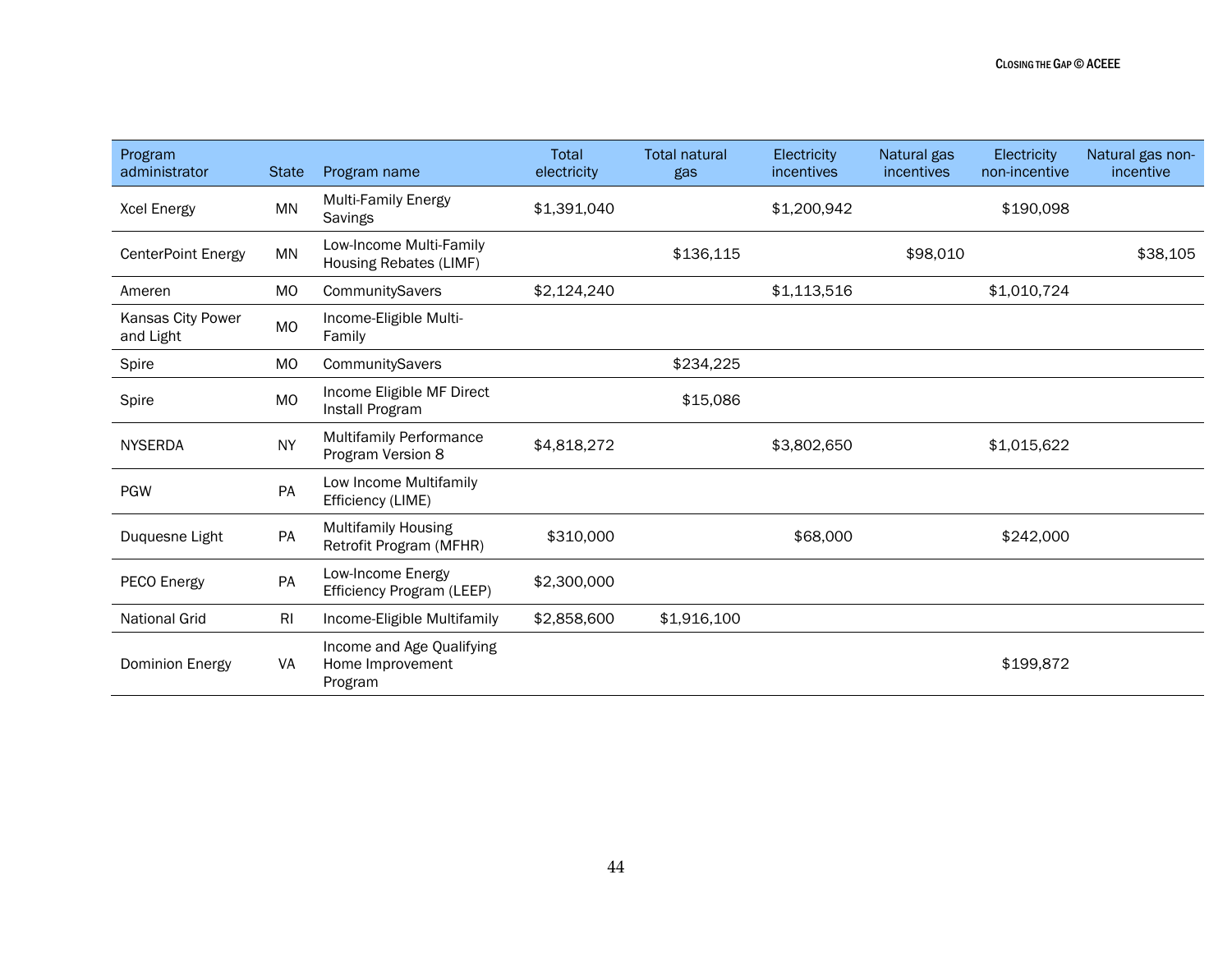#### Table A6. 2017 program savings

| Program<br>administrator           | <b>State</b> | Program name                                                                   | Annual<br>electricity<br>savings<br>(kWh) | Annual<br>natural gas<br>savings<br>(MMBtu) | Lifetime<br>electricity<br>savings (kWh) | Lifetime<br>natural gas<br>savings<br>(MMBtu) |
|------------------------------------|--------------|--------------------------------------------------------------------------------|-------------------------------------------|---------------------------------------------|------------------------------------------|-----------------------------------------------|
| Southern California<br>Gas Company | CA           | Energy Savings Assistance Program<br>(ESAP)                                    |                                           | 17,396                                      |                                          |                                               |
| California CSD                     | CA           | Low-Income Weatherization Program<br>for Multifamily Properties (LIWP-MF)      | 11,242,406                                | 29,076                                      |                                          |                                               |
| San Diego Gas and<br>Electric      | CA           | Energy Savings Assistance Program<br>(ESAP)                                    | 1,146,000                                 | 3,489                                       |                                          |                                               |
| Southern California<br>Edison      | CA           | Energy Savings Assistance Program<br>(ESAP)                                    | 5,856,531                                 |                                             |                                          |                                               |
| Pacific Gas and<br>Electric        | CA           | Energy Savings Assistance Program<br>(ESAP)                                    | 5,959,000                                 | 16,596                                      |                                          |                                               |
| <b>Xcel Energy</b>                 | CO           | Affordable Housing Rebate Program                                              | 1,983,546                                 | 14,063                                      |                                          |                                               |
| Eversource                         | <b>CT</b>    | Multifamily Initiative-Income Eligible                                         | 6,644,718                                 | 21,089                                      | 80,850,768                               | 415,175                                       |
| <b>DCSEU</b>                       | DC           | Income Qualified Efficiency Fund                                               | 2,244,380                                 | 4,003                                       | 32,274,000                               | 89,089                                        |
| <b>DCSEU</b>                       | DC           | Low-Income Multifamily Custom                                                  | 2,045,652                                 | 2,336                                       | 35,948,000                               | 45,175                                        |
| Georgia Power                      | GA           | Residential Energy Assessment and<br>Solutions Program (EASP-formerly<br>LIEE) |                                           |                                             |                                          |                                               |
| Georgia Power                      | GA           | Home Energy Improvement Program<br>(HEIP)                                      | 2,187,780                                 |                                             |                                          |                                               |
| <b>National Grid</b>               | MA           | Low-Income Multi-Family (Income<br>Eligible Coordinated Delivery)              | 12,556,000                                | 89,338                                      | 161,070,000                              | 1,770,797                                     |
| <b>MD DHCD</b>                     | <b>MD</b>    | Multifamily Energy Efficiency and<br>Housing Affordability Program (MEEHA)     | 1,507,000                                 | 3,041                                       | 14,201,000                               |                                               |
| <b>DTE Energy</b>                  | MI           | Multifamily Low Income Pilot                                                   |                                           |                                             |                                          |                                               |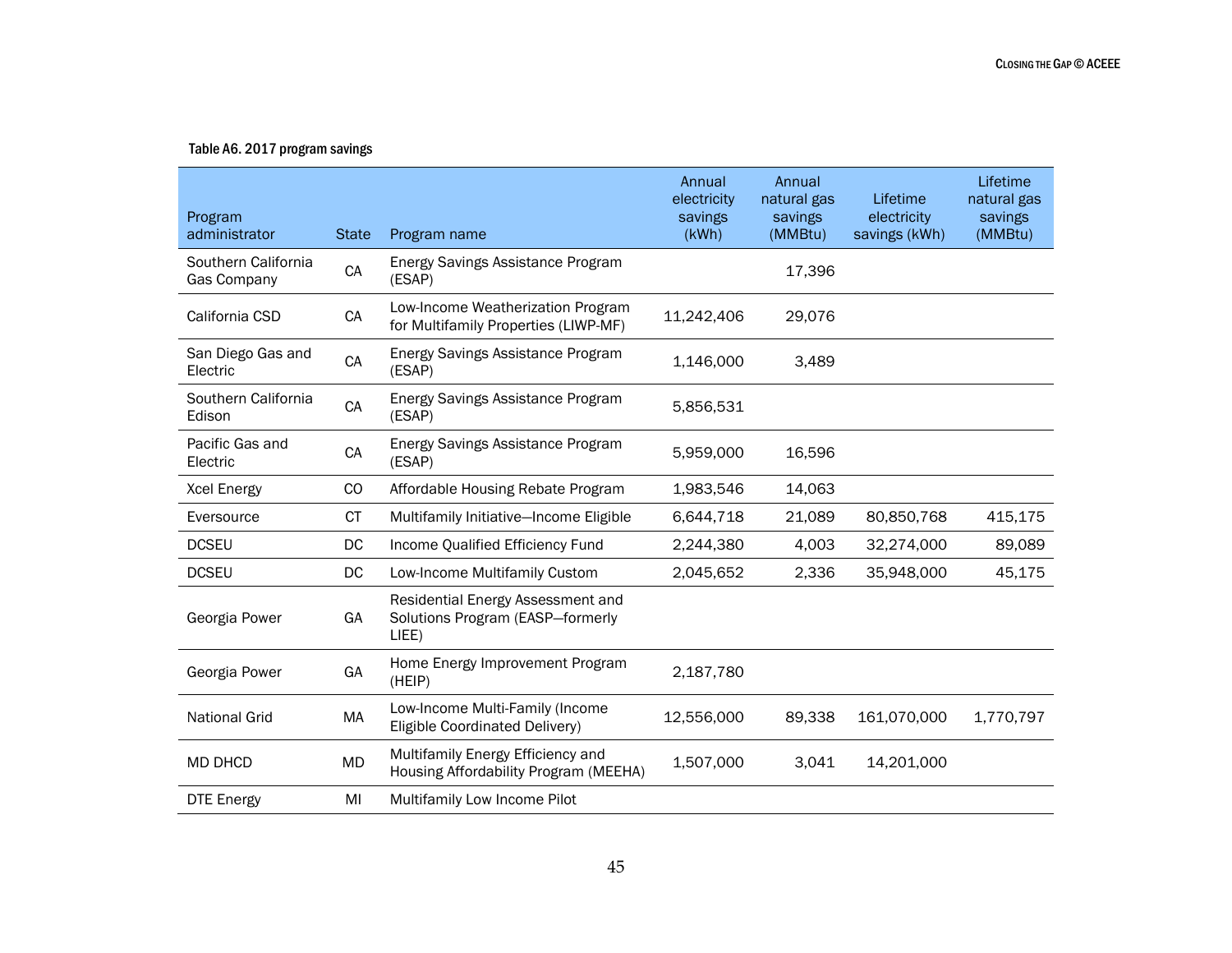| Program<br>administrator       | <b>State</b>   | Program name                                          | Annual<br>electricity<br>savings<br>(kWh) | Annual<br>natural gas<br>savings<br>(MMBtu) | Lifetime<br>electricity<br>savings (kWh) | Lifetime<br>natural gas<br>savings<br>(MMBtu) |
|--------------------------------|----------------|-------------------------------------------------------|-------------------------------------------|---------------------------------------------|------------------------------------------|-----------------------------------------------|
| <b>Consumers Energy</b>        | MI             | Residential Multifamily Income<br><b>Oualified</b>    | 2,147,145                                 | 32,564                                      | 26,264,000                               | 452,850                                       |
| <b>CenterPoint Energy</b>      | MN             | Multi-Family Building Efficiency (MFBE)               |                                           | 1,351                                       |                                          | 16,536                                        |
| <b>CenterPoint Energy</b>      | <b>MN</b>      | Low Income Rental Efficiency (LIRE)                   |                                           | 1,115                                       |                                          | 22,293                                        |
| <b>Xcel Energy</b>             | MN             | <b>Multi-Family Building Efficiency</b>               | 2,179,169                                 | 7,421                                       |                                          |                                               |
| <b>Xcel Energy</b>             | MN             | <b>Multi-Family Energy Savings</b>                    | 972,901                                   |                                             |                                          |                                               |
| <b>CenterPoint Energy</b>      | MN             | Low-Income Multi-Family Housing<br>Rebates (LIMF)     |                                           | 9,407                                       |                                          | 63,919                                        |
| Ameren                         | MO             | CommunitySavers                                       | 7,334,784                                 |                                             |                                          |                                               |
| Kansas City Power<br>and Light | MO             | Income-Eligible Multi-Family                          | 4,183,846                                 |                                             |                                          |                                               |
| Spire                          | MO             | CommunitySavers                                       |                                           |                                             |                                          |                                               |
| Spire                          | <b>MO</b>      | Income Eligible MF Direct Install<br>Program          |                                           |                                             |                                          |                                               |
| <b>NYSERDA</b>                 | <b>NY</b>      | Multifamily Performance Program<br>Version 8          | 8,119,286                                 | 53,264                                      | 121,789,290                              | 798,966                                       |
| <b>PGW</b>                     | PA             | Low Income Multifamily Efficiency<br>(LIME)           |                                           |                                             |                                          |                                               |
| Duquesne Light                 | PA             | Multifamily Housing Retrofit Program<br>(MFHR)        | 41,000                                    |                                             |                                          |                                               |
| PECO Energy                    | PA             | Low-Income Energy Efficiency Program<br>(LEEP)        | 1,901,000                                 |                                             | 11,157,800                               |                                               |
| <b>National Grid</b>           | R <sub>l</sub> | Income-Eligible Multifamily                           | 3,970,000                                 | 17,601                                      | 28,814,000                               | 261,772                                       |
| <b>Dominion Energy</b>         | VA             | Income and Age Qualifying Home<br>Improvement Program | 1,786,400                                 | 17,396                                      | 25,009,600                               |                                               |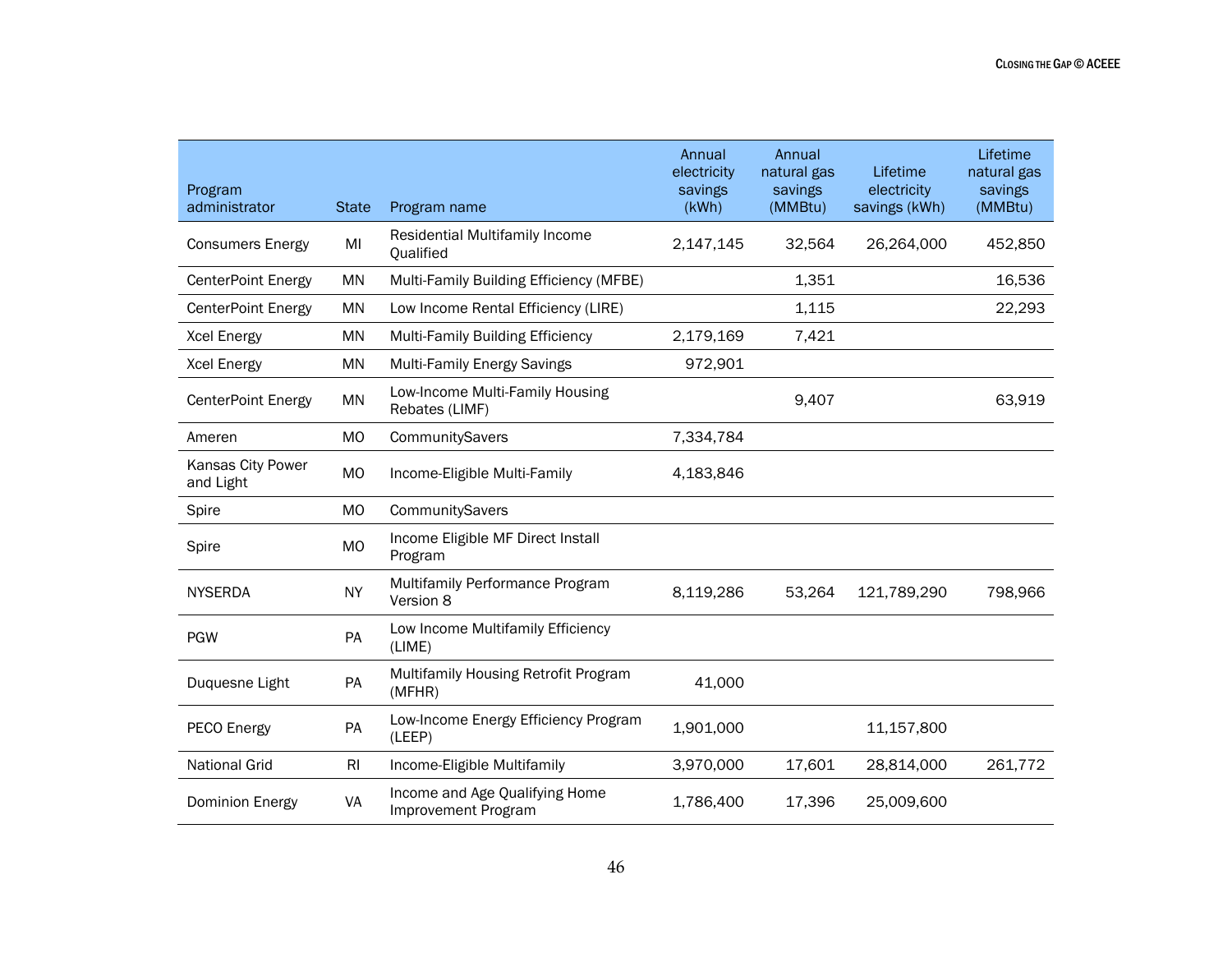#### Table A7. 2017 program participation

| Program<br>administrator           | <b>State</b> | Program name                                                                   | <b>Units</b><br>served:<br>electricity | <b>Units</b><br>served:<br>natural gas | Properties<br>served:<br>electricity | Properties<br>served:<br>natural gas |
|------------------------------------|--------------|--------------------------------------------------------------------------------|----------------------------------------|----------------------------------------|--------------------------------------|--------------------------------------|
| Southern California<br>Gas Company | CA           | Energy Savings Assistance Program<br>(ESAP)                                    |                                        | 26,412                                 |                                      | 684                                  |
| California CSD                     | CA           | Low-Income Weatherization Program<br>for Multifamily Properties (LIWP-MF)      | 4,895                                  |                                        | 47                                   |                                      |
| San Diego Gas and<br>Electric      | CA           | Energy Savings Assistance Program<br>(ESAP)                                    | 9,236                                  | 9,173                                  |                                      |                                      |
| Southern California<br>Edison      | CA           | Energy Savings Assistance Program<br>(ESAP)                                    | 20,645                                 |                                        |                                      |                                      |
| Pacific Gas and<br>Electric        | CA           | Energy Savings Assistance Program<br>(ESAP)                                    | 13,859                                 | 12,168                                 |                                      |                                      |
| <b>Xcel Energy</b>                 | CO           | Affordable Housing Rebate Program                                              | 3,748                                  | 3,748                                  | 78                                   | 78                                   |
| Eversource                         | <b>CT</b>    | Multifamily Initiative-Income Eligible                                         | 8,560                                  | 2,430                                  |                                      |                                      |
| <b>DCSEU</b>                       | DC           | Income Qualified Efficiency Fund                                               | 5,382                                  | 5,382                                  | 27                                   | 27                                   |
| <b>DCSEU</b>                       | DC.          | Low-Income Multifamily Custom                                                  | 1,770                                  | 1,770                                  | 20                                   | 20                                   |
| Georgia Power                      | GA           | Residential Energy Assessment and<br>Solutions Program (EASP-formerly<br>LIEE) | 184                                    |                                        |                                      |                                      |
| Georgia Power                      | GA           | Home Energy Improvement Program<br>(HEIP)                                      | 1,135                                  |                                        |                                      |                                      |
| <b>National Grid</b>               | MA           | Low-Income Multi-Family (Income<br>Eligible Coordinated Delivery)              | 6,141                                  | 5,325                                  |                                      |                                      |
| <b>MD DHCD</b>                     | MD           | Multifamily Energy Efficiency and<br>Housing Affordability Program (MEEHA)     | 919                                    |                                        |                                      |                                      |
| <b>DTE Energy</b>                  | MI           | Multifamily Low Income Pilot                                                   |                                        |                                        |                                      |                                      |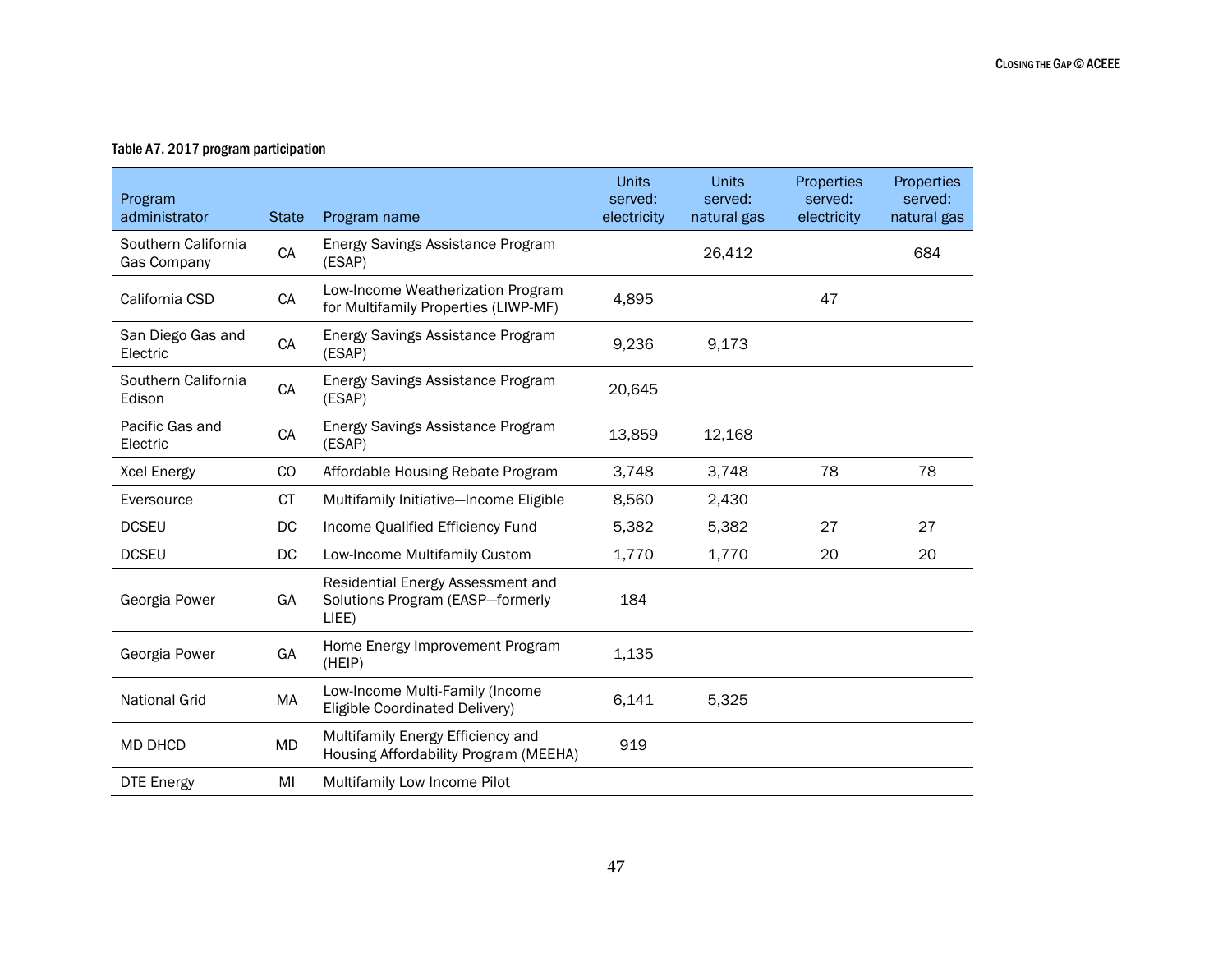| Program<br>administrator       | <b>State</b> |                                                       | <b>Units</b><br>served:<br>electricity | <b>Units</b><br>served:<br>natural gas | Properties<br>served:<br>electricity | Properties<br>served:<br>natural gas |
|--------------------------------|--------------|-------------------------------------------------------|----------------------------------------|----------------------------------------|--------------------------------------|--------------------------------------|
|                                |              | Program name                                          |                                        |                                        |                                      |                                      |
| <b>Consumers Energy</b>        | MI           | Residential Multifamily Income<br>Qualified           |                                        |                                        |                                      |                                      |
| <b>CenterPoint Energy</b>      | <b>MN</b>    | Multi-Family Building Efficiency (MFBE)               |                                        | 640                                    |                                      | 22                                   |
| <b>CenterPoint Energy</b>      | <b>MN</b>    | Low Income Rental Efficiency (LIRE)                   |                                        |                                        |                                      | 60                                   |
| <b>Xcel Energy</b>             | <b>MN</b>    | <b>Multi-Family Building Efficiency</b>               |                                        |                                        | 130                                  | 41                                   |
| <b>Xcel Energy</b>             | <b>MN</b>    | <b>Multi-Family Energy Savings</b>                    |                                        |                                        |                                      |                                      |
| <b>CenterPoint Energy</b>      | <b>MN</b>    | Low-Income Multi-Family Housing<br>Rebates (LIMF)     |                                        | 4,851                                  |                                      | 45                                   |
| Ameren                         | <b>MO</b>    | CommunitySavers                                       | 4,486                                  |                                        | 62                                   |                                      |
| Kansas City Power<br>and Light | <b>MO</b>    | Income-Eligible Multi-Family                          |                                        |                                        |                                      |                                      |
| Spire                          | <b>MO</b>    | CommunitySavers                                       |                                        | 932                                    |                                      | 8                                    |
| Spire                          | <b>MO</b>    | Income Eligible MF Direct Install<br>Program          |                                        |                                        |                                      |                                      |
| <b>NYSERDA</b>                 | <b>NY</b>    | Multifamily Performance Program<br>Version 8          | 3,517                                  | 3,517                                  | 27                                   | 27                                   |
| <b>PGW</b>                     | PA           | Low Income Multifamily Efficiency<br>(LIME)           |                                        |                                        |                                      |                                      |
| Duquesne Light                 | PA           | Multifamily Housing Retrofit Program<br>(MFHR)        |                                        |                                        | $\mathbf 1$                          |                                      |
| PECO Energy                    | PA           | Low-Income Energy Efficiency Program<br>(LEEP)        | 2,227                                  |                                        | 16                                   |                                      |
| <b>National Grid</b>           | <b>RI</b>    | Income-Eligible Multifamily                           | 5,162                                  | 3,840                                  |                                      |                                      |
| Dominion Energy                | VA           | Income and Age Qualifying Home<br>Improvement Program | 5,552                                  |                                        |                                      |                                      |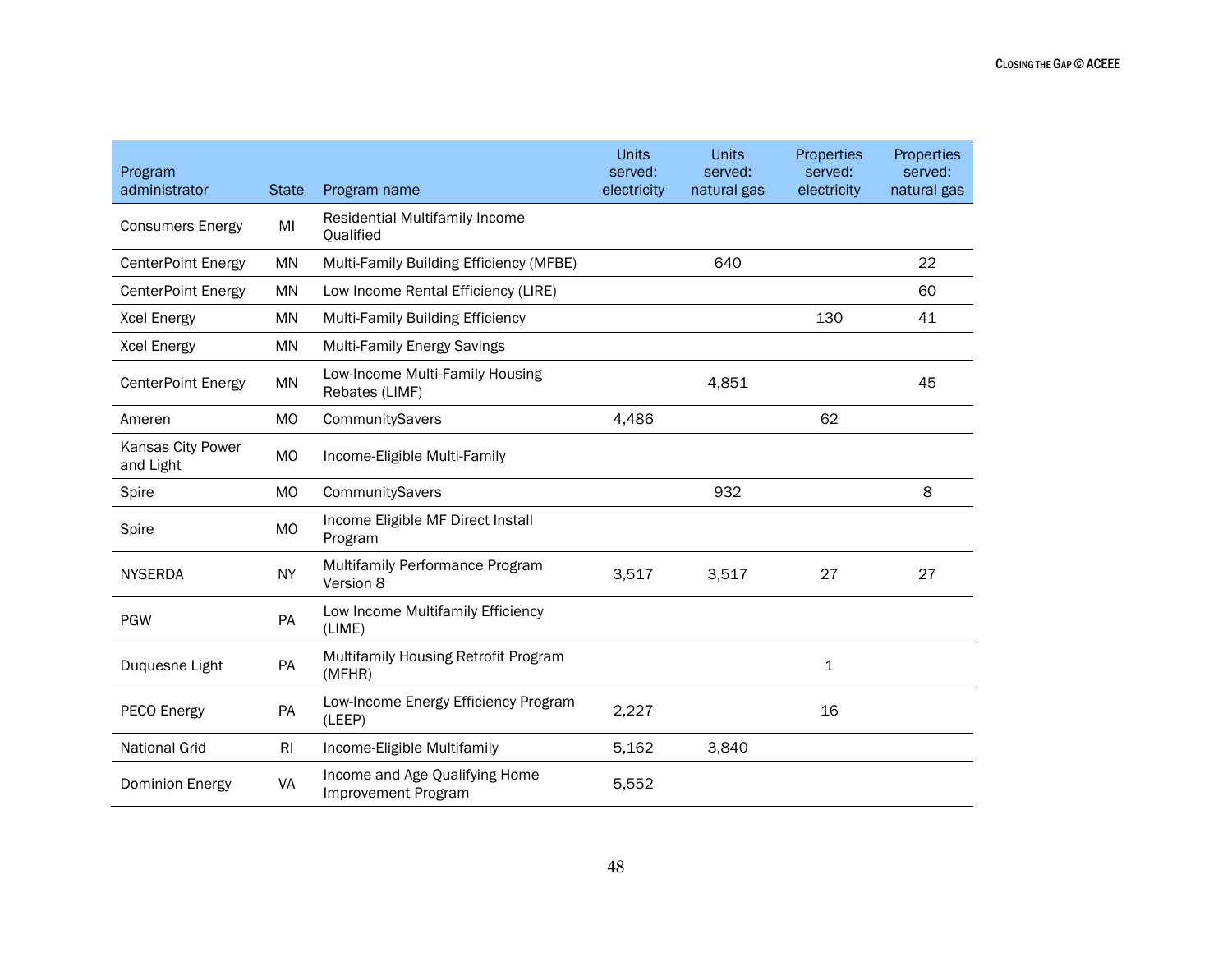# <span id="page-54-0"></span>Appendix B. Program Administrator Survey

\_\_\_\_\_\_\_\_\_\_\_\_\_\_\_\_\_\_\_\_\_\_\_\_\_\_\_\_\_\_\_\_\_\_\_\_\_\_\_\_\_\_\_\_\_\_\_\_\_

The purpose of this survey is to help us better understand the design and delivery of utilitysector low-income multifamily energy efficiency programs across the country.

Please complete the following questions based on the programs run by your utility or organization.

| 1) Contact Information                                                                                                                                            |  |
|-------------------------------------------------------------------------------------------------------------------------------------------------------------------|--|
|                                                                                                                                                                   |  |
|                                                                                                                                                                   |  |
|                                                                                                                                                                   |  |
|                                                                                                                                                                   |  |
|                                                                                                                                                                   |  |
| 2) How many programs does your utility or organization administer that serve the low-<br>income multifamily sector?<br>Please enter a number $(1, 2, 3, 4, 0r 5)$ |  |

3) Please attach the documents listed below for our reference. Having these documents on hand may also aid you in answering the remaining survey questions.

- Most recent DSM report that includes information on your low-income multifamily programs
- Most recent program plan that includes information on your low-income multifamily programs
- Most recent program evaluation that includes information on your low-income multifamily programs
- List of all currently available efficiency measures for each low-income multifamily program (e.g. insulation, aerators, refrigerator replacement, etc.), number of each measure provided during the last program year, and percentage of total cost covered for each measure
- Most recent RFP for low-income multifamily programs you administer
- Any other documentation that provides information on your low-income multifamily programs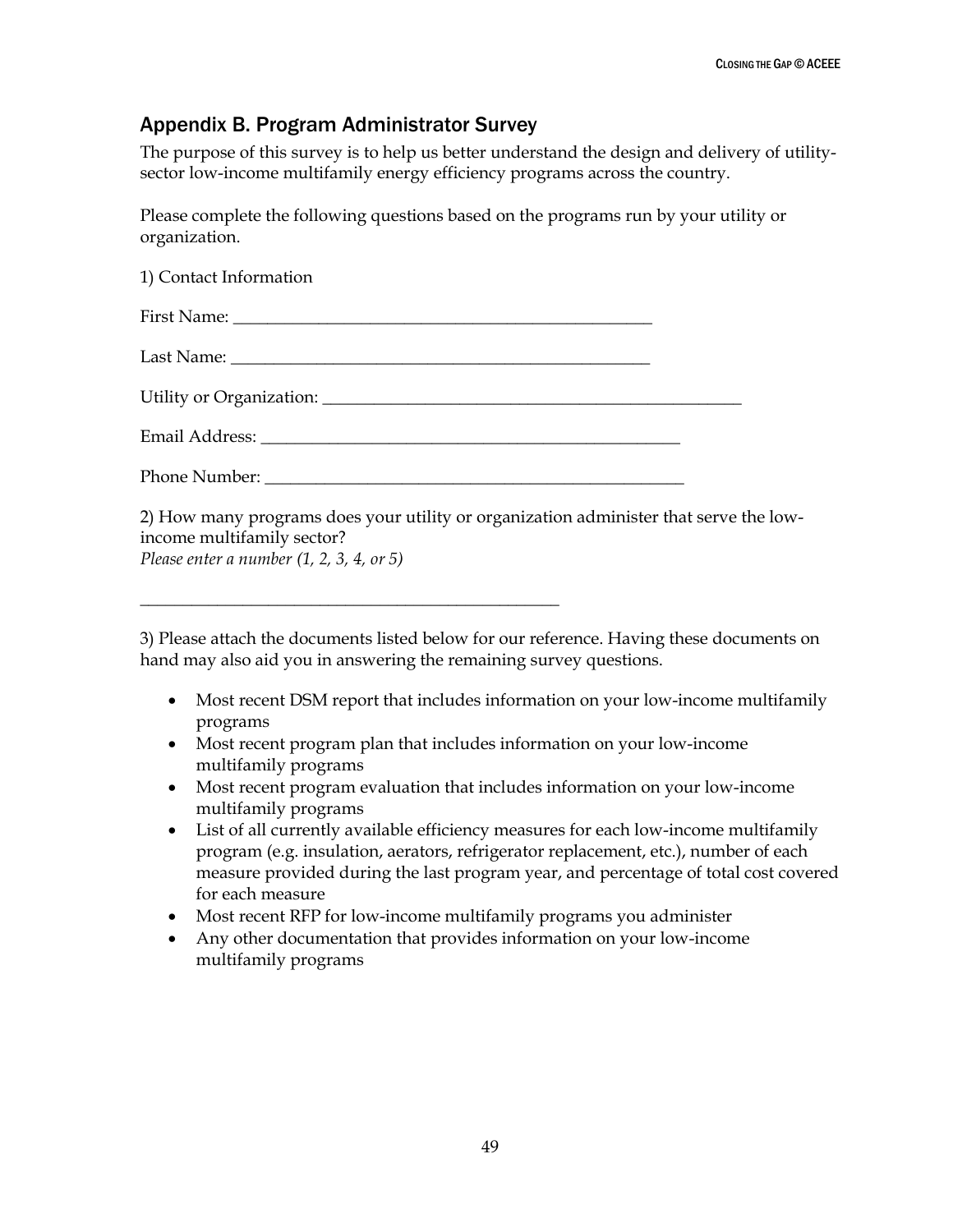Program Information

4) Name of low-income multifamily program.

\_\_\_\_\_\_\_\_\_\_\_\_\_\_\_\_\_\_\_\_\_\_\_\_\_\_\_\_\_\_\_\_\_\_\_\_\_\_\_\_\_\_\_\_\_\_\_\_\_

5) Does this program address electric and/or natural gas end uses?

( ) Electric End Uses

( ) Natural Gas End Uses

( ) Both

6) When did this program, in its current version, become available to customers? Format: mm/dd/yyyy

7) When will the current cycle for this program end? Format: mm/dd/yyyy

\_\_\_\_\_\_\_\_\_\_\_\_\_\_\_\_\_\_\_\_\_\_\_\_\_\_\_\_\_\_\_\_\_\_\_\_\_\_\_\_\_\_\_\_\_\_\_\_\_

\_\_\_\_\_\_\_\_\_\_\_\_\_\_\_\_\_\_\_\_\_\_\_\_\_\_\_\_\_\_\_\_\_\_\_\_\_\_\_\_\_\_\_\_\_\_\_\_\_

\_\_\_\_\_\_\_\_\_\_\_\_\_\_\_\_\_\_\_\_\_\_\_\_\_\_\_\_\_\_\_\_\_\_\_\_\_\_\_\_\_\_\_\_\_\_\_\_\_

\_\_\_\_\_\_\_\_\_\_\_\_\_\_\_\_\_\_\_\_\_\_\_\_\_\_\_\_\_\_\_\_\_\_\_\_\_\_\_\_\_\_\_\_\_\_\_\_\_

8) What is the anticipated deadline for submitting the next program plan? Format: mm/dd/yyyy

9) When is the deadline for submitting your next annual program (DSM) report for this program?

Format: mm/dd/yyyy

10) What eligibility requirements exist for customers to participate in this program?

Minimum building units: \_\_\_\_\_\_\_\_\_\_\_\_\_\_\_\_\_\_\_\_\_\_\_\_\_\_\_\_\_\_\_\_\_\_\_\_\_\_\_\_\_\_\_\_\_\_\_\_\_

Customer type

( ) Residential

( ) Commercial

( ) Both

Metering requirement

( ) Master-metered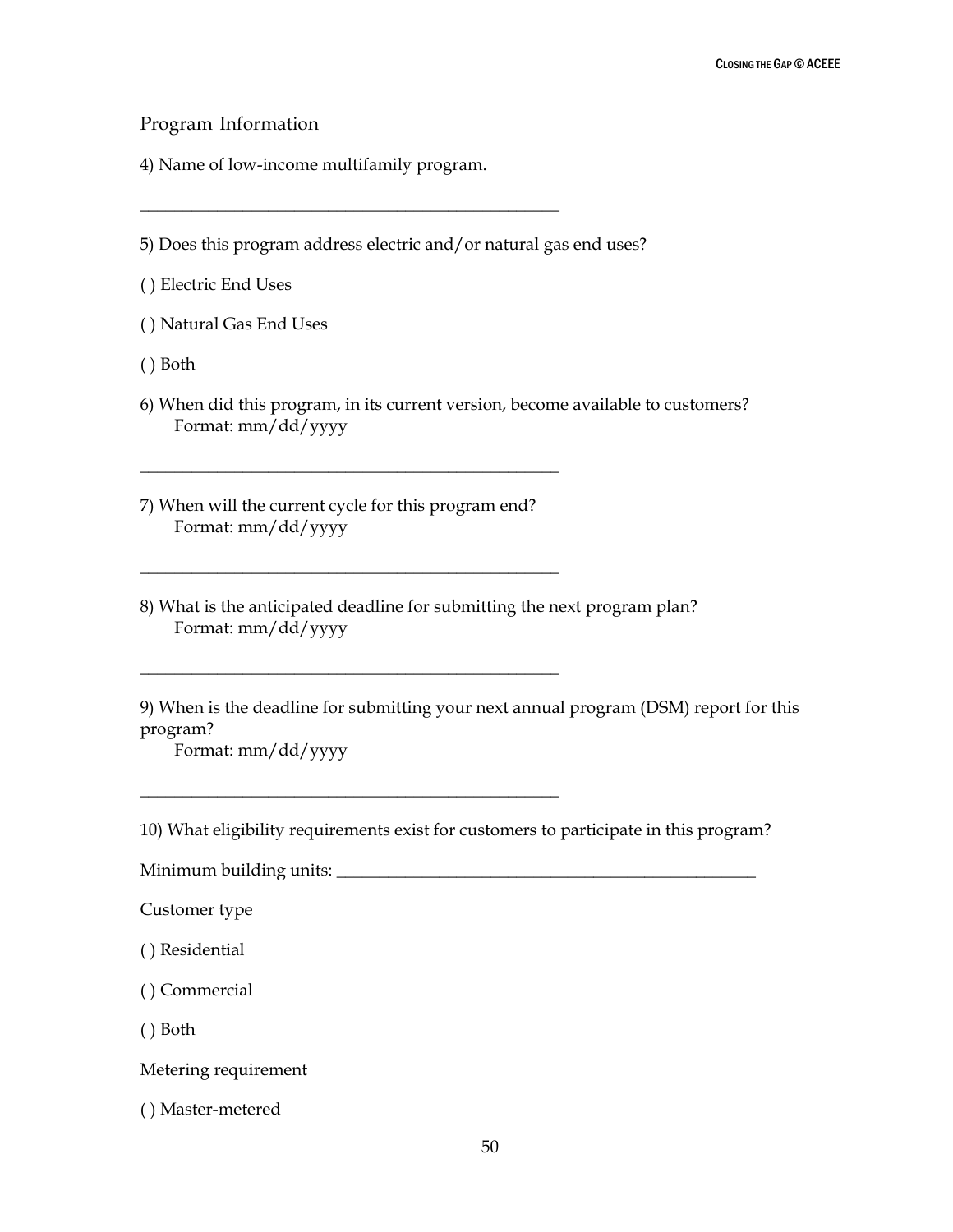( ) Individually-metered

( ) Both

Income eligibility requirements

\_\_\_\_\_\_\_\_\_\_\_\_\_\_\_\_\_\_\_\_\_\_\_\_\_\_\_\_\_\_\_\_\_\_\_\_\_\_\_\_\_\_\_\_

\_\_\_\_\_\_\_\_\_\_\_\_\_\_\_\_\_\_\_\_\_\_\_\_\_\_\_\_\_\_\_\_\_\_\_\_\_\_\_\_\_\_\_\_

\_\_\_\_\_\_\_\_\_\_\_\_\_\_\_\_\_\_\_\_\_\_\_\_\_\_\_\_\_\_\_\_\_\_\_\_\_\_\_\_\_\_\_\_

\_\_\_\_\_\_\_\_\_\_\_\_\_\_\_\_\_\_\_\_\_\_\_\_\_\_\_\_\_\_\_\_\_\_\_\_\_\_\_\_\_\_\_\_

\_\_\_\_\_\_\_\_\_\_\_\_\_\_\_\_\_\_\_\_\_\_\_\_\_\_\_\_\_\_\_\_\_\_\_\_\_\_\_\_\_\_\_\_

\_\_\_\_\_\_\_\_\_\_\_\_\_\_\_\_\_\_\_\_\_\_\_\_\_\_\_\_\_\_\_\_\_\_\_\_\_\_\_\_\_\_\_\_

\_\_\_\_\_\_\_\_\_\_\_\_\_\_\_\_\_\_\_\_\_\_\_\_\_\_\_\_\_\_\_\_\_\_\_\_\_\_\_\_\_\_\_\_

\_\_\_\_\_\_\_\_\_\_\_\_\_\_\_\_\_\_\_\_\_\_\_\_\_\_\_\_\_\_\_\_\_\_\_\_\_\_\_\_\_\_\_\_

\_\_\_\_\_\_\_\_\_\_\_\_\_\_\_\_\_\_\_\_\_\_\_\_\_\_\_\_\_\_\_\_\_\_\_\_\_\_\_\_\_\_\_\_

Other requirements

11) How does your program verify low-income multifamily customer incomes? For example, do you use a government housing program for verification?

12) Please indicate the financial incentive types available through this program. *Check all that apply*.

[ ] Direct install

[ ] Prescriptive rebates

[ ] Custom rebates

[ ] Performance-based incentives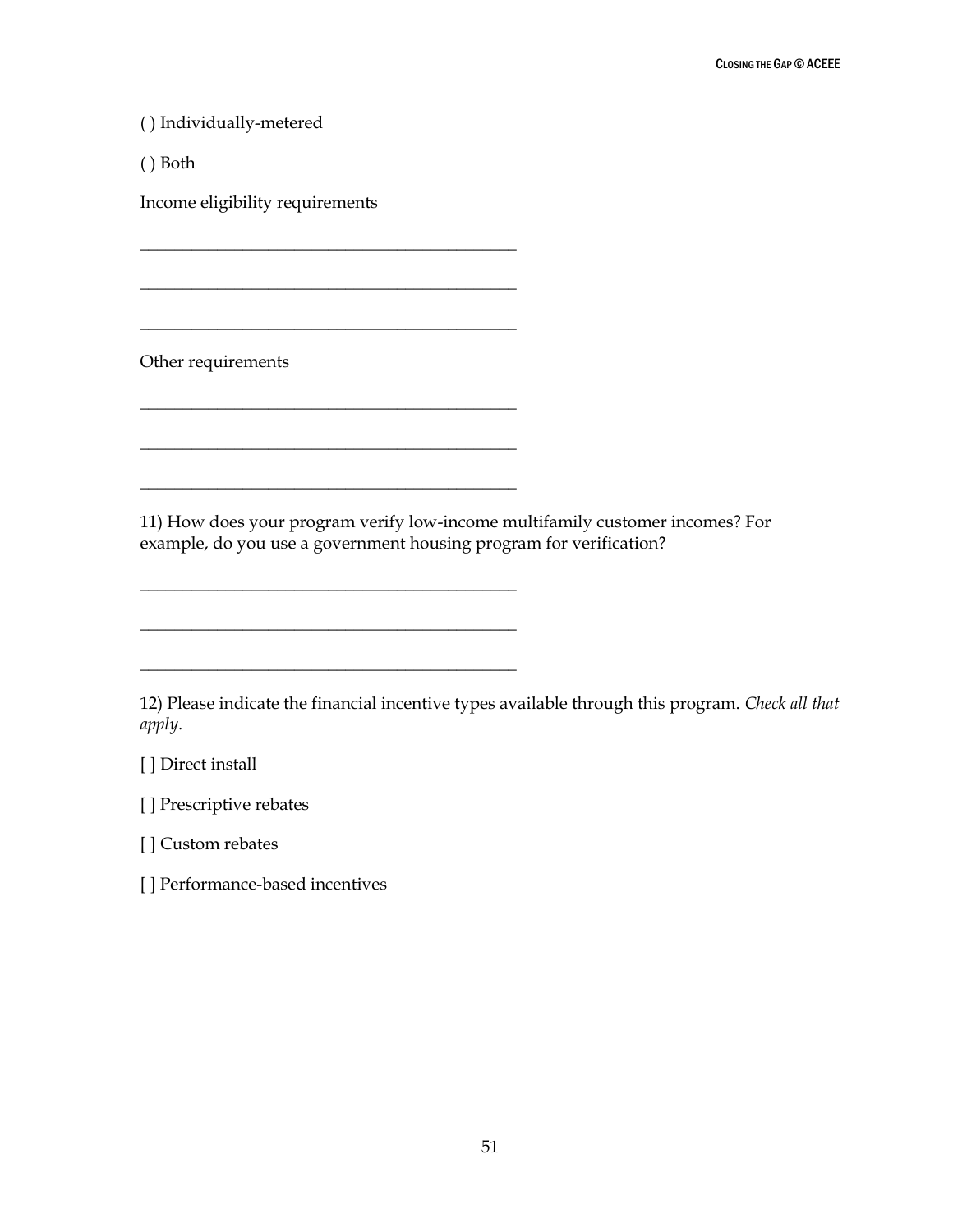13) Are energy audits required for this program?

( ) Yes

( ) No

14) Please specify the type of audit required (relevant to ASHRAE standards).

[ ] ASHRAE Level 3 (Detailed Analysis of Capital Intensive Measures)

[ ] ASHRAE Level 2 (Energy Survey and Analysis)

[ ] ASHRAE Level 1 (Walk-Through Audit)

[ ] Less than ASHRAE Level 1 Audit

15) What upfront financial assistance is available to participants for energy audits?

[] Audits provided at no cost

[ ] Some upfront funding for audits provided

\_\_\_\_\_\_\_\_\_\_\_\_\_\_\_\_\_\_\_\_\_\_\_\_\_\_\_\_\_\_\_\_\_\_\_\_\_\_\_\_\_\_\_\_\_\_\_\_\_

\_\_\_\_\_\_\_\_\_\_\_\_\_\_\_\_\_\_\_\_\_\_\_\_\_\_\_\_\_\_\_\_\_\_\_\_\_\_\_\_\_\_\_\_\_\_\_\_\_

\_\_\_\_\_\_\_\_\_\_\_\_\_\_\_\_\_\_\_\_\_\_\_\_\_\_\_\_\_\_\_\_\_\_\_\_\_\_\_\_\_\_\_\_

\_\_\_\_\_\_\_\_\_\_\_\_\_\_\_\_\_\_\_\_\_\_\_\_\_\_\_\_\_\_\_\_\_\_\_\_\_\_\_\_\_\_\_\_

\_\_\_\_\_\_\_\_\_\_\_\_\_\_\_\_\_\_\_\_\_\_\_\_\_\_\_\_\_\_\_\_\_\_\_\_\_\_\_\_\_\_\_\_

[ ] No upfront audit funding provided, but some funding is available after a project is approved

[ ] No energy audit funding provided

16) How many audits have been completed since the program (in its current version) launched?

17) How many program applicants completed an audit but did not proceed with implementing any improvements through this program?

18) Please describe any upfront costs that the program requires of participants.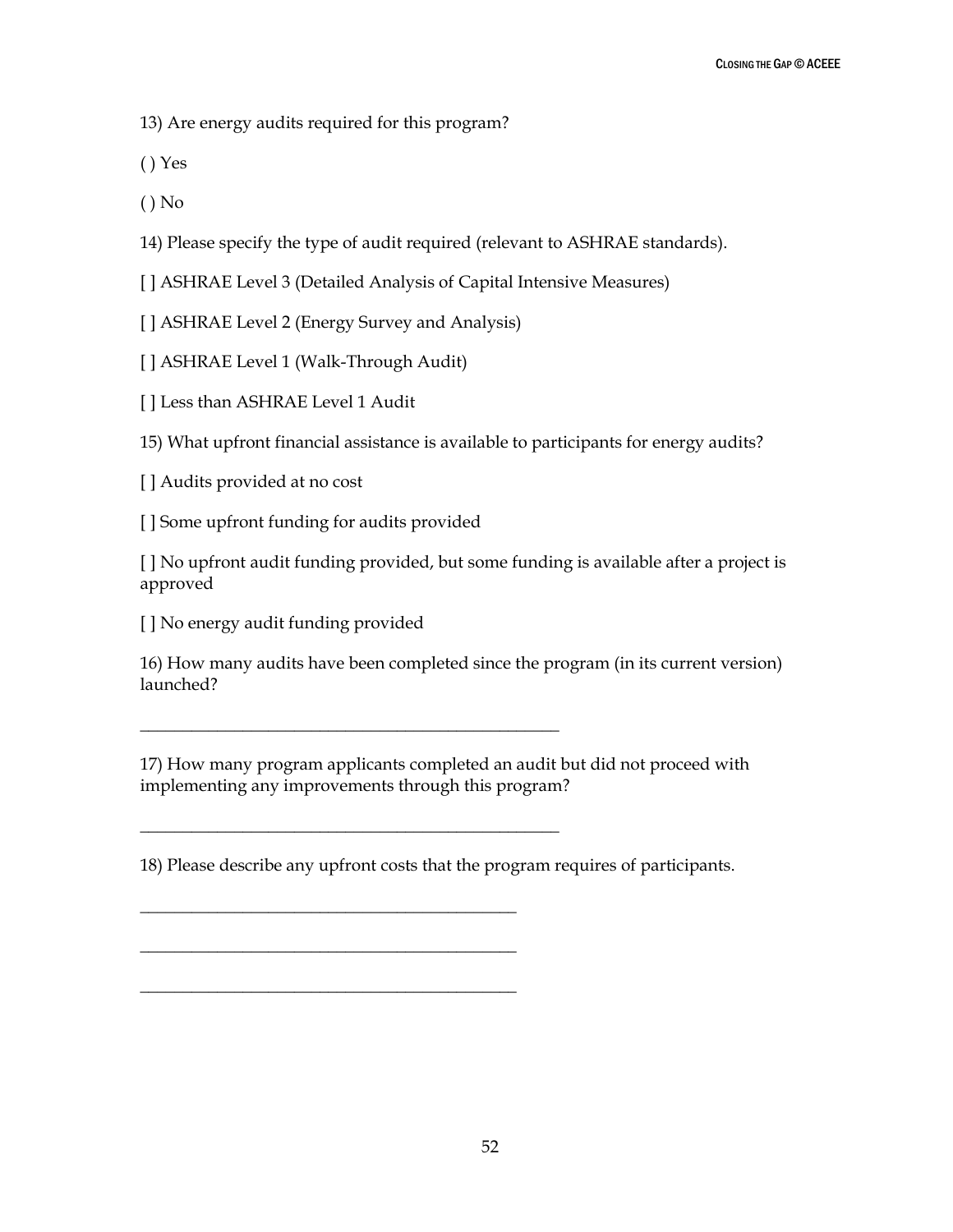19) Please describe any incentive funds provided prior to project completion apart from direct install offers or funding for audits.

20) Does this program provide any of the following? *Please check all that apply*.

[] Assistance with initial project planning

\_\_\_\_\_\_\_\_\_\_\_\_\_\_\_\_\_\_\_\_\_\_\_\_\_\_\_\_\_\_\_\_\_\_\_\_\_\_\_\_\_\_\_\_

\_\_\_\_\_\_\_\_\_\_\_\_\_\_\_\_\_\_\_\_\_\_\_\_\_\_\_\_\_\_\_\_\_\_\_\_\_\_\_\_\_\_\_\_

\_\_\_\_\_\_\_\_\_\_\_\_\_\_\_\_\_\_\_\_\_\_\_\_\_\_\_\_\_\_\_\_\_\_\_\_\_\_\_\_\_\_\_\_

- [ ] Energy benchmarking services
- [ ] Water efficiency measures
- [ ] Contractor ally network
- [] Contractor training/education opportunities
- [ ] Funding / measures to address health and safety repairs
- [ ] Financing options
- [ ] Energy efficiency education materials for residents
- [ ] Energy efficiency education materials for building staff
- [] Behavioral components for residents
- [] Behavioral components for building staff

\_\_\_\_\_\_\_\_\_\_\_\_\_\_\_\_\_\_\_\_\_\_\_\_\_\_\_\_\_\_\_\_\_\_\_\_\_\_\_\_\_\_\_\_

\_\_\_\_\_\_\_\_\_\_\_\_\_\_\_\_\_\_\_\_\_\_\_\_\_\_\_\_\_\_\_\_\_\_\_\_\_\_\_\_\_\_\_\_

\_\_\_\_\_\_\_\_\_\_\_\_\_\_\_\_\_\_\_\_\_\_\_\_\_\_\_\_\_\_\_\_\_\_\_\_\_\_\_\_\_\_\_\_

21) Please specify what funding and/or measures are available to address health and safety concerns.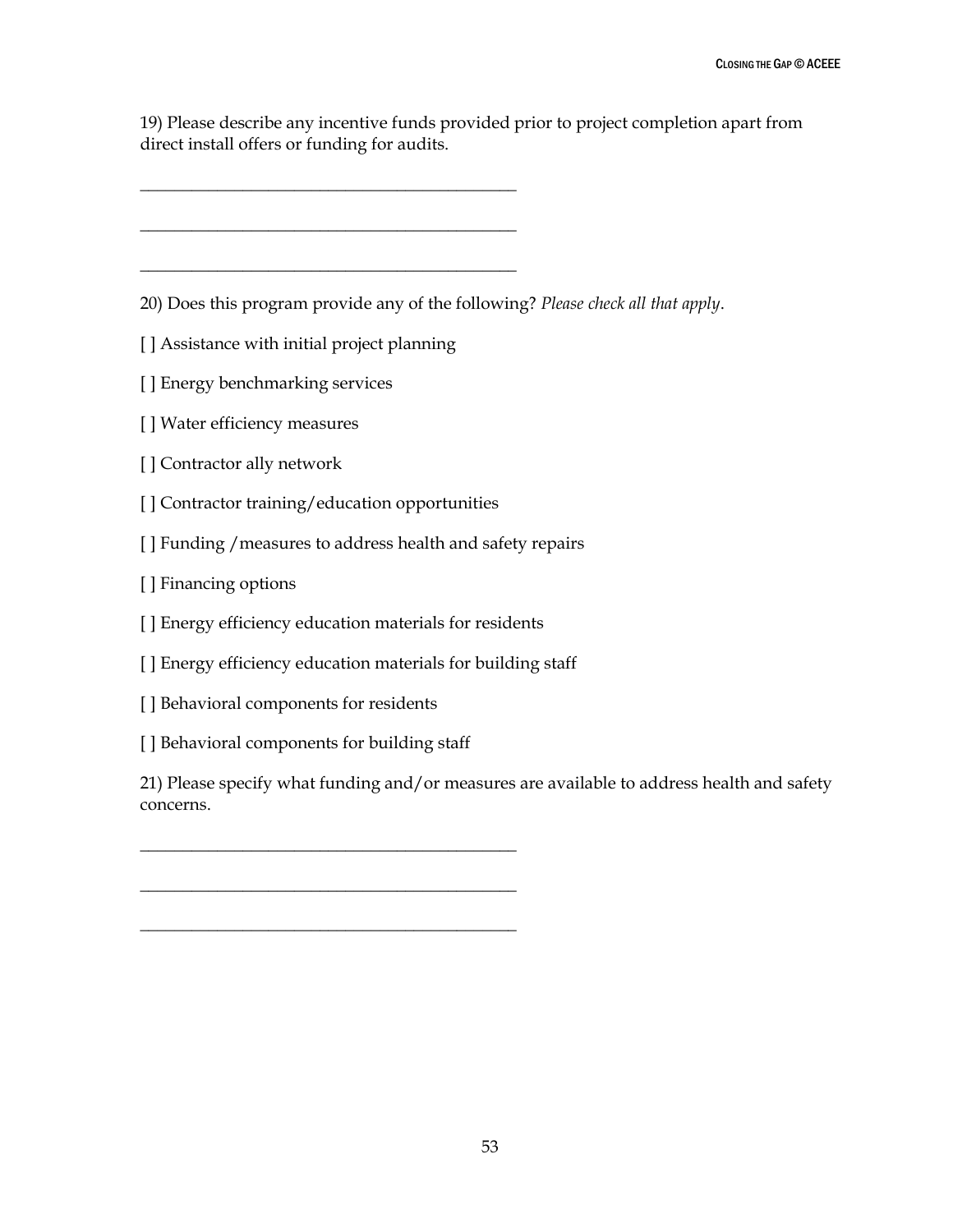22) Please specify what financing options are made available to program participants.

\_\_\_\_\_\_\_\_\_\_\_\_\_\_\_\_\_\_\_\_\_\_\_\_\_\_\_\_\_\_\_\_\_\_\_\_\_\_\_\_\_\_\_\_

\_\_\_\_\_\_\_\_\_\_\_\_\_\_\_\_\_\_\_\_\_\_\_\_\_\_\_\_\_\_\_\_\_\_\_\_\_\_\_\_\_\_\_\_

\_\_\_\_\_\_\_\_\_\_\_\_\_\_\_\_\_\_\_\_\_\_\_\_\_\_\_\_\_\_\_\_\_\_\_\_\_\_\_\_\_\_\_\_

\_\_\_\_\_\_\_\_\_\_\_\_\_\_\_\_\_\_\_\_\_\_\_\_\_\_\_\_\_\_\_\_\_\_\_\_\_\_\_\_\_\_\_\_

\_\_\_\_\_\_\_\_\_\_\_\_\_\_\_\_\_\_\_\_\_\_\_\_\_\_\_\_\_\_\_\_\_\_\_\_\_\_\_\_\_\_\_\_

\_\_\_\_\_\_\_\_\_\_\_\_\_\_\_\_\_\_\_\_\_\_\_\_\_\_\_\_\_\_\_\_\_\_\_\_\_\_\_\_\_\_\_\_

\_\_\_\_\_\_\_\_\_\_\_\_\_\_\_\_\_\_\_\_\_\_\_\_\_\_\_\_\_\_\_\_\_\_\_\_\_\_\_\_\_\_\_\_

| 23) Do you partner with another utility for program implementation?                                          |
|--------------------------------------------------------------------------------------------------------------|
| $()$ Yes                                                                                                     |
| $()$ No                                                                                                      |
| 24) Please list the other utility partners for this program.                                                 |
|                                                                                                              |
|                                                                                                              |
|                                                                                                              |
| 25) Who is the current program implementer?                                                                  |
|                                                                                                              |
| 26) How does your program coordinate with other organizations or government agencies<br>on program delivery? |

27) How does your program coordinate with other organizations or government agencies to identify and/or provide participants with financing options?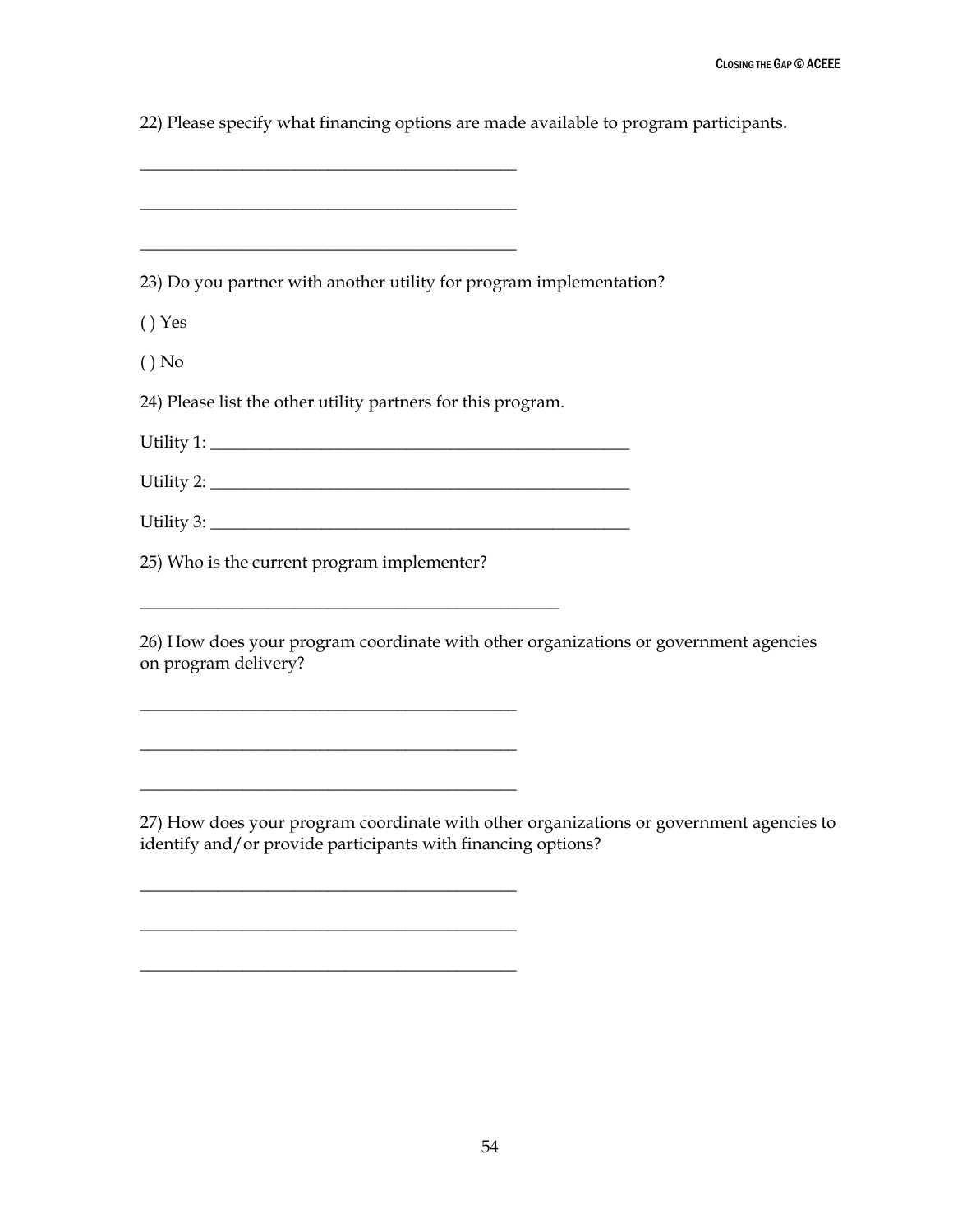28) Please provide the following information for this program for the most recent program year. If you have not completed a full program year, please provide the most recent data available. If you do not have electric and/or natural gas values for the following, please enter "N/A".

The most recent spending, savings, and participation data for the program I am able to provide covers the following period of time (Please use format mm/dd/yyyy):

Start Date: \_\_\_\_\_\_\_\_\_\_\_\_\_\_\_\_\_\_\_\_\_\_\_\_\_\_\_\_\_\_\_\_\_\_\_\_\_\_\_\_\_\_\_\_\_\_\_\_\_

End Date: \_\_\_\_\_\_\_\_\_\_\_\_\_\_\_\_\_\_\_\_\_\_\_\_\_\_\_\_\_\_\_\_\_\_\_\_\_\_\_\_\_\_\_\_\_\_\_\_\_

#### Program Budget and Spending Data (\$ for Most Recent Program Year)

|                                                              | <b>Electric Efficiency</b> | Natural Gas Efficiency |
|--------------------------------------------------------------|----------------------------|------------------------|
| <b>Total Annual Budget</b>                                   |                            |                        |
| Annual Budget for Incentives                                 |                            |                        |
| Annual Budget for Non-Incentive<br>Costs                     |                            |                        |
| <b>Total Spending for Most Recent</b><br>Program Year        |                            |                        |
| Most Recent Program Year<br>Spending for Incentives          |                            |                        |
| Most Recent Program Year<br>Spending for Non-Incentive Costs |                            |                        |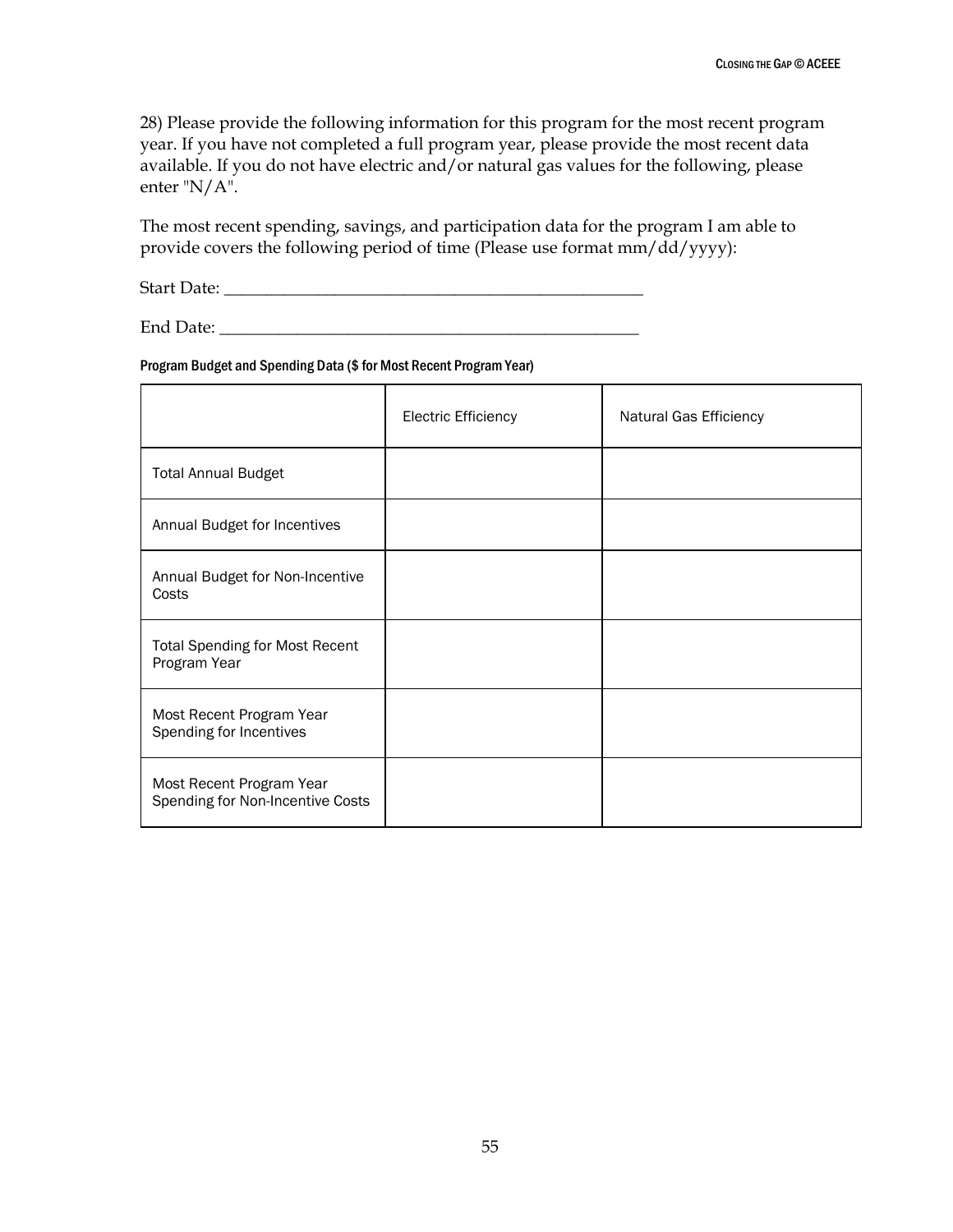#### Program Energy Savings Data (For Most Recent Program Year)

|                                                            | Net Incremental Savings at<br>Generator | Units for Savings (MWh, kWh,<br>Therms, CCF etc.) |
|------------------------------------------------------------|-----------------------------------------|---------------------------------------------------|
| Most Recent Program Year<br><b>Electricity Savings</b>     |                                         |                                                   |
| Lifetime Electricity Savings<br>(Most Recent Program Year) |                                         |                                                   |
| Most Recent Program Year<br><b>Natural Gas Savings</b>     |                                         |                                                   |
| Lifetime Natural Gas Savings<br>(Most Recent Program Year) |                                         |                                                   |

29) Please provide the follow program cost-effectiveness benefit-cost ratios, as available, for the most recent program year.

|            | <b>Electric Efficiency</b> | Natural Gas Efficiency |
|------------|----------------------------|------------------------|
| <b>PCT</b> |                            |                        |
| <b>RIM</b> |                            |                        |
| PAC        |                            |                        |
| <b>TRC</b> |                            |                        |
| <b>SCT</b> |                            |                        |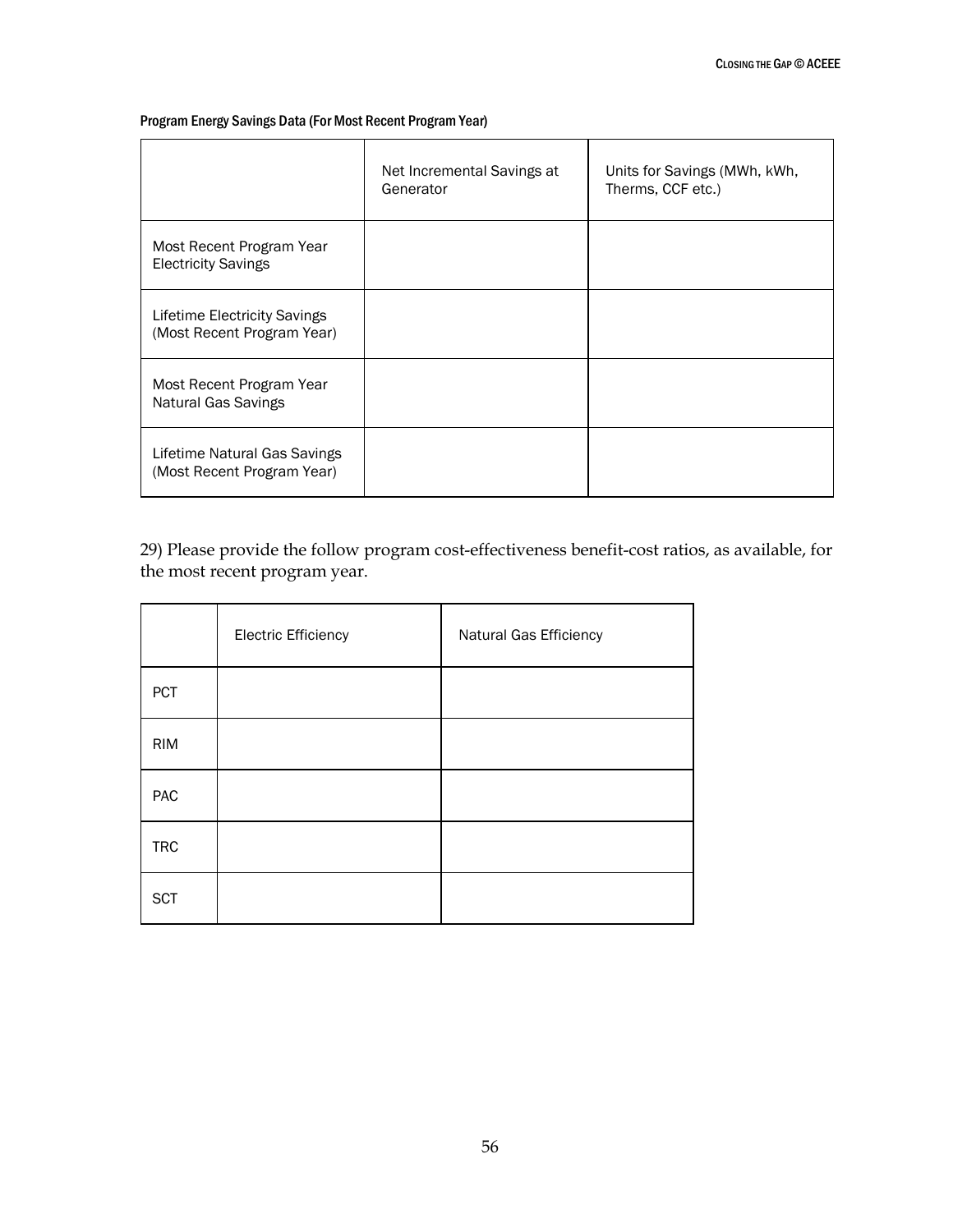## 30) Annual Program Participation

|                                                                                                                               | <b>Electric Efficiency</b> | Natural Gas Efficiency |
|-------------------------------------------------------------------------------------------------------------------------------|----------------------------|------------------------|
| Number of low-income multifamily housing<br>units (individual apartments or condos)<br>served in the most recent program year |                            |                        |
| Number of low-income multifamily<br>properties served in the most recent<br>program year                                      |                            |                        |